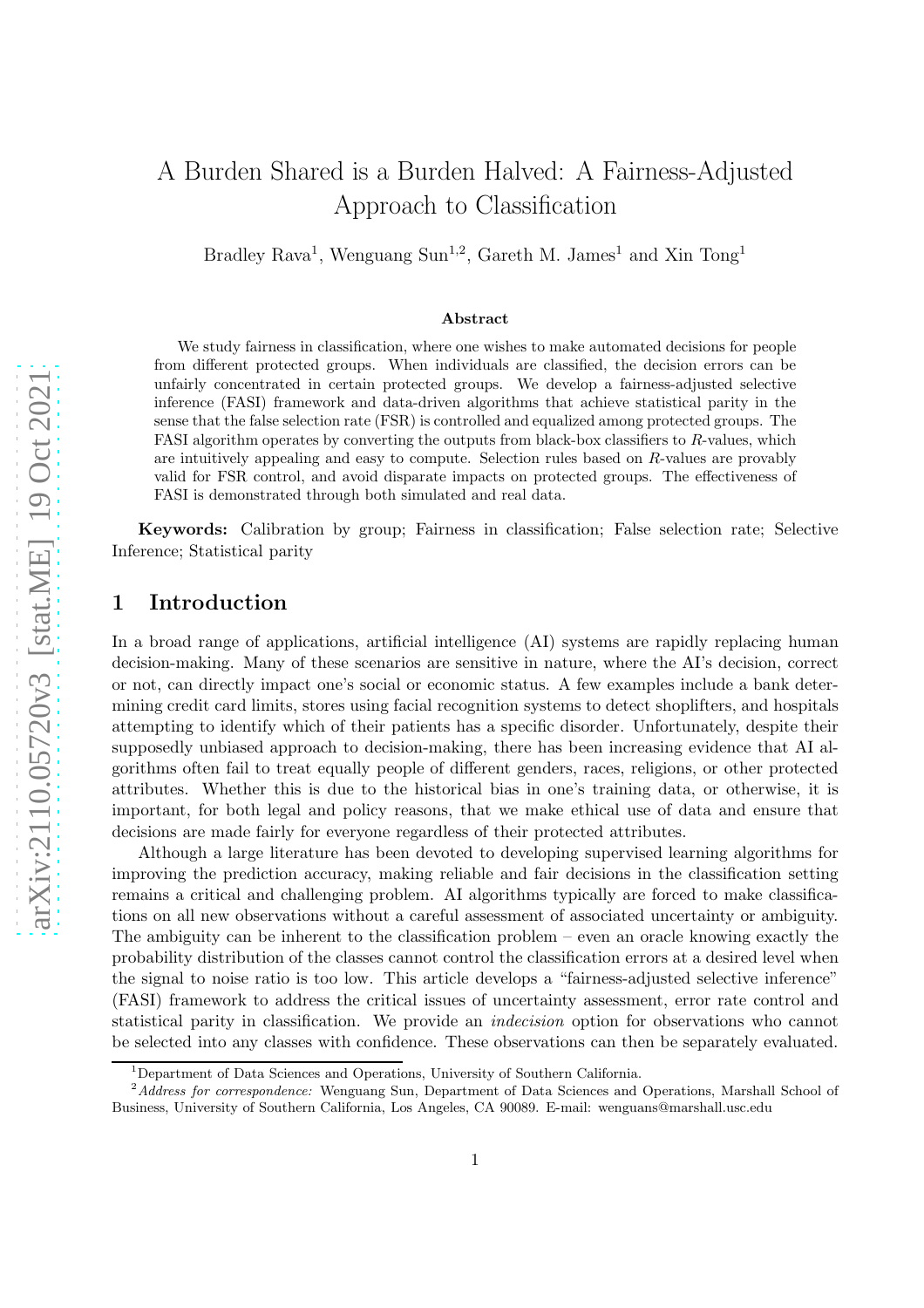<span id="page-1-0"></span>

Figure 1: The selection of recidivists from a pool of criminal defendants (Broward County, Florida). The target FSR is 25%. Left: the unadjusted approach. Right: the proposed FASI approach.

This practice often aligns with the policy objectives in many real world scenarios. For example, incorrectly classifying a low-risk individual as a recidivist or rejecting a well-deserving candidate for the loan request is much more expensive than turning the case over for a more careful review. A mis-classification is an error, the probability of which must be controlled to be small as its consequence can be severe. By contrast, the cost of an indecision is usually much less. For example, the ambiguity can be mitigated by collecting additional contextual knowledge of the convicted individual or requesting more information from the loan applicant. Under the selective inference [\(Benjamini, 2010](#page-17-0)) framework, we only make definitive decisions on a selected subset of all individuals; the less consequential indecision option is considered as a wasted opportunity rather than an error. A natural error rate notion under this framework is the false selection rate (FSR), which is defined as the expected fraction of erroneous classifications among the selected subset of individuals. The goal is to develop decision rules to ensure that the FSR is effectively controlled and equalized across protected groups, while minimizing the total wasted opportunities.

However, a classification rule that controls the overall FSR may have disparate impacts on different protected groups. We illustrate the point using the COMPAS data [\(Angwin et al., 2016;](#page-17-1) [Dieterich et al., 2016](#page-18-0)). The COMPAS algorithm has been widely used in the US to help inform courts about a defendant's recidivism likelihood, i.e., the likelihood of a convicted criminal recommitting a crime, so any prediction errors could have significant implications. The left hand plot of Figure [1](#page-1-0) shows the False Selection Proportions (FSP), i.e. the fraction of individuals who did not recommit a crime among those who were classified as recidivists. The classification rule was generated via a Generalized Additive Model (GAM) to achieve the target FSR of 25%. We can see that the green bar, which provides the overall FSP for all races, is close to the target value. Moreover, the rule appears to be "fair" for all individuals, regardless of their protected attributes, in the sense that the same threshold has been applied to the base scores (i.e. estimated class probabilities) produced by the same GAM fit. However, the blue and orange bars show that the FSPs for different racial groups differ significantly from 25%, which is clearly not a desirable situation.

This article introduces a new notion of fairness that requires parity in FSR control across various protected groups. This aligns with the social and policy goals in various decision-making scenarios such as selecting recidivists or determining risky loan applicants, where the burden of erroneous classifications should be shared equally among different genders and/or races. However, the development of effective and fair FSR rules is challenging. First, controlling the error rate associated with a classifier, such as one built around the GAM procedure, critically depends on the accuracy of the scores. However, the assessment of the accuracy/uncertainty of these scores largely remains unknown. Second, we wish to provide practitioners with theoretical guarantees on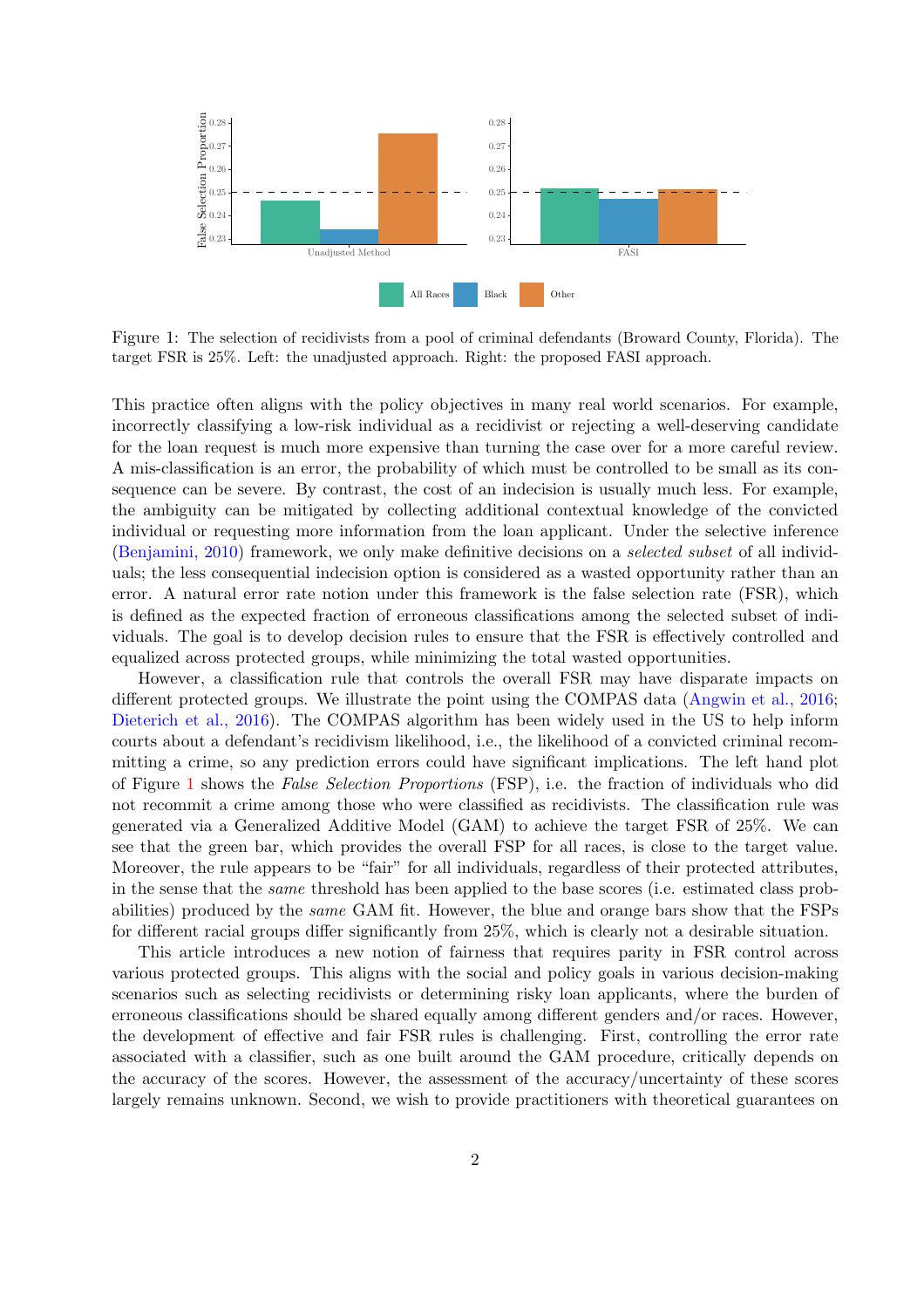the parity and validity for FSR control, regardless of the algorithm being used, including complex black-box classifiers. If we build an algorithm around black-box models then it often becomes intractable to compute thresholds for controlling the FSR over multiple protected groups.

To address these issues, we develop a data-driven FASI algorithm, which is specifically designed to control both the overall FSR, and the (protected) group-wise FSRs, below a user specified level of risk  $\alpha$ . The right hand plot of Figure [1](#page-1-0) illustrates the FSPs of FASI on the recidivism data. Now, not only is the overall FSP controlled at 25%, but also so are the individual race FSPs. FASI works by converting the base score from a black-box classifier to an R-value, which is intuitive, easy to compute, and comparable across different protected groups. We then show that selecting all observations with R-value no greater than  $\alpha$  will result in an FSR of approximately  $\alpha$ . Hence, we can directly use this R-value to assign new observations a class label or, for those with high R-values, to assign them to the indecision class.

This paper makes several contributions. First, we introduce a new notion of fairness involving controlling, not only the overall FSR, but also the FSR for designated sub-groups. Ours is not the only approach to fairness and we do not claim that it is universally superior relative to alternative approaches [\(Dwork et al., 2012;](#page-18-1) [Hardt et al., 2016](#page-18-2); [Romano et al., 2020b](#page-19-0)). However, for the settings we consider, controlling all of the sub-group FSRs appears to be a reasonable fairness approach. Second, we develop a data-driven FASI algorithm based on the R-value. The algorithm, which can be implemented with a user-specified classifier, is intuitively appealing and easy to intepret. Third, we provide theoretical results both justifying the use of R-values and the effectiveness of the FASI algorithm for FSR control. The finite-sample theory is established with minimal assumptions: we allow the base scores to be generated from black-box classifiers, and make no assumptions on the accuracy of these scores. Finally, the strong empirical performance of FASI is demonstrated via both simulated and real data.

The rest of the paper is structured as follows. In Section [2](#page-2-0) we define the FSR and describe the problem formulation. Section [3](#page-6-0) introduces the R-value and FASI algorithm. We establish theoretical properties of FASI in Section [4.](#page-9-0) The numerical results for simulated and real data are presented in Sections [5](#page-11-0) and [6,](#page-13-0) respectively. Section [7](#page-16-0) concludes the article with a discussion of related works and possible extensions.

### <span id="page-2-0"></span>2 Problem Formulation

Suppose we observe a data set  $\mathcal{D} = \{(X_i, A_i, Y_i) : i = 1, \ldots, n\}$ , where  $X_i \in \mathbb{R}^p$  is a p-dimensional vector of features,  $A_i \in \mathcal{A}$  is an additional feature representing the protected or sensitive attribute, and  $Y_i$  is a class label taking values in  $\mathcal{C} = \{1, \ldots, C\}$ . The goal is to predict the classes for multiple individuals with instances  $(X_{n+j}, A_{n+j}), j = 1, \ldots, m$ .

### 2.1 A selective inference framework for binary classification

To focus on key ideas, we mainly consider the binary classification problem in this article. The extension to the general multi-class setting is discussed in Section [7.](#page-16-0)

One important application scenario is the prediction of mortgage default, where  $Y = 2$  indicates default and  $Y = 1$  otherwise. The current practice is to use risk assessment software to produce a confidence score, based on which an individual is classified into "high", "medium" or "low" risk classes. Let  $S(x, a)$  denote such a score that maps an instance  $(x, a)$  to a real value, with a higher value indicating a higher risk of default. Suppose we observe a new instance  $(X^*, A^*) = (x, a)$ . Consider a class of decision rules of the form:  $\hat{Y} = \mathbb{I}{S(x, a) < t_l} + 2\mathbb{I}{S(x, a) > t_u}$ , where  $t_l$  and  $t_u$  are thresholds chosen by the investigator to characterize the lower and upper limits of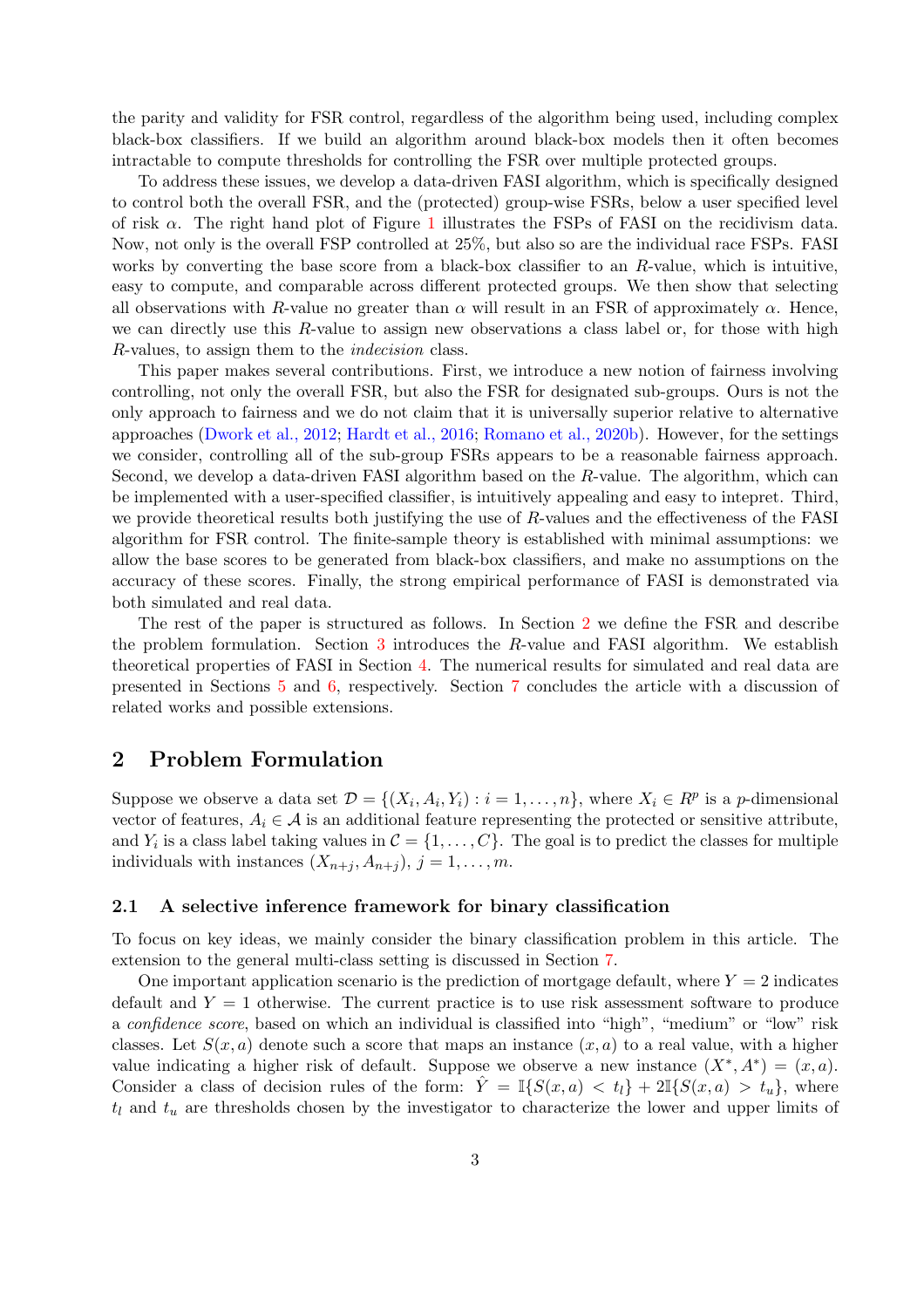potential risks and  $\mathbb{I}(\cdot)$  is the indicator function.  $\hat{Y}$  takes three possible values in the action space  $\Lambda = \{1, 2, 0\}$ , respectively indicating that an individual has low, high and medium risks of default. The value "0", [which is referred to as an](#page-18-3) *indecision* or *reject option* in classification (Herbei and Wegkamp, 2006; [Sun and Wei, 2011;](#page-19-1) [Lei, 2014\)](#page-19-2), is used to express "doubt", reflecting that there is not sufficient confidence to make a definitive decision. For example, an individual with  $\hat{Y}=1$ will be approved for a mortgage, with  $\hat{Y} = 2$  will be rejected, whereas with  $\hat{Y} = 0$  will be asked to provide additional information and resubmit the application.

Now we turn to a classification task with multiple individuals whose risk scores are given by  $\mathbf{S}^{test} = \{S_{n+j} : 1 \leq j \leq m\}$ . Consider the following decision rule

<span id="page-3-0"></span>
$$
\hat{\mathbf{Y}} = \{\hat{Y}_{n+j} : 1 \le j \le m\} = \{\mathbb{I}(S_{n+j} < t_l) + 2\mathbb{I}(S_{n+j} > t_u) : 1 \le j \le m\}.\tag{1}
$$

We can view [\(1\)](#page-3-0) as a *selective inference* procedure, which selects individuals with extreme scores into the high and low risk classes, while returning an indecision on the remainder. The selective inference view provides a flexible framework that allows other types of classification rules. For example, if it is only of interest to select high-risk individuals, then the action space is  $\Lambda = \{0, 2\}$ , and one can use the following rule

<span id="page-3-1"></span>
$$
\hat{\mathbf{Y}} = \{\hat{Y}_{n+j} : 1 \le j \le m\} = \{2 \cdot \mathbb{I}(S_{n+j} > t_u) : 1 \le j \le m\}.
$$
\n(2)

#### 2.2 False selection rate and the fairness issue

In practice, it is desirable to avoid erroneous selections, which often have negative social or economic impacts. In the context of the mortgage example, approving an individual who will default (i.e.,  $\hat{Y} = 1$  but  $Y = 2$ ) would increase the financial burden of the lender, while rejecting an individual who will not default (i.e.,  $\hat{Y} = 2$  but  $Y = 1$ ) would lead to loss of profit. In situations where m is large, controlling the inflation of selection errors is a crucial task for policy makers. A practically useful notion is the false selection rate (FSR), which is defined as the expected fraction of erroneous decisions among all definitive decisions. We use the notation  $\text{FSR}^{\mathcal{C}'}$ , where  $\mathcal{C}' \subset \mathcal{C} = \{1,2\}$  is the set of class labels that we are interested in selecting. To illustrate the definition, we consider two scenarios. In the first, we select individuals from both classes using rule [\(1\)](#page-3-0). Denote  $S = \{1 \leq j \leq \}$  $m: \hat{Y}_{n+j} \neq 0$  the index set of the selected cases and  $|S|$  its cardinality. Then we have

<span id="page-3-3"></span>
$$
\text{FSR}^{\{1,2\}} = \mathbb{E}\left[\frac{\sum_{j\in\mathcal{S}} \mathbb{I}(\hat{Y}_{n+j} \neq Y_{n+j})}{|\mathcal{S}| \vee 1}\right],\tag{3}
$$

where  $x \vee y = \max\{x, y\}$ , and the exact meaning of E will become clear in Section [3](#page-6-0) after we explicitly spell out our algorithm. In the second scenario, the goal is to select individuals in class  $c = 2$  using rule [\(2\)](#page-3-1). Then

<span id="page-3-4"></span>
$$
\text{FSR}^{\{2\}} = \mathbb{E}\left[\frac{\sum_{j=1}^{m} \mathbb{I}(\hat{Y}_{n+j} = 2, Y_{n+j} \neq 2)}{\left\{\sum_{j=1}^{m} \mathbb{I}(\hat{Y}_{n+j} = 2)\right\} \vee 1}\right].\tag{4}
$$

 $FSR<sup>{1}</sup>$  can be defined similarly. By allowing for indecisions, one can find a decision rule that simultaneously controls both  $\text{FSR}^{\{1\}}$  $\text{FSR}^{\{1\}}$  $\text{FSR}^{\{1\}}$  and  $\text{FSR}^{\{2\}}$  at a small user-specified level<sup>1</sup>.

<span id="page-3-2"></span><sup>&</sup>lt;sup>1</sup>However, such a goal may not be achievable under the standard setup for classification, which does not allow indecisions. For example, it is impossible to make  $\text{FSR}^1$  and  $\text{FSR}^2$  to be simultaneously small when the minimum condition on the classification boundary [\(Meinshausen and Rice, 2006](#page-19-3); [Cai and Sun, 2017](#page-18-4)) fails to hold.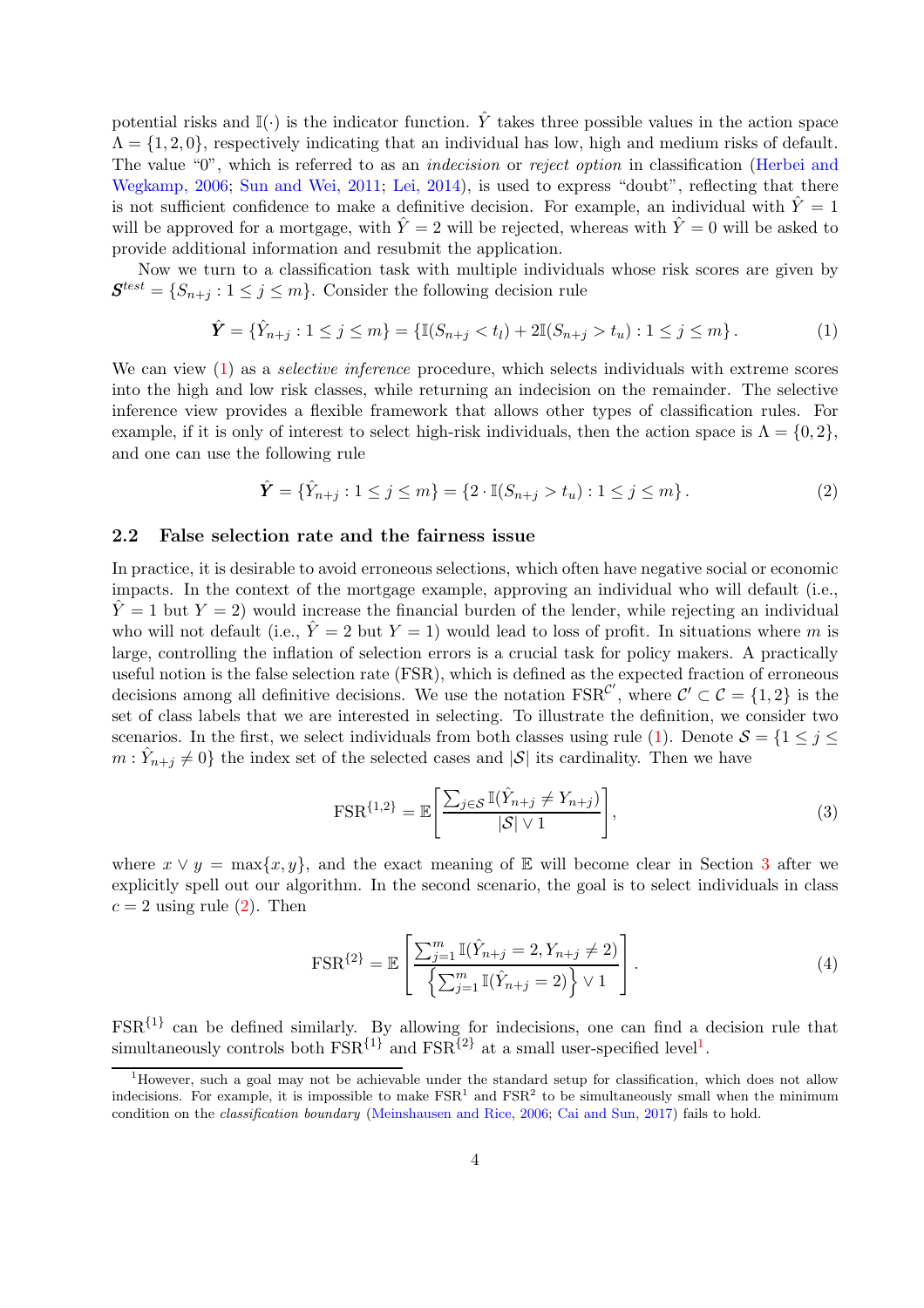The FSR is a general concept for selective inference that encompasses important special cases such [as the standard misclassification rate, the false discovery rate \(FDR;](#page-17-2) Benjamini and Hochberg, 1995) and beyond. If we set both the state space and action space to be  $\{1, 2\}$ , so there are no indecisions, then the FSR defined by [\(3\)](#page-3-3) reduces to  $m^{-1}\mathbb{E} \left\{ \sum_{j=1}^{m} (\hat{Y}_{n+j} \neq Y_{n+j}) \right\}$ , i.e. the standard misclassification rate. To see the connection to the FDR, consider a multiple testing problem with

$$
H_{j0}: Y_{n+j} = 2 \quad vs. \quad H_{j1}: Y_{n+j} = 1, \quad j = 1, \ldots, m.
$$

The state space is  $\mathcal{C} = \{1, 2\}$ . A multiple testing procedure  $\hat{\boldsymbol{Y}} = \{\hat{Y}_{n+j} : 1 \leq j \leq m\} \in \{0, 1\}^m$ corresponds to a selection rule that aims to select cases in class 1 only. The action space  $\Lambda = \{1,0\}$ differs from the state space C, with  $\hat{Y}_{n+j} = 1$  indicating that  $H_{j0}$  is rejected, and  $\hat{Y}_{n+j} = 0$  indicating that there is not enough evidence to reject  $H_{j0}$ . Then  $\text{FSR}^{\{1\}}$  precisely yields the widely used FDR, the expected fraction of false rejections among all rejections.

We use the expected proportion of indecisions (EPI) to describe the power concept (the smaller the EPI the larger the power):

<span id="page-4-3"></span>
$$
EPI = \frac{1}{m} \mathbb{E} \left\{ \sum_{j=1}^{m} \mathbb{I} \left( \hat{Y}_{n+j} = 0 \right) \right\} = 1 - E(|\mathcal{S}|)/m. \tag{5}
$$

Compared to erroneous decisions, the losses incurred due to indecisions are less consequential. This leads to a constrained optimization problem where the goal is to develop a selective rule that satisfies  $FSR < \alpha$  while making the EPI as small as possible.

Next we turn to the important fairness issue in selective inference. We argue that simply controlling  $FSR<sup>c</sup>$  may not be satisfactory in many contexts. A major concern is that the rate of erroneous decisions might be unequally shared between the protected groups, as illustrated in the COMPAS example. To address this issue, it is desirable to control the FSR for each protected attribute A. In particular, we require that the group-wise FSRs must satisfy:

<span id="page-4-0"></span>
$$
\text{FSR}_a^{\{c\}} = \mathbb{E}\left[\frac{\sum_{j=1}^m \mathbb{I}(\hat{Y}_{n+j} = c, Y_{n+j} \neq c, A_{n+j} = a)}{\left\{\sum_{j=1}^m \mathbb{I}(\hat{Y}_{n+j} = c, A_{n+j} = a)\right\} \vee 1}\right] \leq \alpha^c, \text{ for all } a \in \mathcal{A}.
$$
 (6)

We aim to develop a classification rule that fulfills the fairness criterion  $(6)$ . This formulation, which adopts a fairness-adjusted error rate constraint, equally bounds the fraction of erroneous decisions among protected groups.

### 2.3 From fair scores to fair classifiers: issues and roadmap

We investigate the important issue of what makes a "fair" classifier. In most classification tasks, the standard operation is to first construct a "base score", and then turn the score into a decision by setting a threshold. Consider a thresholding rule of the form

<span id="page-4-2"></span>
$$
\hat{\mathbf{Y}} = \left\{ c \cdot \mathbb{I}(S_{n+j}^c > t) : 1 \le j \le m \right\}.
$$
\n
$$
(7)
$$

Now we present two possible approaches to calculating  $S<sup>c</sup>$ , and hence, selecting individuals into class c. The first, referred to as the "full covariate classifier" (FCC), thresholds the scores calculated based on

<span id="page-4-1"></span>
$$
S^{c}(x, a) = \Pr\{Y = c | X = x, A = a\}.
$$
\n(8)

The score is used to assess the likelihood of being in class c given all observed characteristics of an individual. However, incorporating a sensitive attribute into a classifier without appropriate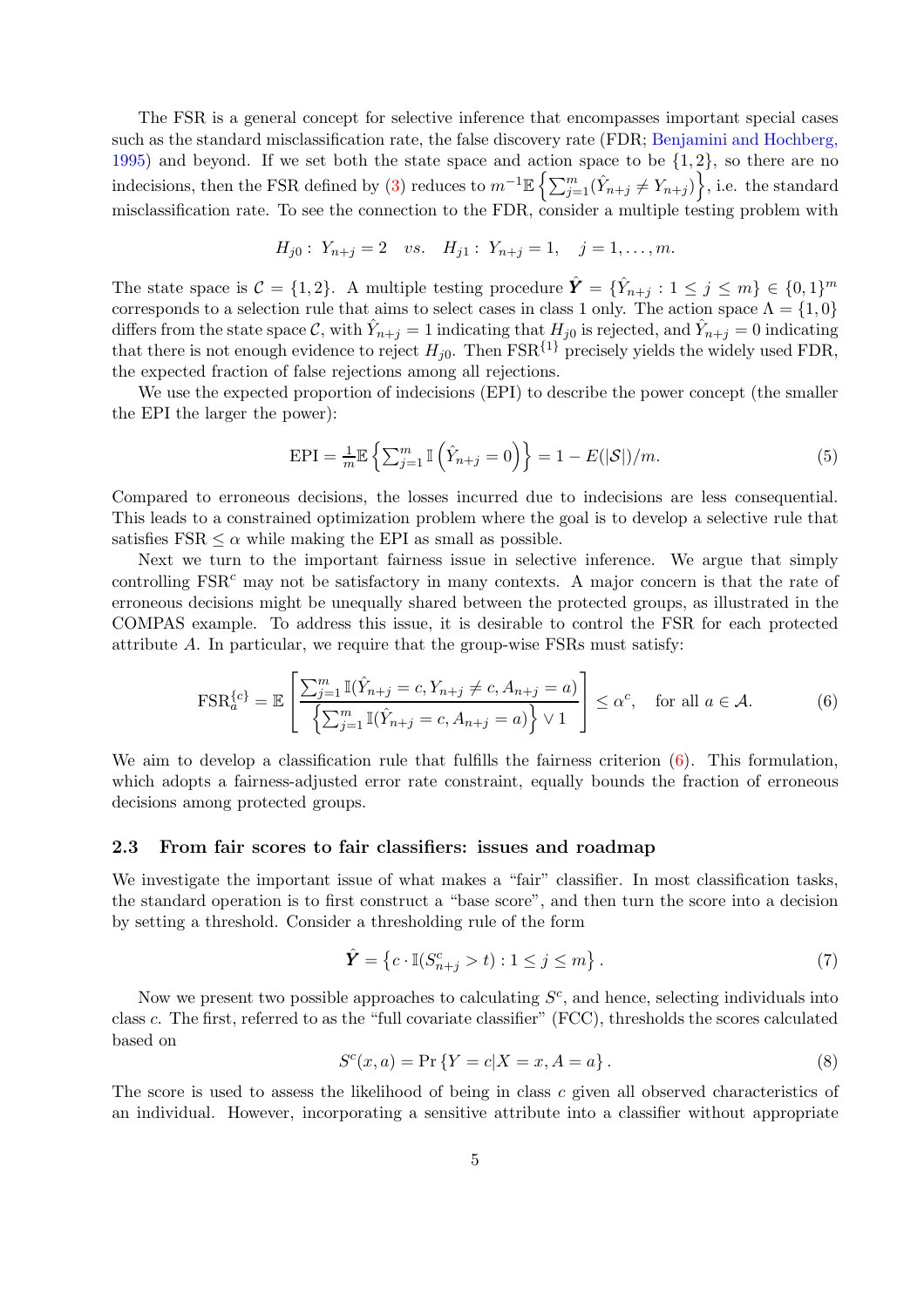<span id="page-5-0"></span>

Figure 2: All plots have a fixed proportion of signals (50%) from the male group and varying proportions of signal (from 15% to 85%) for the female group. For FCC and RCC, the degree of unfairness increases as  $p_M$  and  $p_F$  become more disparate. FASI ensures that the group-wise FSRs are effectively controlled and equalized.

adjustments can lead to unfair decisions. To illustrate, consider the mortgage setup where we simulate a data set that contains a sensitive attribute "gender". The goal is to select individuals into the high risk class with FSR control at 10%; the simulation setup is detailed in Section [5.](#page-11-0) We highlight here that the proportions of individuals with label "2" (default) are different across the groups: for the male group, the proportion  $p<sub>M</sub>$  is fixed at 50%, whereas for the female group the proportion  $p_F$  varies from 15% to 85%. We plot the overall FSR and group-wise FSRs as functions of  $p_F$  on the left panel of Figure [2.](#page-5-0) We can see that FCC controls the overall FSR but not the group-wise FSRs. Thresholding rules based on [\(8\)](#page-4-1) are harmful in the sense that the burden of erroneous decisions is not shared equally among the two gender groups.

The second approach, referred to as the "reduced covariate classifier" (RCC), is to apply [\(7\)](#page-4-2) by removing the sensitive attribute A:

<span id="page-5-1"></span>
$$
S^{c}(x) = \Pr\left\{Y = c | X = x\right\}.
$$
\n
$$
(9)
$$

However, this approach, as illustrated in the middle panel of Figure [2,](#page-5-0) can be harmful as well. While the overall FSR is still controlled at 10%, the issue of unfairness is not mitigated but aggravates with widened gaps in the group-wise FSRs. We mention two additional drawbacks of the RCC approach. First, ignoring an informative sensitive attribute can lead to substantial power loss. Second, the feature X can be highly predictive of the sensitive attribute  $A$ ; hence the classifier is likely to form a *surrogate encoding* of the sensitive attribute based on other features, leading to unfair decisions in a similar fashion as if [\(8\)](#page-4-1) were used.

To equalize the FSRs among the protected groups, we can consider two strategies: (a) construct new scores by adjusting the current base scores so that the new scores are fair and comparable across groups, or (b) stick to the original base scores and set varied group-adjusted thresholds. Strategy (a), which applies a universal threshold to all individuals, is appealing because the decision making process would be straightforward once adjusted scores are given to practitioners, and the new scores are comparable across the groups. By contrast, strategy (b), although working equally effectively for addressing the fairness issue, can be less intuitive and nontrivial to implement. For practitioners without a full understanding of the underlying algorithm, strategy (b) can be confusing and even controversial as varied thresholds are being used for different protected groups, causing another level of concern about possible discrimination.

As a result, we adopt strategy (a). We call a score  $S<sup>c</sup>$  (with respect to class c) unfair or illegal if thresholding rule  $(7)$ , which applies a universal cutoff t to all scores, produces larger FSRs for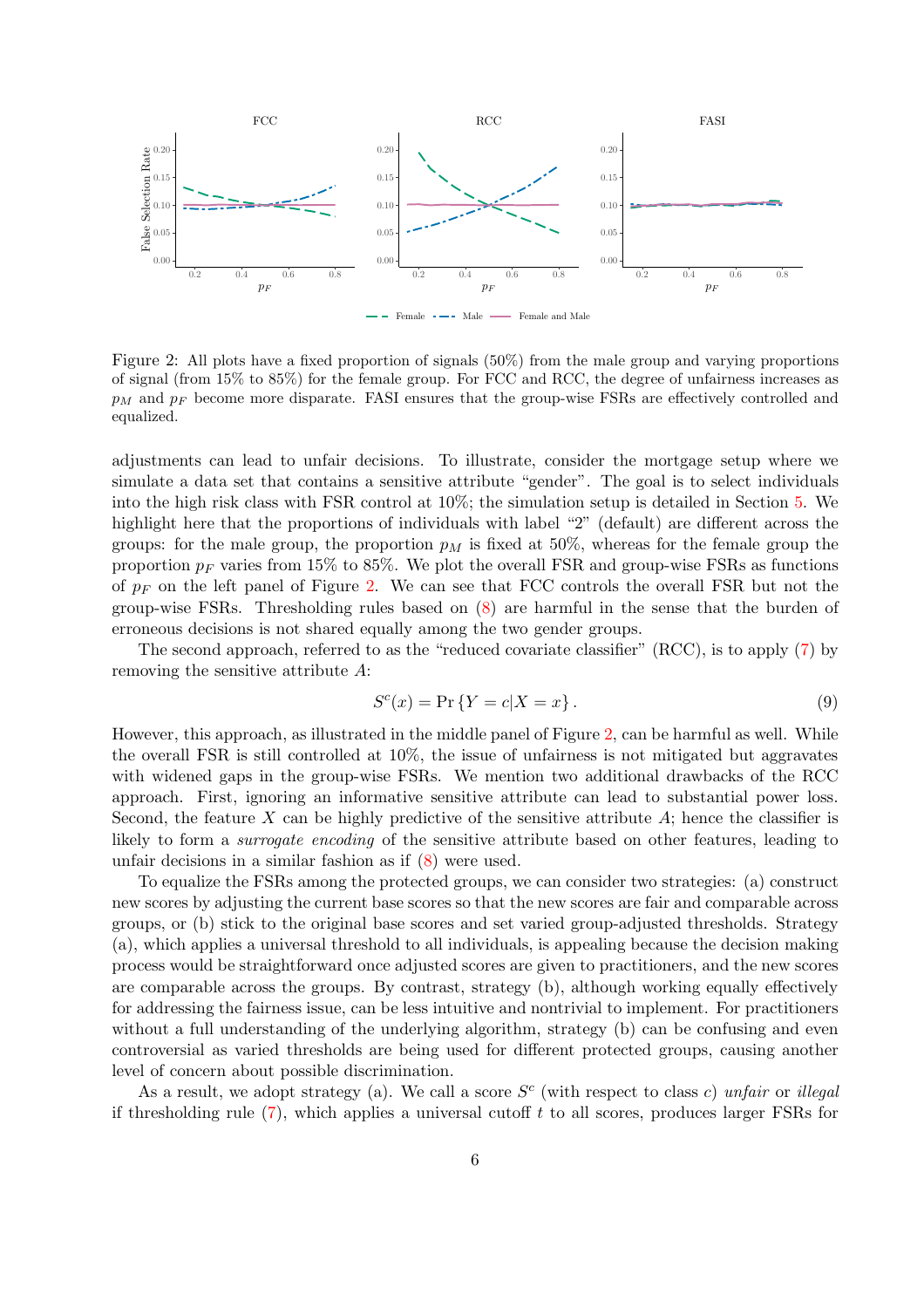one group over the others. We can see from Figure [2](#page-5-0) that both conditional probabilities [\(8\)](#page-4-1) and [\(9\)](#page-5-1) are unfair scores. Two key issues in strategy (a) are: (i) how to construct fair scores and (ii) how to go from fair scores to fair classifiers. Next we develop a data-driven FASI algorithm based on the R-value to address the two issues integrally. The empirical performance of our algorithm is illustrated on the right panel of Figure [2.](#page-5-0) We can see that the FSRs are effectively controlled at the nominal level and properly equalized across the protected groups.

### <span id="page-6-0"></span>3 Methodology

This section develops a fairness-adjusted FSR controlling procedure for binary classification. We focus on the goal of controlling the  $FSR<sup>c</sup>$  defined in [\(4\)](#page-3-4). The methodologies for controlling the FSR of the form [\(3\)](#page-3-3) and the case of multinomial classification will be briefly discussed in Section [7.](#page-16-0)

A major challenge in our methodological development is that most state-of-the-art classifiers are constructed based on complex black-box models, which do not offer theoretical guarantees about the outputs. This makes the uncertainty assessment, particularly the analysis of error rates, very challenging and even intractable. We address the challenge by developing a model-free framework that applies to any black-box classifier, and our methodology only leverages mild assumptions on exchangeability between the observed and future data. In contrast with existing theories that are asymptotic and require strong assumptions on models or classifiers, the new framework not only eliminates these assumptions, but also yields a powerful finite-sample theory on FSR control.

### <span id="page-6-3"></span>3.1 The R-value and FASI algorithm

We first introduce a significance index, called the R-value, for ranking individuals and then discuss how the R-values can be converted to a selection rule via thresholding.

The FASI algorithm consists of three steps: training, calibrating and thresholding. The observed data set  $\mathcal{D} = \{(X_i, A_i, Y_i) : 1 \leq i \leq n\}$  is divided into a training set and a calibration set:  $\mathcal{D} = \mathcal{D}^{train} \cup \mathcal{D}^{cal}$ . The testing set is denoted  $\mathcal{D}^{test}$ . The first step trains a score function, denoted  $\hat{S}^c(x,a)$ , on  $\mathcal{D}^{train}$ . By convention a larger score indicates a higher probability of belonging to class c. The scores, often representing estimated class probabilities, can be generated from any userspecified classifier. We make no assumptions on the accuracy of these scores. The only consequence of inaccurate scores is that the number of indecisions will increase, meaning that more effort will be needed to perform separate evaluations.

In the second step, we first calculate  $\hat{S}^c(x,a)$  for individuals in both  $\mathcal{D}^{cal}$  and  $\mathcal{D}^{test}$ , then calibrate an R-value for every individual in  $\mathcal{D}^{test}$ . Specifically, denote  $\hat{R}_{n+j}^c := \hat{R}_{n+j}^c (X_{n+j} = x, A_{n+j} = a)$ and  $\hat{s} \coloneqq \hat{S}^c(X_{n+j} = x, A_{n+j} = a)$ , we define

<span id="page-6-2"></span>
$$
\hat{R}_{n+j}^c = \frac{\frac{1}{n_a^{cal}+1} \left\{ \sum_{i \in \mathcal{D}^{cal}} \mathbb{I} \left( A_i = a, \hat{S}_i^c \ge \hat{s}, Y_i \ne c \right) + 1 \right\}}{\frac{1}{m_a} \sum_{i \in \mathcal{D}^{test}} \mathbb{I} \left( A_i = a, \hat{S}_i^c \ge \hat{s} \right)} \quad \text{if } A_{n+j} = a,
$$
\n(10)

where  $m_a = \sum_{i \in \mathcal{D}^{test}} \mathbb{I}(A_i = a)$  and  $n_a^{cal} = \sum_{i \in \mathcal{D}^{cal}} \mathbb{I}(A_i = a)$ . In situations where the test set is small, we consider the following modified R-value that utilizes both the test and calibration set in the denominator:

<span id="page-6-1"></span>
$$
\hat{R}_{n+j}^{c,+} = \frac{\frac{1}{n_c^{cal}+1} \left\{ \sum_{i \in \mathcal{D}^{cal}} \mathbb{I} \left( A_i = a, \hat{S}_i^c \ge \hat{s}, Y_i \ne c \right) + 1 \right\}}{\frac{1}{m_a + n_c^{cal}+1} \left\{ \sum_{i \in \mathcal{D}^{test} \cup D^{cal}} \mathbb{I} \left( A_i = a, \hat{S}_i^c \ge \hat{s} \right) + 1 \right\}} \quad \text{if } A_{n+j} = a,
$$
\n(11)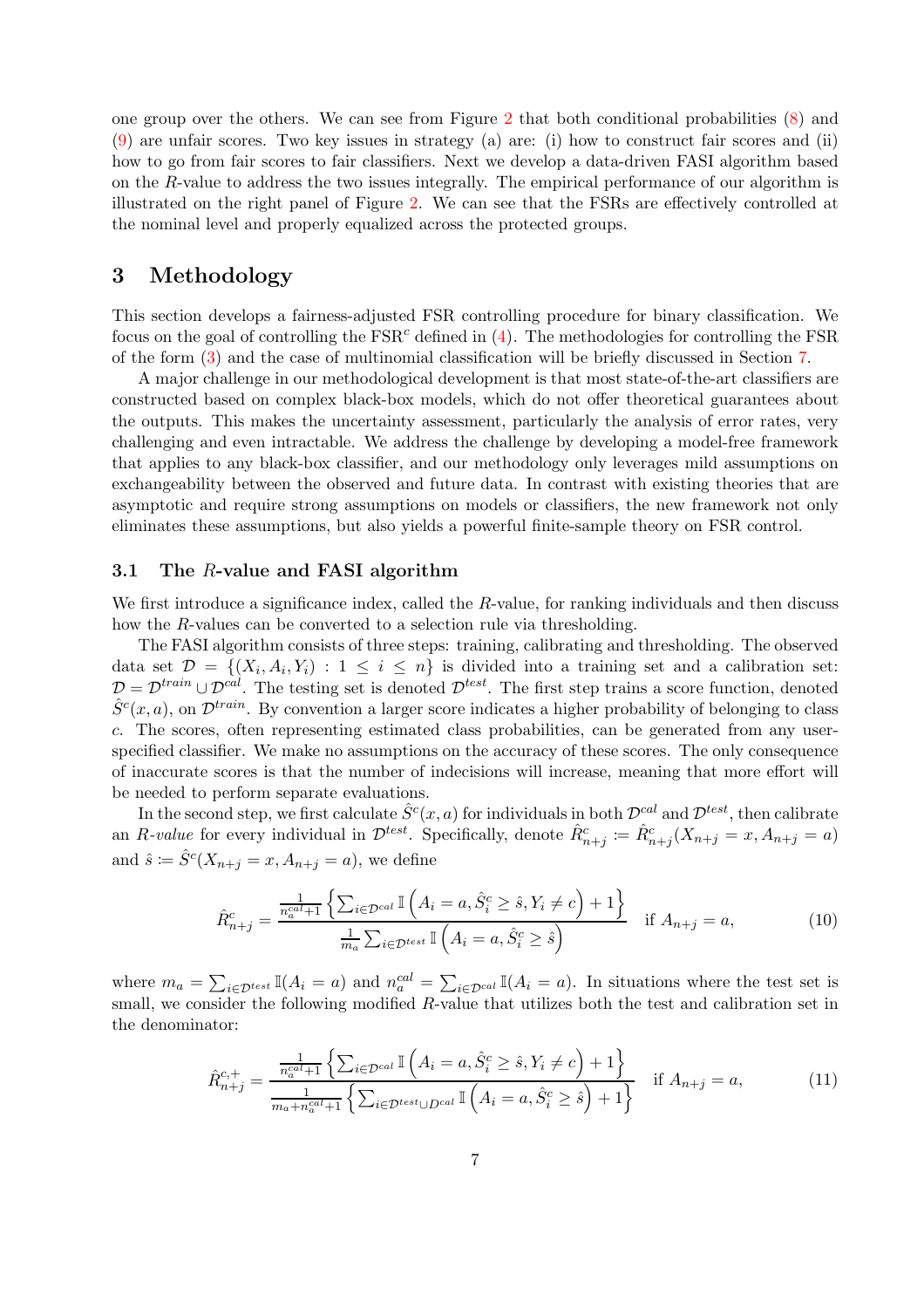for  $1 \leq j \leq m$ . Section [D](#page-29-0) in the supplement shows that the  $R^+$ -value [\(11\)](#page-6-1) provides a more stable score than the R-value [\(10\)](#page-6-2) when  $|\mathcal{D}^{test}|$  is small.

Now we provide some intuition behind the R-value. Roughly speaking, the R-value corresponds to the smallest group-wise FSR such that the  $(n + j)$ th individual is just selected. In other words, if we make the cut at  $R = r$ , e.g. selecting all instances with R-values less than or equal to r into class c, then we expect that, for every group  $a \in \mathcal{A}$ , approximately 100r% of the selected cases do not belong to class c. This interpretation is similar to the q-value [\(Storey, 2003](#page-19-4)) in FDR analysis.

As the R-value can be interpreted as a fraction, we set the R-value to 1 if the quantity in  $(10)$ or [\(11\)](#page-6-1) exceeds 1. The fairness notion has been naturally incorporated into the (group-adjusted) R-value, making it possible to calibrate a universal threshold equalizing the FSRs across the groups. More explanations of  $(10)$  and  $(11)$  are provided in the next section.

In the third thresholding step, we compare the R-value defined in  $(10)$  or  $(11)$  with a prespecified FSR level  $\alpha_c$ . For example, if we are interested in selecting individuals into class c, then the decision rule is

$$
\hat{\mathbf{Y}} = \left\{ c \cdot \mathbb{I}(R_{n+j}^c \le \alpha_c) : 1 \le j \le m \right\},\
$$

where the threshold is simply the user-specified  $\alpha_c$ . According to the interpretation of the R-value, this step amounts to choosing the largest possible threshold subject to the constraint on group-wise FSRs. Intuitively this can best reduce the wasted opportunities induced by indecisions. If we are interested in selecting both classes, then the decision rule is  $\hat{Y} = \sum_{c=1}^{2} \left\{ c \cdot \mathbb{I}(R_{n+j}^{c} \leq \alpha_c) : 1 \leq j \leq m \right\}.$ To avoid assigning an individual to multiple classes, we classify the individual to the class with the smaller R-value when there is overlapping selection.

The proposed FASI algorithm has several attractive properties. First, as we explain shortly, the R-value provides an estimate for a fraction, which is standardized between 0 and 1, comparable across protected groups, and easily interpretable. Second, the FSR analysis via R-values is straightforward: practitioners can make decisions directly with the  $R$ -values; the threshold is simply the user-specified FSR level. The fairness consideration, wrapped up in the R-value definition, is addressed in a proper and clean way. Finally, the FASI algorithm is model-free and offers a powerful theory on FSR control; this is discussed next.

### 3.2 Why FASI works?

Now we explain why the FASI algorithm works. The effectiveness of our algorithm only leverages a mild exchangeability assumption.

<span id="page-7-1"></span>**Assumption 1.** The calibration data and testing data are independent. The triples  $\{(X_i, A_i, Y_i):$  $i \in \mathcal{D}^{cal} \cup \mathcal{D}^{test}$  are exchangeable.

We start by explaining why the R-value provides a sensible estimate of the FSR. To simplify the discussion, we ignore the sensitive attribute  $A$  for the moment and consider a thresholding rule of the form  $\hat{\bm{Y}} = \{\mathbb{I}(\hat{S}_{n+j}^c \ge t) : 1 \le j \le m\}$ . Consider the false selection proportion (FSP) process for  $\mathcal{D}^{test}$ :

<span id="page-7-0"></span>
$$
\text{FSP}(t) = \frac{\sum_{i \in \mathcal{D}^{test}} \mathbb{I}\left(\hat{S}_i^c \ge t, Y_i \ne c\right)}{\sum_{i \in \mathcal{D}^{test}} \mathbb{I}\left(\hat{S}_i^c \ge t\right)},\tag{12}
$$

with  $\text{FSP}(t) = 0$  if no individual is selected. The FSP cannot be computed from data because we do not observe the true states  $\{Y_i : i \in \mathcal{D}^{test}\}\$ . The good news is that under Assumption 1 on exchangeability, the unobserved process  $\sum_{i \in \mathcal{D}^{test}} \mathbb{I} \left( \hat{S}_i^c \geq t, Y_i \neq c \right)$  will strongly resemble its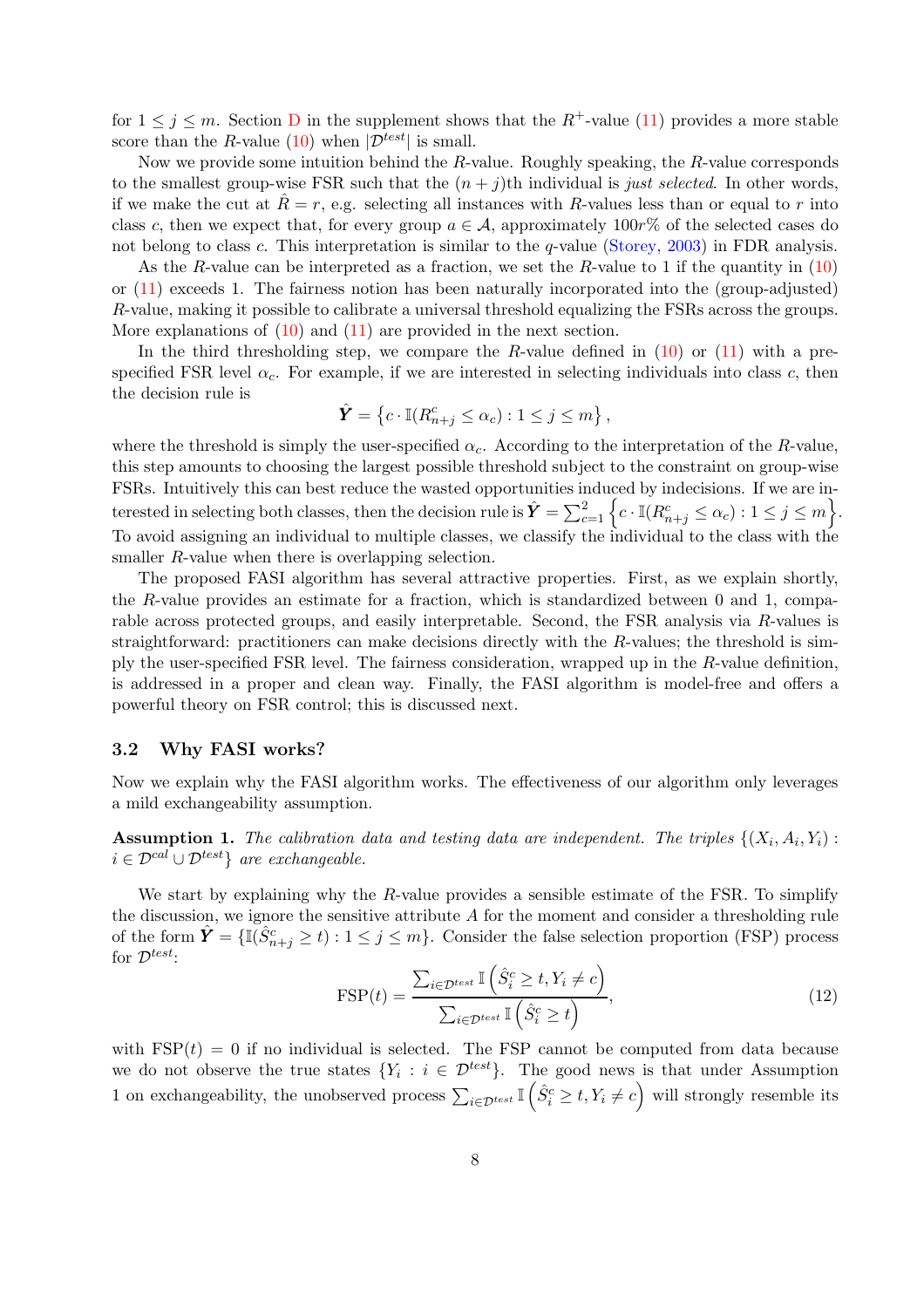"mirror process" in the calibration data  $\sum_{i\in \mathcal{D}^{cal}} \mathbb{I} \left( \hat{S}_i^c \geq t, Y_i \neq c \right)$ . Constructing a mirror process and exploiting the symmetry property to make inference is a powerful idea that has been explored in recent works (e.g. Barber and Candès, 2015; [Du et al., 2021](#page-18-5)). Finally, adjusting for the possible unequal sample sizes between  $\mathcal{D}^{cal}$  and  $\mathcal{D}^{test}$ , we obtain the R-value process

<span id="page-8-0"></span>
$$
\widehat{R}^{c}(t) = \frac{\frac{1}{n^{cal}+1} \left\{ \sum_{i \in \mathcal{D}^{cal}} \mathbb{I} \left( \widehat{S}_{i}^{c} \ge t, Y_{i} \ne c \right) + 1 \right\}}{\frac{1}{m} \sum_{i \in \mathcal{D}^{test}} \mathbb{I} \left( \widehat{S}_{i}^{c} \ge t \right)},\tag{13}
$$

where m and  $n^{cal}$  are respectively the cardinalities of  $\mathcal{D}^{test}$  and  $\mathcal{D}^{cal}$ . Finally, the fairness-adjusted R-value defined in [\(10\)](#page-6-2) can be recovered by restricting the R-value process to a specific group  $a \in \mathcal{A}$ and substituting  $\hat{s}$  in place of t in [\(13\)](#page-8-0). The  $R^+$ -value defined by [\(11\)](#page-6-1) can be conceptualized in a similar fashion.

**Remark 1.** Comparing  $(12)$  and  $(13)$ , we note that "+1" has been incorporated into the count of false selections on  $\mathcal{D}^{cal}$ . This technical adjustment has virtually no impact on the empirical performance of FASI. However, it ensures that [\(13\)](#page-8-0) effectively leads to a martingale, which is essential for proving the theory. It is natural to apply the same " $+1$ " adjustment to  $n^{cal}$ , which makes the algorithm slightly more powerful.

Next we state a theorem that establishes the finite-sample property of FASI. Our theory fundamentally departs from those in existing works: we do not make assumptions regarding the accuracy of  $\hat{S}_i^c$ . The accuracy of the classifier only affects the power, not the validity for FSR control. See Section [4.3](#page-10-0) for practical guidelines on how to construct more informative classifiers/R-values.

<span id="page-8-2"></span>Theorem [1](#page-7-1). Suppose Assumption 1 holds. Then we have:

- 1. The FASI algorithm with R-value [\(10\)](#page-6-2) controls the group-wise FSRs at level  $\alpha_c$ , e.g.,  $FSR_a^{\{c\}}$   $\leq$  $\alpha_c$  for all  $a \in \mathcal{A}$ .
- 2. The FASI algorithm with R-value [\(11\)](#page-6-1) satisfies  $FSR_a^{\{c\},*} \leq \alpha_c$ , where

<span id="page-8-1"></span>
$$
FSR_a^{\{c\},*} = \mathbb{E}\left[\frac{\sum_{j=1}^m \mathbb{I}(\hat{Y}_{n+j} = c, Y_{n+j} \neq c, A_{n+j} = a)}{\sum_{j=1}^m \mathbb{I}(\hat{Y}_{n+j} = c, A_{n+j} = a) + 1}\right].
$$
\n(14)

**Remark 2.** In the modified FSR definition  $(14)$ , the " $+1$ " adjustment is used to account for the extra uncertainty in the approximation of the number of rejections. A similar modification, in the context o[f FDR analysis but for different reasons, has been](#page-17-3) used in Theorem 1 of Barber and Candès  $(2015)$ .

Finally, we mention that the R-value has a nice interpretation under the conformal inference framework. Section [A.3](#page-21-0) in the Supplementary Material shows that a variation of our R-value correspond[s to the Benjamini-Hochberg \(BH\) adjusted](#page-17-4) q-value of the conformal p-values (Bates et al., 2021) under the one-class classification setting. The connection to conformal inference and the BH method, both of which are model-free, provides insights on why the FASI algorithm is assumption-lean and offers exact FSR control in finite samples as claimed in Theorem [1.](#page-8-2)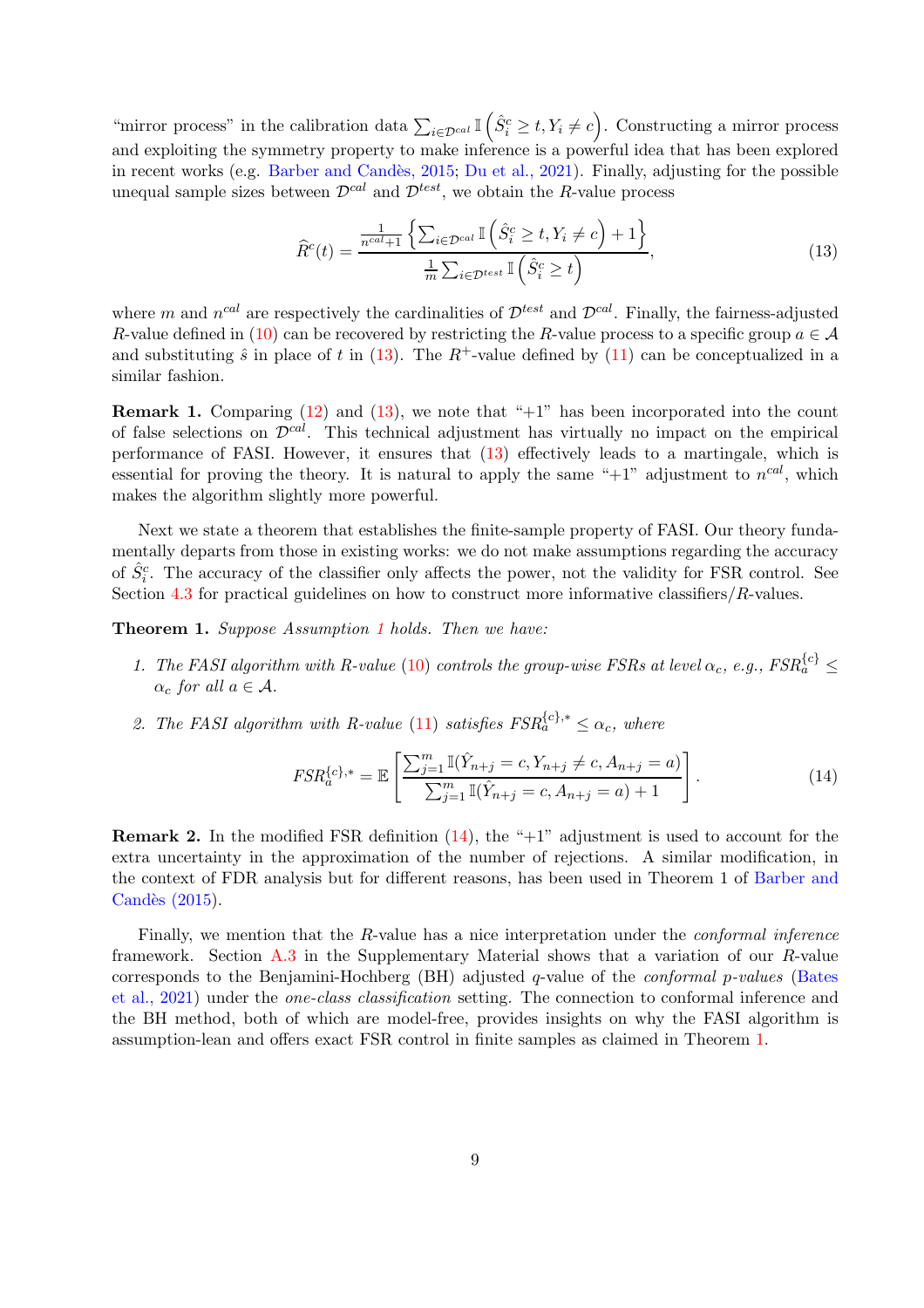### <span id="page-9-0"></span>4 Theoretical Issues

In this section we discuss a few important theoretical issues, which provide an in-depth investigation of the R-value and place our contributions in context. Section [4.1](#page-9-1) explains the challenges and novelty of our FSR theory and sketches the main ideas in the proof of Theorem [1.](#page-8-2) In Sections [4.2](#page-9-2) and [4.3,](#page-10-0) we introduce the theoretical R-value and derive the optimal score function under a simplified setup. The theory, which is intuitive and sensible, provides insights for practitioners regarding how to train score functions for constructing informative R-values.

### <span id="page-9-1"></span>4.1 Theory on FSR control: main ideas and contributions

We explain the main idea behind the proof of Theorem [1.](#page-8-2) The discussion will focus on the R-value process  $(13)$ , but can be easily extended to the group-adjusted R-value  $(10)$ . Three major challenges in the theoretical analysis include (a) how to handle the unknown and complex dependence between the scores  $\hat{S}_i^c$  [as the same training data have been used to compute the scores in [\(13\)](#page-8-0)], (b) how to evaluate the FSR in classification without knowledge about the theoretical properties of the scores, and (c) how to develop non-asymptotic guarantees on the performance of the FASI algorithm in finite samples.

I[nspired by the elegant ideas in the FDR literature](#page-17-3) [\(Storey et al., 2004;](#page-19-5) Barber and Candès,  $2015$ , we have carefully constructed the R-values so that the corresponding FSP process [\(13\)](#page-8-0) can be stochastically bounded above by a martingale. In the proof of Theorem [1,](#page-8-2) we first show that the threshold induced by the FSP process is a stopping time, and then apply Doob's optional stopping theorem to obtain an upper bound for the expectation of the martingale. Finally we leverage the exchangeability assumption to cancel out the cardinality adjustments and establish the upper bound for the FSR. We stress that our theory utilizes no assumptions on the underlying models or quality of scores, and the control is exact for finite samples.

A closely related idea is the conformal p-value, which was independently proposed in a recent work by [Bates et al. \(2021\)](#page-17-4). In Section [A.3](#page-21-0) of the Supplementary Material, we show that the R-value, which was motivated from a very different perspective, can be derived as the BH  $q$ -value of conformal p[-values under the one-class classification setting](#page-19-7) [\(Moya and Hush, 1996](#page-19-6)[;](#page-19-7) Khan and Madden, 2009; [Kemmler et al., 2013](#page-19-8)). The theory on FDR control in [Bates et al. \(2021](#page-17-4)) needs to deal with a similar complication as the conformal p-values are also dependent. [Bates et al. \(2021](#page-17-4)) adopted a novel approach by first showing that the conformal  $p$ -values satisfy the PRDS (i.e. positive regression dependent on a subset[\) condition, and second applying the theory in](#page-18-6) Benjamini and Yekutieli (2001) to prove the FDR control. We conjecture that the PRDS approach could be extended to establish our theory. However, the extension seems to be non-trivial because, as we point out at the end of Section [A.3,](#page-21-0) under the binary classification setup our R-values do not utilize conformal p-values explicitly. Our direct application of the martingale theory seems to be simpler and equally effective.

### <span id="page-9-2"></span>4.2 Theoretical R-value

Our discussions in the next two subsections assume an oracle with access to all distributional information, make several simplifying assumptions and are purely theoretical. The major goal is to develop a theoretical version of the R-value and an optimality theory for FSR control.

Our discussions are based on the following mixture model

<span id="page-9-3"></span>
$$
F(x) = \sum_{a \in \mathcal{A}} \{ \pi_{1,a} F_{1,a}(x) + \pi_{2,a} F_{2,a}(x) \},\tag{15}
$$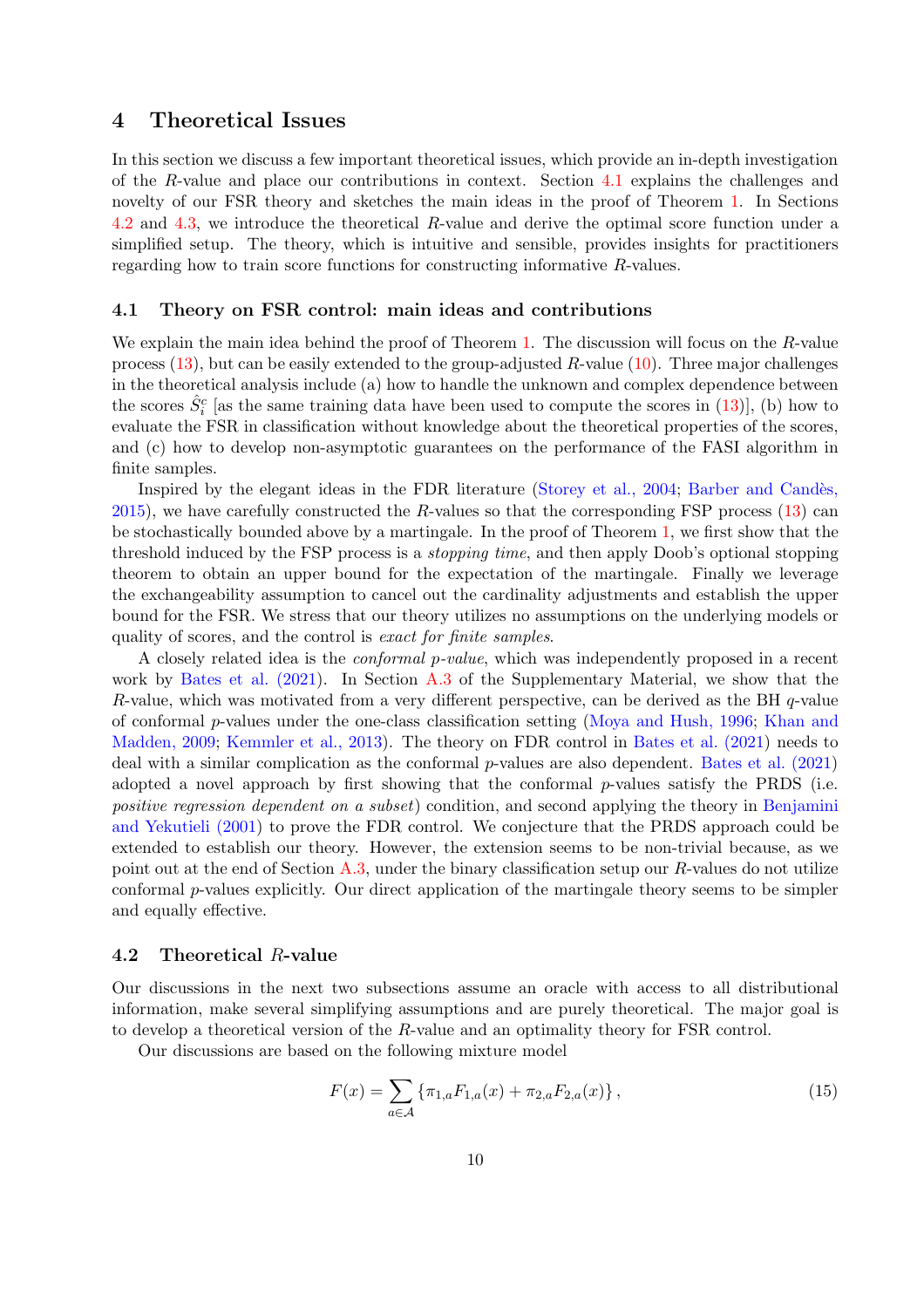where  $F_{c,a}$  is the conditional CDF of X from class c with attribute a and  $\pi_{c,a} = P(Y = c, A = a)$ ,  $c = 1, 2$ . Denote  $\pi_a = P(A = a)$ ,  $\pi_{c|a} = P(Y = c | A = a)$  and  $f_{c,a}(x)$  the corresponding conditional density functions. Consider a selection rule of the form  $\hat{Y}(t) = c \cdot I(S^c \ge t)$ , where t denotes a threshold. Suppose an oracle knows the conditional probabilities and conditional CDFs defined above. In Appendix [A.1,](#page-20-0) we discuss an algorithm that converts the base score  $S^c = s$  (possibly unfair) to a fair score. Specifically, for an individual from group a, with  $S<sup>c</sup> = s$ , the conversion algorithm yields the following theoretical R-value:

<span id="page-10-2"></span>
$$
R^{c}(s) = \inf_{t \le s} \left\{ Q_{a}^{c}(t) := \mathbb{P}(Y \ne c | \hat{Y}(t) = c, A = a) \right\},
$$
\n(16)

where  $Q_a^c(t)$  is the conditional error probability when the threshold is  $t^2$  $t^2$ . We shall see that the group-wise FSR [\(6\)](#page-4-0) is closely connected to  $Q_a^c(t)$  (Appendix [A.2\)](#page-20-1), and that the theoretical R-value can be viewed as the counterpart of the data-driven  $R$ -value defined in  $(10)$ . It corresponds to the smallest conditional probability such that the individual with score  $S<sup>c</sup> = s$  is just selected into class c.

The next proposition, which follows directly from  $(16)$ , shows that thresholding the theoretical R-value leads to a fair selective inference procedure.

<span id="page-10-3"></span>**Proposition 1.** Consider a classifier that claims  $\hat{Y} = c$  if  $R^c \leq \alpha$ . Then

<span id="page-10-4"></span>
$$
\mathbb{P}(Y \neq c | \hat{Y} = c, A = a) \leq \alpha \text{ for all } a \in \mathcal{A}.
$$
 (17)

The theoretical R-value is a fundamental quantity that is closely connected to the sufficiency principle in the fairness literature (Section [7.1\)](#page-16-1). It also plays a central role in developing the optimality theory (next section).

#### <span id="page-10-0"></span>4.3 A sketch of the optimality theory

We state and prove an intuitive result that  $S<sup>c</sup>(x, a) = \mathbb{P}(Y = c | X = x, A = a)$  is the optimal choice of score function for calibrating the theoretical R-value. A few simplifying assumptions will be required.

Consider random mixture model [\(15\)](#page-9-3). Suppose an oracle knows the score function  $S<sup>c</sup>(x, a)$  =  $\mathbb{P}(Y = c | X = x, A = a)$ . The goal is to assign labels "0", "1" and "2" to new instances  $\{(X_{n+i}, A_{n+i}) : 1 \leq j \leq m\}$ . We assume that the instances  $(X_i, A_j)$  are independent draws from an underlying distribution  $F(x, a)$ . Our optimality theory will be developed based on a variation of the FSR referred to as the marginal FSR:

$$
\mathrm{mFSR}_a^c = \frac{\mathbb{E}\left\{\sum_{1\leq j\leq m:A_{n+j}=a}\mathbb{I}(\hat{Y}_{n+j}=c,Y_{n+j}\neq c)\right\}}{\mathbb{E}\left\{\sum_{1\leq j\leq m:A_{n+j}=a}\mathbb{I}(\hat{Y}_{n+j}=c)\right\}}.
$$

The relationship between the mFSR and FSR is discussed in Section [A.2.](#page-20-1) We aim to develop a selection rule under the binary classification setting that solves the following constrained optimization problem:

minimize the EPI subject to  $mFSR_a^c \leq \alpha_c$ ,  $c = 1, 2$  for all  $a \in \mathcal{A}$ . (18)

<span id="page-10-1"></span><sup>&</sup>lt;sup>2</sup>If the base score satisfies the monotone likelihood ratio condition (MLRC, [Cao et al., 2013\)](#page-18-7) then the infimum is achieved at s exactly. See Section [C.1](#page-27-0) for related discussions.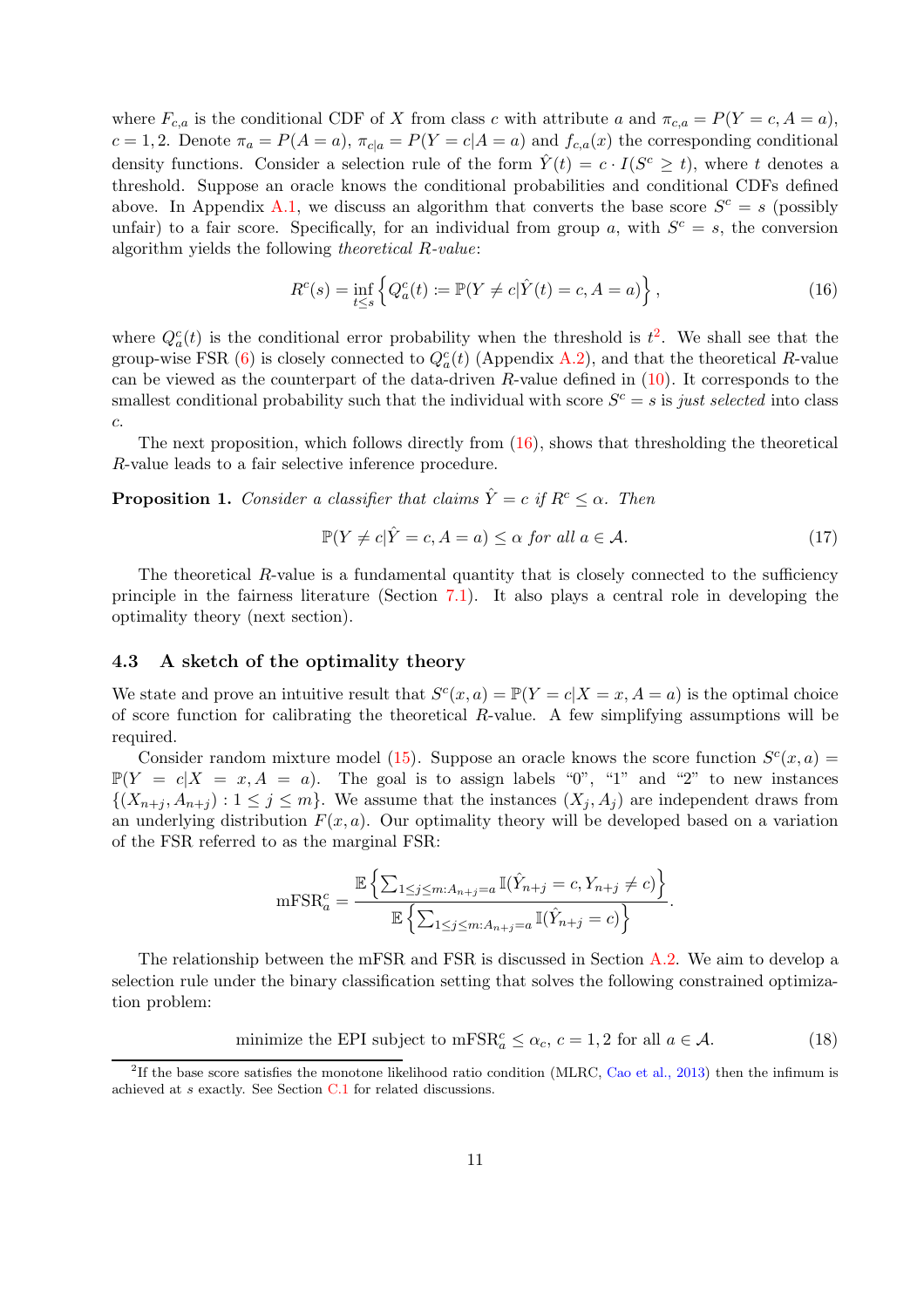Denote  $S_{n+j}^c = \mathbb{P}(Y_{n+j} = c | X_{n+j} = x_{n+j}, A_{n+j} = a_{n+j})$ . The scores can be converted to theoretical R-values, denoted  $R_{n+j}^1$  and  $R_{n+j}^2$ . The process of conversion is described in the proof of Theorem [2.](#page-11-1) Define the oracle procedure

<span id="page-11-2"></span>
$$
\mathbf{\delta}_{OR} = \{ \delta_{OR}^j : 1 \le j \le m \}, \text{ where } \delta_{OR}^j = \mathbb{I}(R_{n+j}^1 \le \alpha_1) + 2\mathbb{I}(R_{n+j}^2 \le \alpha_2). \tag{19}
$$

The optimality of the oracle procedure is established in the next theorem.

<span id="page-11-1"></span>**Theorem 2.** Consider random mixture model [\(15\)](#page-9-3). Assume that  $\alpha_1$  and  $\alpha_2$  have been properly chosen such that [\(19\)](#page-11-2) does not have overlapping selections. Let  $\mathcal{D}_{\alpha_1,\alpha_2}$  denote the collection of selection rules that satisfy  $mFSR_a^c \leq \alpha_c$  for  $c = 1, 2$  and all  $a \in \mathcal{A}$ . Let  $EPI_{\delta}$  denote the EPI of an arbitrary decision rule  $\delta$ . Then the oracle procedure [\(19\)](#page-11-2) is optimal in the sense that  $EPI_{\delta_{OR}} \leq EPI_{\delta}$ for any  $\boldsymbol{\delta} \in \mathcal{D}_{\alpha_1,\alpha_2}$ .

The optimality theory has several important implications for practitioners. The choice of optimal score indicates that in the training stage, we should construct the score functions using all *features*, including the sensitive attribute  $A$ , to best capture the individual level information. The scores trained without the sensitive attribute [e.g.  $(9)$ ], are usually suboptimal. The adjustments for fairness should not be made in the training stage but in the calibration stage, where the fully informative scores can be converted to the  $R$ -values to adjust the disparity in error rates across the groups.

A by-product of our theory is the finding that the optimal selection rule also equalizes the groupwise error rates. The intuition is that in order to maximize the EPI, the pre-specified mFSRs must be exhausted in all separate groups; hence the group-wise mFSRs are all equal to the nominal level (hence automatically equalized). We conjecture that asymptotic equality holds for our FASI algorithm, which has been corroborated by our numerical studies. A full analysis is complicated due to the dependence between the scores; we leave this for future research.

### <span id="page-11-0"></span>5 Simulation Results

This section presents the results from two simulation scenarios comparing FASI to the Full Covariate Classifier (FCC). The Restricted Covariate Classifier (RCC) is not included since, in our simulations, it has systematically larger deviations from the target group-wise FSR levels compared to FCC. We demonstrate that both the oracle and data-driven versions of FASI are able to correctly control the group-wise FSRs, while RCC fails to do so. The oracle versions of FASI and FCC use the exact posterior probabilities for  $S_i$ , defined in Equation [8,](#page-4-1) while the data-driven versions estimate  $S_i$  via a GAM classifier [\(Hastie et al., 2009;](#page-18-8) [James et al., 2013](#page-19-9)). In our experience, similar patterns are observed when other classifiers are used to construct the base scores.

All simulations are run with sample sizes of  $|\mathcal{D}| = 2,500$  and  $|\mathcal{D}^{test}| = 1,000$ . We generate  $\mathcal{D}^{train}$ and  $\mathcal{D}^{cal}$  using a random split of D, with  $|\mathcal{D}^{train}| = 1,500$  and  $|\mathcal{D}^{cal}| = 1,000$ . We use gender as our protected attribute taking two values  $A = F$  (females) and  $A = M$  (males). The feature vectors  $X \in \mathbb{R}^3$  are simulated according to Model [15](#page-9-3) with four components:

$$
F(\cdot) = \pi_M \{ \pi_{1|M} F_{1,M}(\cdot) + \pi_{2|M} F_{2,M}(\cdot) \} + \pi_F \{ \pi_{1|F} F_{1,F}(\cdot) + \pi_{2|F} F_{2,F}(\cdot) \},
$$

where  $\pi_a = \mathbb{P}(A = a)$ ,  $\pi_{c|a} = \mathbb{P}(Y = c | A = a)$  and  $F_{c,a}$  is the conditional distribution of X given  $Y = c$  and  $A = a$ . Let  $\pi_M = \pi_F = 0.5$ , i.e. the numbers of females and males in the data set are equal. We will consider two scenarios in our simulation study that follow this setup.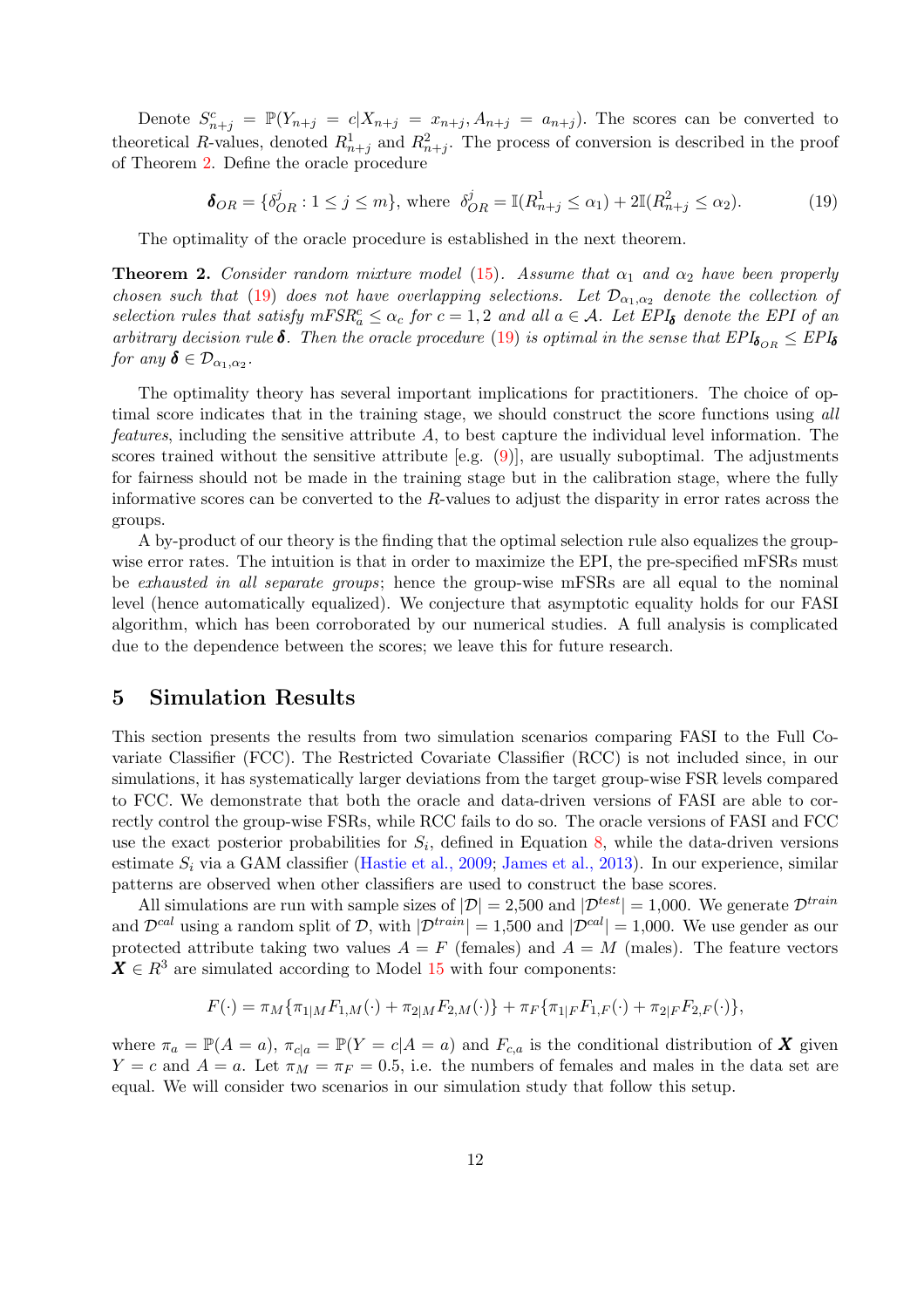<span id="page-12-0"></span>

Figure 3: Simulation 1. Top row: The oracle procedure. Bottom row: A data-driven GAM fitting procedure. Left and middle column:  $FSR^{1,a}$  and  $FSR^{2,a}$  for both females and males. Right column: The expected proportion of indecision's (EPI). All plots vary the proportion of true class 2 observations from the Female protected group,  $\pi_{2,F}$ .

In the first scenario, the conditional distributions of  $\boldsymbol{X}$  given class Y are assumed to be multivariate normal and are identical for males and females:

$$
F_{1,M} = F_{1,F} = \mathcal{N}(\mu_1, 2 \cdot \mathbf{I}_3), \quad F_{2,M} = F_{2,F} = \mathcal{N}(\mu_2, 2 \cdot \mathbf{I}_3),
$$

where  $\mathbf{I}_3$  is a 3 × 3 identity matrix,  $\boldsymbol{\mu}_1 = (0, 1, 6)^\top$  and  $\boldsymbol{\mu}_2 = (2, 3, 7)^\top$ . The only difference between males and females is in the conditional proportions: we fix  $\pi_{2|M} = \mathbb{P}(Y = 2|A = M) = 0.5$ , while varying  $\pi_{2|F} = \mathbb{P}(Y = 2|A = F)$  from 0.15 to 0.85.

We simulate 1,000 data sets and apply both the FCC and FASI with R-values defined in [\(11\)](#page-6-1) at FSR level 0.1 to the simulated data sets. The FCC method ignores the protected attributes when computing the  $R$ -values, i.e.

$$
\hat{R}_{n+j}^{c,\text{FCC}} = \frac{\frac{1}{n_a^{cal}+1} \left\{ \sum_{i \in \mathcal{D}^{cal}} \mathbb{I} \left( \hat{S}_i^c \geq \hat{s}, Y_i \neq c \right) + 1 \right\}}{\frac{1}{m_a + n_a^{cal}+1} \left\{ \sum_{i \in \mathcal{D}^{test} \cup D^{cal}} \mathbb{I} \left( \hat{S}_i^c \geq \hat{s} \right) + 1 \right\}}.
$$

The corresponding selection rule is  $\hat{\boldsymbol{Y}}^{\text{FCC}} = \left\{c \cdot \mathbb{I}(R_{n+j}^{c,\text{FCC}} \leq \alpha_c) : 1 \leq j \leq m \right\}.$ 

The FSR levels are computed by averaging the respective FSPs from 1,000 replications. The simulation results are summarized in Figure [3.](#page-12-0) The first and second rows respectively correspond to the oracle and data-driven versions of each method. The first two columns respectively plot the group-wise FSRs for class 1 and class 2 as functions of  $\pi_{2|F}$ . The final column plots the expected proportion of indecisions (EPI) obtained by averaging the results from 1,000 replications. The following patterns can be observed.

• Both the FASI method and FCC control the global FSR. For simplicity, we do not include these results in the figures below.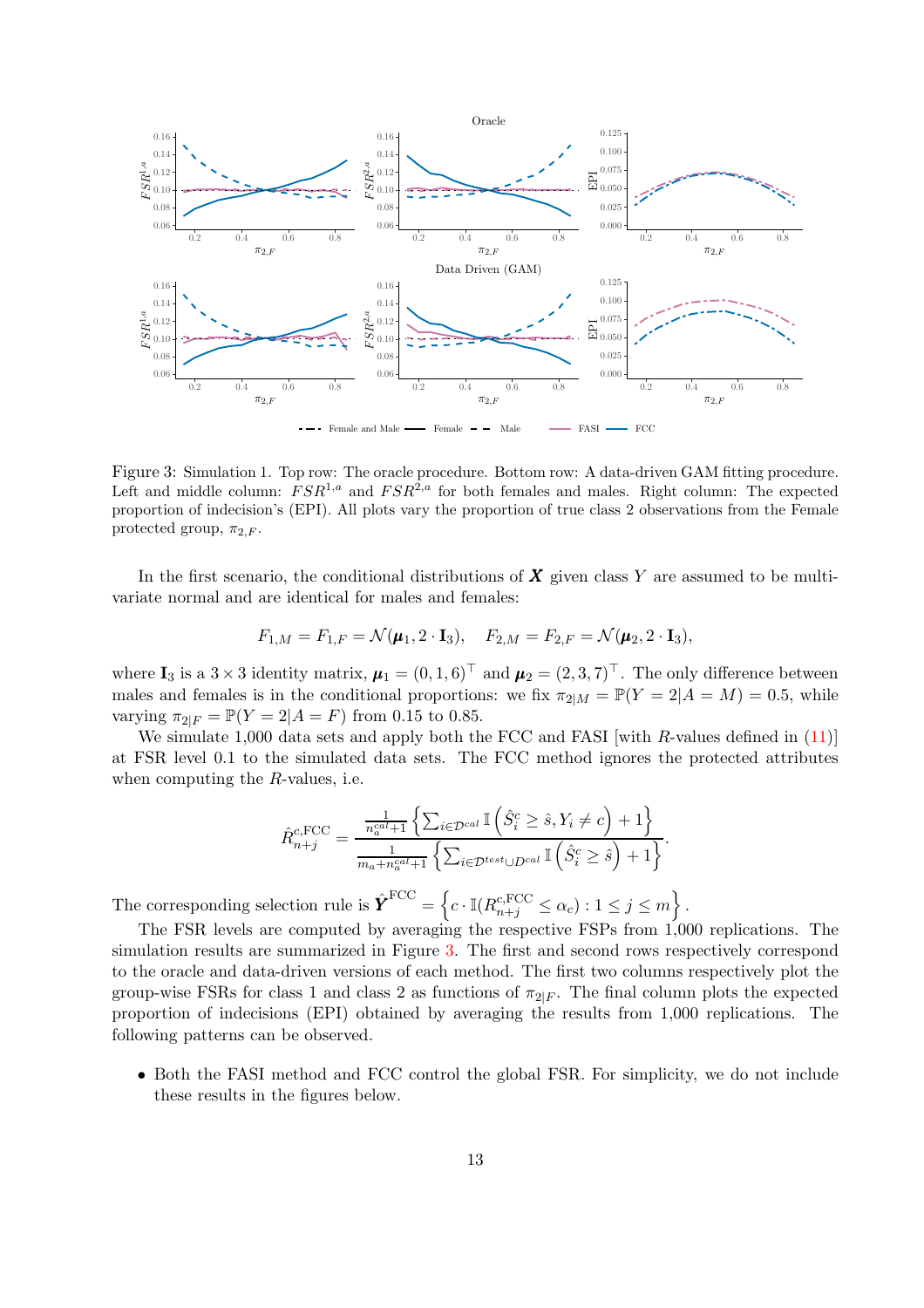<span id="page-13-1"></span>

Figure 4: Simulation 2. Comparable setup to Simulation 1 except that the female and male distributions now differ from each other. However, the results are similar with FASI correctly controlling the FSRs.

- Shifting our focus to the group-wise FSRs, FCC fails to control the error rate. When  $\pi_{2|F} = 0.5$ , by construction we have  $\pi_{2|F} = \pi_{2|M}$ , making the Female and Male attributes indistinguishable. However, as  $\pi_{2|F}$  moves away from  $\pi_{2|M} = 0.5$ , the gap between the FSR control for Females and Males dramatically widens due to the asymmetry in the proportions of the signals (true class 2 observations) in the male and female groups.
- In comparison, both oracle and data-driven FASI algorithms are able to roughly equalize the group-wise FSRs between the Female and Male groups. The data-driven version of FASI is able to closely mirror the behavior of the oracle method. The FSR control is in general effective except that the FSR levels are slightly elevated in the tails.
- The parity in FSR control is achieved at the price of slightly higher EPI levels.

Our second simulation scenario considers the setting where  $F_{c,M} \neq F_{c,F}$ , for both  $c = 1, 2$ . Denoting the mean of each distribution for class c and protected attribute a as  $\mu_{c,a}$ , the data is generated from  $F_{c,a} = \mathcal{N}(\mu_{c,a}, 2 \cdot I_3)$ , with components  $\mu_{1,M} = (0, 1, 6)^{\top}$ ,  $\mu_{2,M} = (2, 3, 7)^{\top}$ ,  $\mu_{1,F} = (1,2,7)^{\top}$  and  $\mu_{2,F} = (3,4,8)^{\top}$ . In all other respects Simulations 1 and 2 are identical. The results for the second simulation scenario are provided in in Figure [4.](#page-13-1)

We notice very similar patterns to our first simulation setup. Both FASI and FCC are able to control the global FSR (omitted from the figure). FASI controls the group-wise FSRs for all values of  $\pi_{2|F}$  while the FCC fails to do so. The data-driven FASI closely emulates the oracle procedure, for both the FSR and EPI levels.

### <span id="page-13-0"></span>6 Real Data Examples

In this section we demonstrate FASI's effectiveness on two real world case studies. In Section [6.1](#page-14-0) we e[xamine the Compas recidivism algorithm made popular by ProPublica in 2016 \(](#page-17-1)Angwin et al., 2016), while in Section [6.2](#page-15-0) [we use US census data from 1994 to predict an individual's salary \(](#page-18-9)Dua and Graff, 2017). In both cases we compare FASI to the FCC approach described in Section [5](#page-11-0) by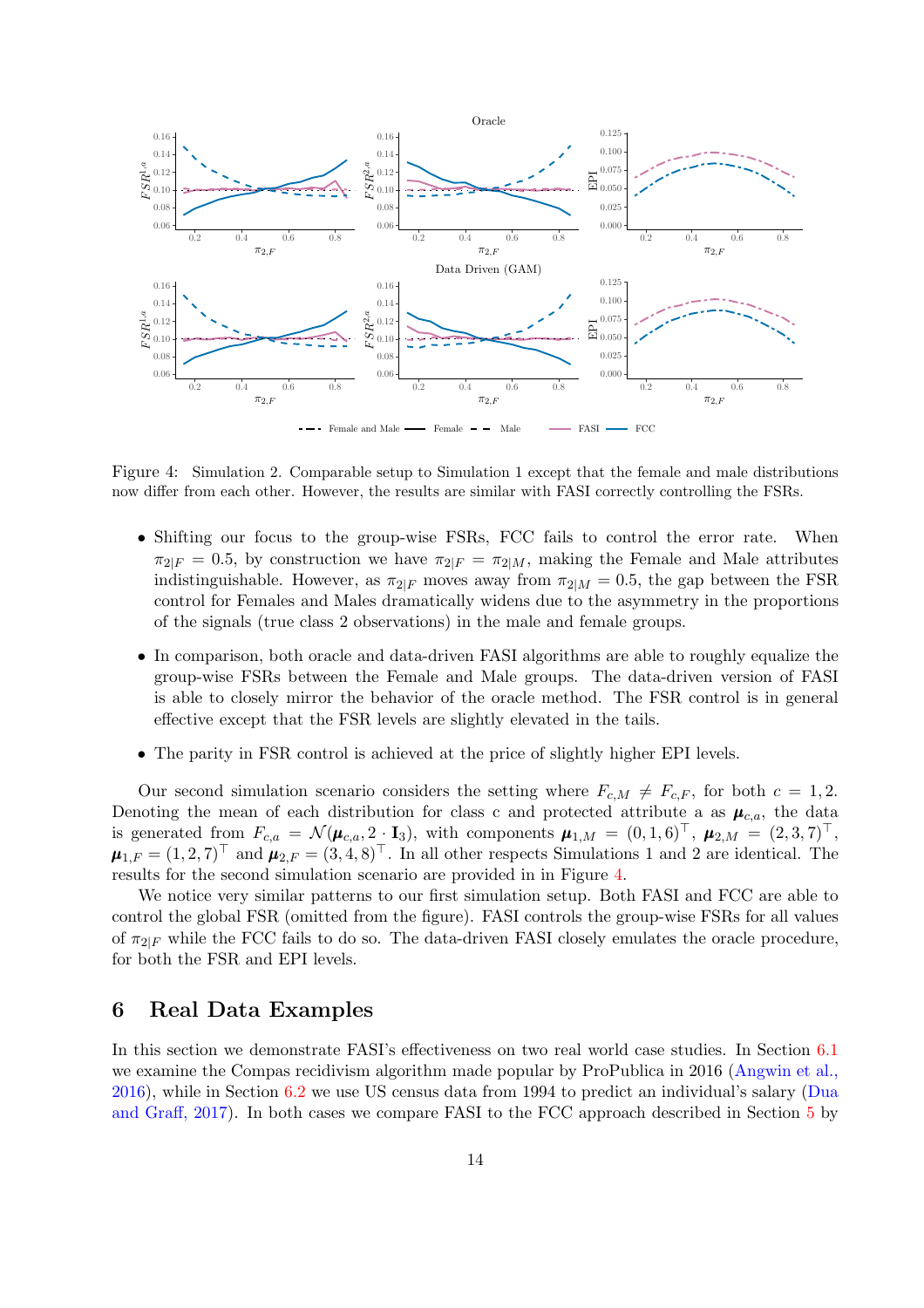<span id="page-14-1"></span>

Figure 5: COMPAS data analysis for predicting recidivists. Left and Middle: False Selection Rate minus the desired control level for varying levels of  $\alpha$  for the FCC and FASI method respectively. Right: The EPI for both the FCC and FASI method.

randomly assigning 70% of our data set to  $D$  and the remaining 30% to  $\mathcal{D}^{test}$ . We further evenly split  $D$  into  $\mathcal{D}^{train}$  and  $\mathcal{D}^{cal}$ .

Since this is a real data setting, the true posterior probabilities for  $S_i$ , defined in Equation [8,](#page-4-1) are unavailable to us. To estimate them, we used a GAM fitting procedure for the compas case stud[y and an Adaboost fitting procedure for the census income](#page-18-8) prediction case study (Hastie et al., 2009; [James et al., 2013\)](#page-19-9).

This method can be applied to other applications through the "fasi" package available in the R language on CRAN.

### <span id="page-14-0"></span>6.1 COMPAS Data Analysis

In 2016, ProPublica's investigative journalists curated a data set of 6,172 individuals, 3,175 of whom were Black and the remaining 2,997 other races, that were arrested in Broward County, Florida. In this study, Black and Other are our protected attributes.

The Black and Other groups respectively had 1,773 and 1,217 individuals who actually recidivated in the 2-year time frame that the study considered. We used this two year window as a proxy for the true label of identifying recdivists.

All individuals were assigned a risk score by the compas algorithm (a whole number between 1 and 10) developed by NorthPointe Inc. This score was used to inform the judge of each person's risk of recidivating during their bail hearing. The data set contains demographic information about each person including their race, age, number of previous offenses, sex, number of prior offenses, and their assigned compas risk score.

We randomly split the data set 1,000 times into  $\mathcal{D}$  and  $\mathcal{D}^{test}$ , and averaged the difference between the actual and target recidivism FSR's for a range of  $\alpha$  between 0.15 and 0.30. The first two columns of Figure [5](#page-14-1) provide the difference between true and target  $FSR<sub>2</sub>$  for FCC and FASI respectively. The last column plots the overall EPI for each method.

As we noted with the simulated data, while the FCC does a good job at controlling the overall FSR (green / circle) of recidivists, it is unable to do this at the race level. In the left hand plot of Figure [5,](#page-14-1) the breakdown of the race-wise FSR control for the FCC is shown. The Black attribute (blue / triangle) systematically has FSR control lower than the desired target level. While the Other attribute (orange / square) systematically has higher FSR control than the target level. This observation holds for all values of  $\alpha$  considered.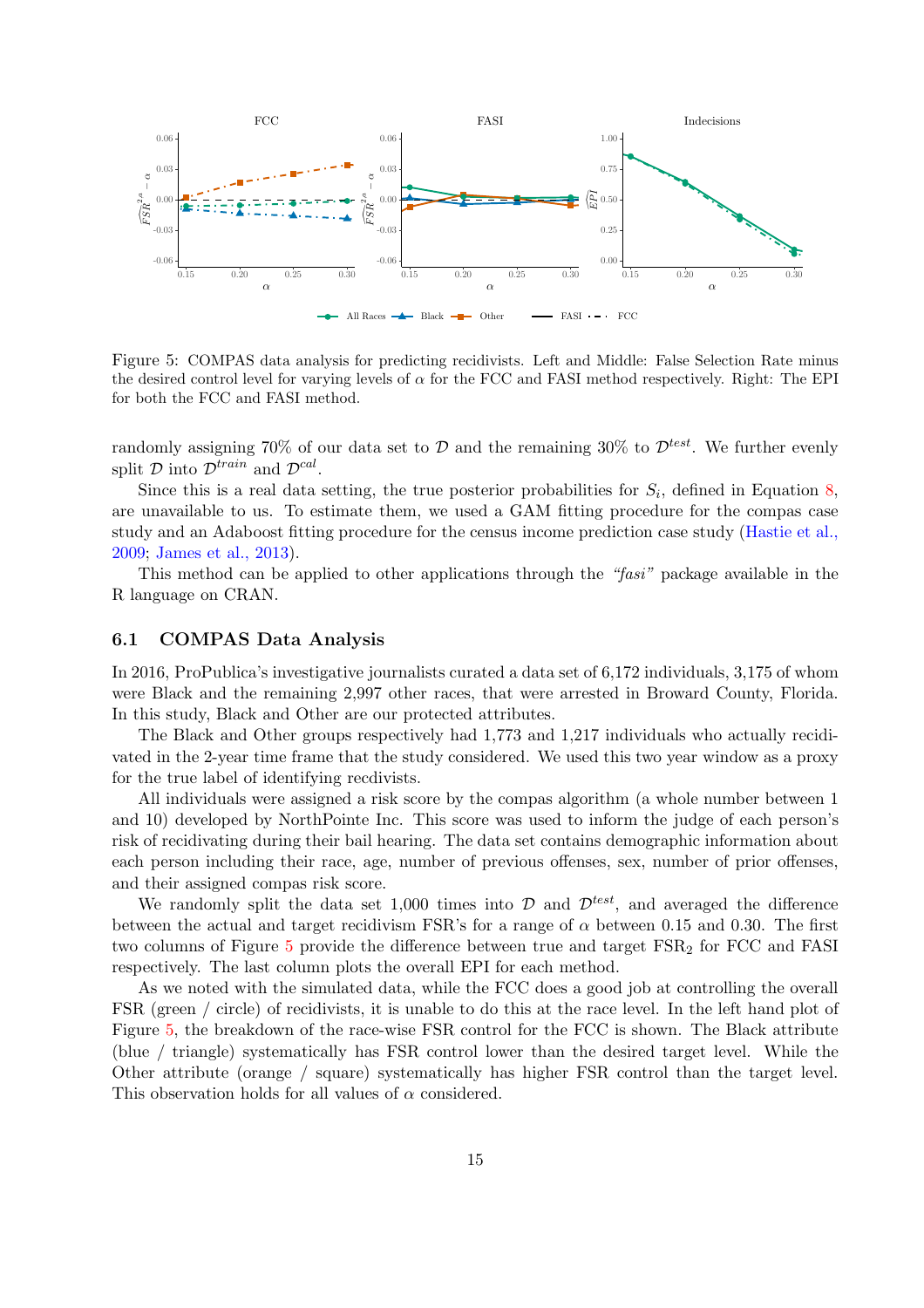<span id="page-15-1"></span>

Figure 6: Census income prediction for individuals that earn more than 50K a year. Left and Middle: False Selection Rate minus the desired control level for varying levels of  $\alpha$  for the FCC and FASI method respectively. Right: The EPI for both the FCC and FASI method.

In comparison, the middle plot in Figure [5](#page-14-1) shows the FASI method. For all values of  $\alpha$ , the FSR is controlled at the desired level for both the protected attributes and for all observations. The right plot in Figure [5](#page-14-1) also demonstrates that, in this study, FASI is able to obtain a nearly identical EPI to the FCC. This demonstrates that the price of our fairness constraint, in terms of the size of the indecision group, is nearly zero.

### <span id="page-15-0"></span>6.2 1994 Census Income Data Analysis

The US census is the leading body of information for producing information about the American people. Naturally, the data that they collect can directly inform future policy decisions, such as funding programs that provide economic assistance for populations in need. In particular, resources such as food, health care, job training, housing, and other economic assistance rely upon good estimates of a population's income levels. The cost of making unfair decisions when predicting ones income can be severe since the prediction helps determine how hundreds of billions of dollars in federal funding are spent for the next decade. In this case study, we use the 1994 US Census Data set from the UCI Machine Learning Repository to predict if an individual earns more than 50,000 dollars a year.

The data consist of 32,561 observations on 14, largely demographic, variables including education level, age, hours worked per week, and others. The protected attributes in this study are Female and Male. The Female group has 10,771 total observations, of which 1,179 make over \$50K a year. Similarly, the remaining 21,790 observations are from the Male attribute, of which 6,662 make over \$50K a year.

As in Section [6.1,](#page-14-0) we compare the FCC approach to the FASI method for many values of FSR control,  $\alpha$ , ranging from 0.05 to 0.3. The left most plot of Figure [6](#page-15-1) shows results from the FCC method, where both the overall (green / circle) and Male (orange / square) has the desired FSR control. However, the FCC is unable to maintain the desired FSR control for the Female attribute (blue / triangle) across all values of  $\alpha$ . In comparison, the FASI method shown in the middle plot is able to maintain both the overall FSR control as well as the FSR control for Females and Males across all values of  $\alpha$ .

The right most plot provides the estimated EPI of each approach. Unlike for the Compas data, for some values of  $\alpha$  the FASI method returns a slightly larger indecision group on average in comparison to the FCC method.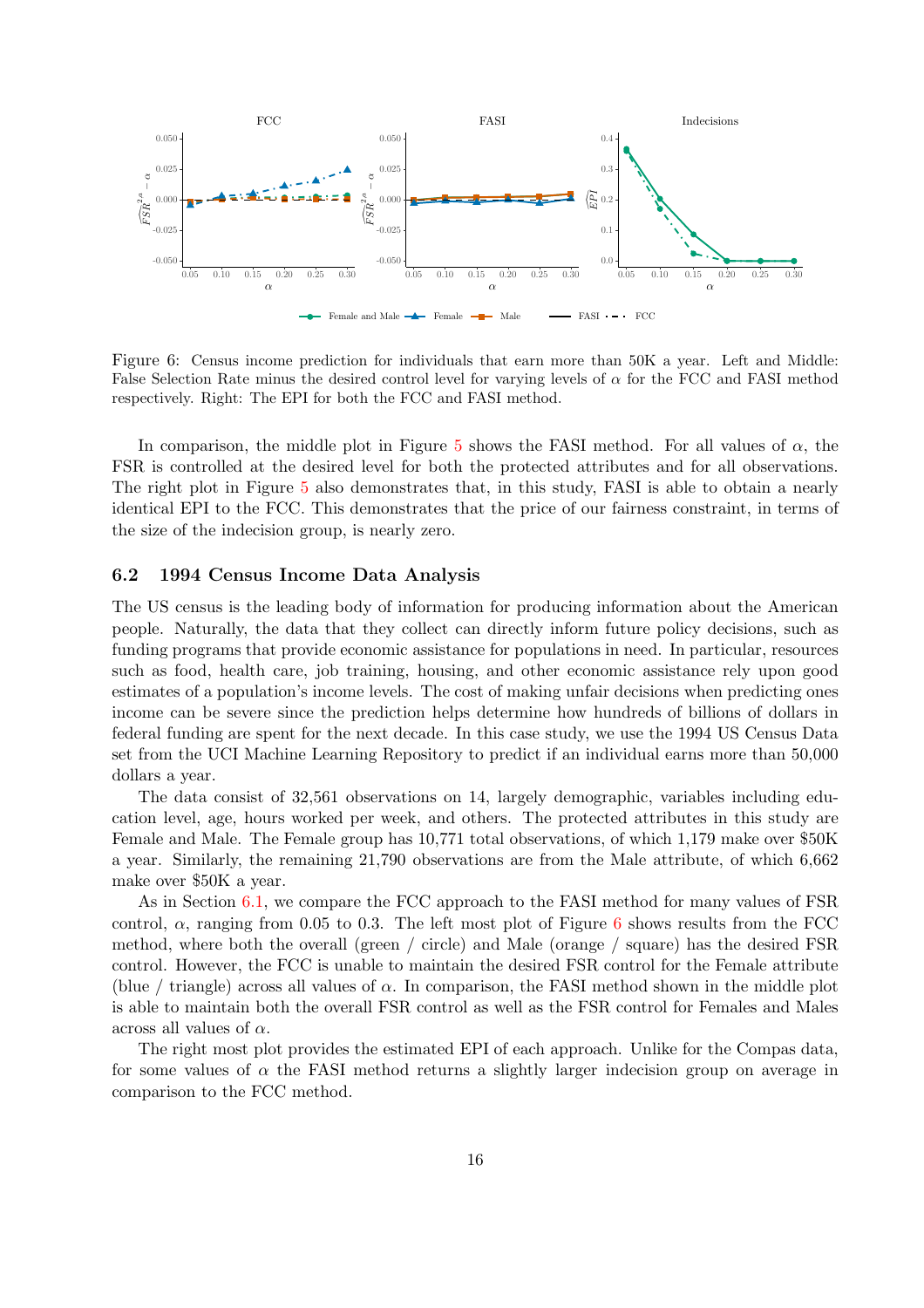### <span id="page-16-0"></span>7 Discussions

<span id="page-16-1"></span>We conclude this article with a discussion of other fairness notions and related error rate concepts.

### 7.1 Connection to the sufficiency principle

Consider the theoretical R-value [\(16\)](#page-10-2). Theorem [1](#page-10-3) shows that thresholding the theoretical Rvalue at level  $\alpha$  ensures that  $\mathbb{P}(Y \neq c | \hat{Y} = c, A = a) \leq \alpha$  for all  $a \in \mathcal{A}$ , which is referred to as the sufficiency principle or predictive parity [in the fairness literature](#page-17-5) [\(Crisp, 2003](#page-18-10)[;](#page-17-5) Barocas et al., 2017; [Chouldechova, 2017\)](#page-18-11). The conversion algorithm described in Appendix [A.1](#page-20-0) can be viewed as a method of calibration by group [\(Barocas et al., 2017\)](#page-17-5), which leads to the fulfillment of the sufficiency principle automatically.

The connection between the theoretical R-value  $(16)$  and our (empirical) R-value  $(10)$  becomes clear by noting that (a) the empirical  $R$ -value can be conceptualized as the smallest group-wise FSR such that the individual is just selected, whereas the theoretical R-value corresponds to the smallest conditional probability that the individual is just selected; (b) the group-adjusted FSRs  $(6)$  can be viewed as empirical counterparts of the conditional probabilities [\(17\)](#page-10-4) (Appendix [A.2\)](#page-20-1). This interesting connection indicates that our FASI algorithm leads to classification rules that approximately satisfy the sufficiency principle.

Our work departs from existing machine learning algorithms tailored to fulfill the sufficiency principle in several ways. The FASI algorithm in Section [3.1](#page-6-3) is intuitive and easily implementable. However, existing calibration by group methods are often complicated and computationally intensive; the score conversion strategy discussed above, which assumes an oracle and involves many complicated unknown distributions, can be intractable in practice. Moreover, existing machine learning algorithms have no statistical guarantees on the error rate control, and there is no discussion about the inflation of decision errors when multiple individuals must be classified. By contrast, the FASI algorithm offers exact error rate control in finite samples and addresses the multiplicity issue by controlling the FSR, which is motivated by the powerful and popular FDR idea in multiple hypothesis testing. In contrast with existing methods, our theory works for sophisticated classifiers trained from black-box models without requiring conditions on the accuracy of the outputs.

#### 7.2 Other fairness notions

In addition to the sufficiency principle, a widely used fairness notion is the *separation principle* [\(Barocas et al., 2017](#page-17-5)), which requires that

$$
P(Y \neq \hat{Y}|Y = c, A = a) \text{ are the same for all } a \in \mathcal{A}.
$$
 (20)

A third not[ion on fairness, in the context of prediction intervals, has been considered in](#page-19-10) Romano et al. (2020a). Rather than conditioning on either Y or  $\hat{Y}$ , these works are concerned with the joint probabilities of  $(\hat{Y}, Y)$ . This fairness criterion requires that the misclassification rates are equalized across all protected groups:

$$
P(Y \neq \hat{Y} | A = a) \text{ are the same for all } a \in \mathcal{A}.
$$
 (21)

Other popular fairness notions include equalized odds [\(Hardt et al., 2016](#page-18-2); [Romano et al., 2020b\)](#page-19-0) and equalized risks [\(Corbett-Davies and Goel, 2018\)](#page-18-12). A highly controversial issue is that different fairness criteria often lead to different algorithms and decisions in practice. For example, the sufficiency and separation principles can be incompatible with each other [\(Kleinberg et al., 2016;](#page-19-11) [Friedler et al., 2021\)](#page-18-13), and the classification parity and calibration can harm the very groups that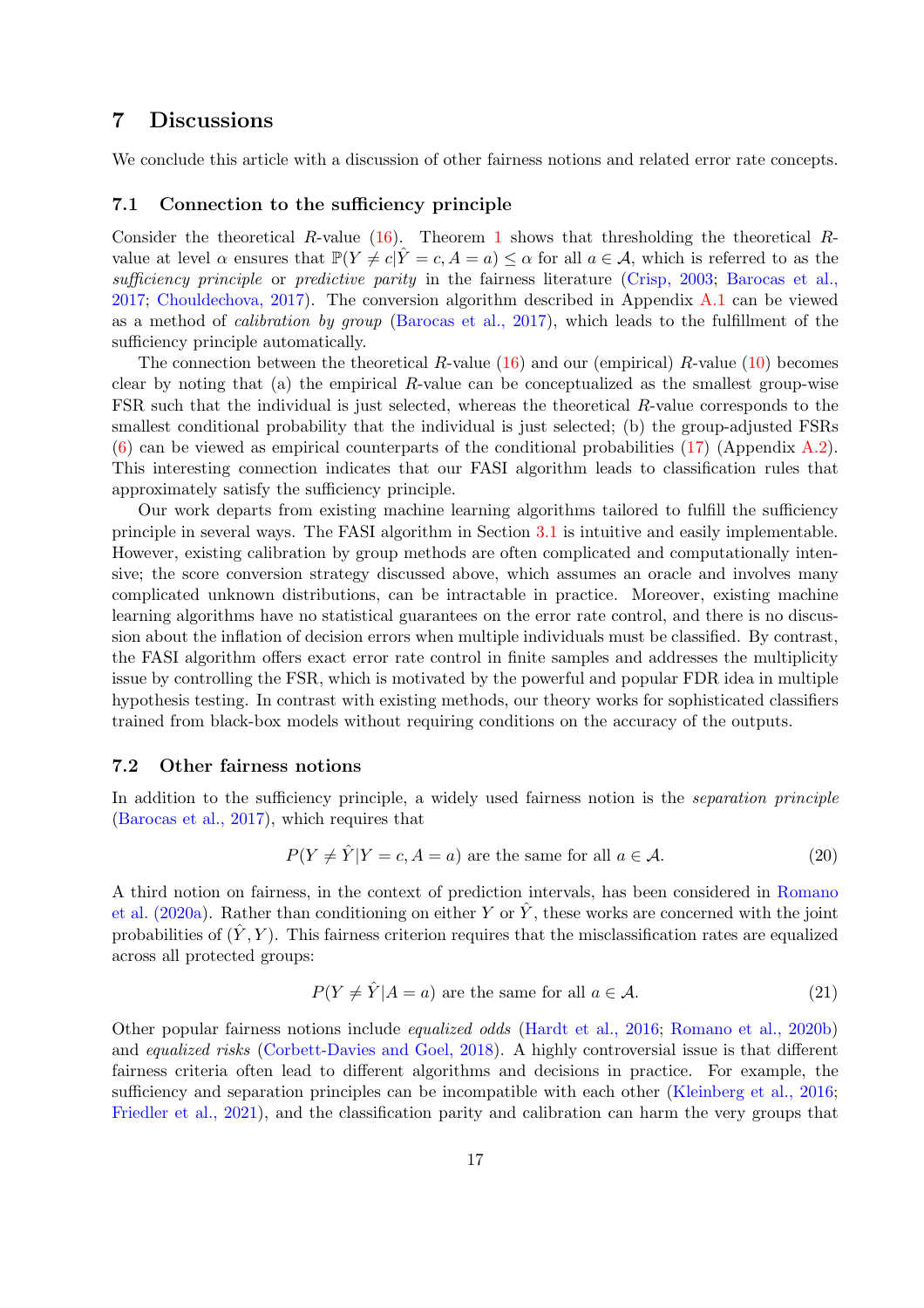the algorithms are designed to protect [\(Corbett-Davies and Goel, 2018\)](#page-18-12). We do not claim that FASI is universally superior than competitive approaches but adjusting group-wise FSRs appears to be a reasonable fairness criterion for the applications under our consideration. Much research is still needed to fully understand the trade-offs and caveats between different approaches to fairnessadjusted inference.

### 7.3 FSR concepts in multinomial classification

The selective inference framework and FSR concepts can be extended from the binary classification setting to more general settings. Denote the collection of all class labels by  $\mathcal{C} = \{1, \ldots, C\}$ . The case with  $C = 1$  corresponds to the one-class classification problem discussed in Appendix [A.3;](#page-21-0) particularly the outlier detection problem recently considered in [Guan and Tibshirani \(2021](#page-18-14)) and [Bates et al. \(2021\)](#page-17-4) can be encompassed by our general framework.

For situations with  $C \geq 2$ , denote the set of classes to be selected by  $\mathcal{C}'$ , and assume  $\mathcal{C}' \subset \mathcal{C}$ . With indecisions being allowed, the action space is given by  $\Lambda = \{0, \mathcal{C}'\}$ . Denote the selection rule  $\hat{\mathbf{Y}} = \{\hat{Y}_{n+j} : 1 \leq j \leq m\} \in \Lambda^m$ . Then the FSR with respect to subset  $\mathcal{C}'$  is defined as the expected fraction of erroneous selections among all selections:

$$
\text{FSR}^{\mathcal{C}'} = \mathbb{E}\left[\frac{\sum_{j=1}^{m} \mathbb{I}(\hat{Y}_{n+j} \in \mathcal{C}', \hat{Y}_{n+j} \neq Y_{n+j})}{\left\{\sum_{j=1}^{m} \mathbb{I}(\hat{Y}_{n+j} \in \mathcal{C}')\right\} \vee 1}\right].\tag{22}
$$

The group-wise FSRs taking into account the protected attribute A can be defined analogously to [\(6\)](#page-4-0) by restricting the selections to specific groups. The EPI [\(5\)](#page-4-3), which characterizes the power of the selection procedure, remains the same. The development of the R-values and corresponding fairness algorithms is more complicated and will be left for future research.

#### Acknowledgments

Bradley Rava was supported in part by the NSF GRFP fellowship. The research of Wenguang Sun was supported in part by NSF grant DMS-2015339. We thank Prof. Matteo Sesia for the reference of [Bates et al. \(2021](#page-17-4)) and his insightful comments on both theory and methodology.

### References

- <span id="page-17-1"></span>Angwin, J., Larson, J., Mattu, S. and Kirchner, L. (2016) Machine bias: There's software used across the country to predict future criminals. And it's biased against blacks. ProPublica, 23, 77–91.
- <span id="page-17-3"></span>Barber, R. F. and Candès, E. J. (2015) Controlling the false discovery rate via knockoffs. The Annals of Statistics, 43, 2055–2085.
- <span id="page-17-5"></span>Barocas, S., Hardt, M. and Narayanan, A. (2017) Fairness in machine learning. Nips tutorial, 1, 2.
- <span id="page-17-4"></span>Bates, S., Candès, E., Lei, L., Romano, Y. and Sesia, M. (2021) Testing for outliers with conformal p-values. arXiv preprint arXiv:2104.08279.
- <span id="page-17-0"></span>Benjamini, Y. (2010) Simultaneous and selective inference: Current successes and future challenges. Biometrical Journal, 52, 708–721.
- <span id="page-17-2"></span>Benjamini, Y. and Hochberg, Y. (1995) Controlling the false discovery rate: a practical and powerful approach to multiple testing. J. Roy. Statist. Soc. B, 57, 289–300.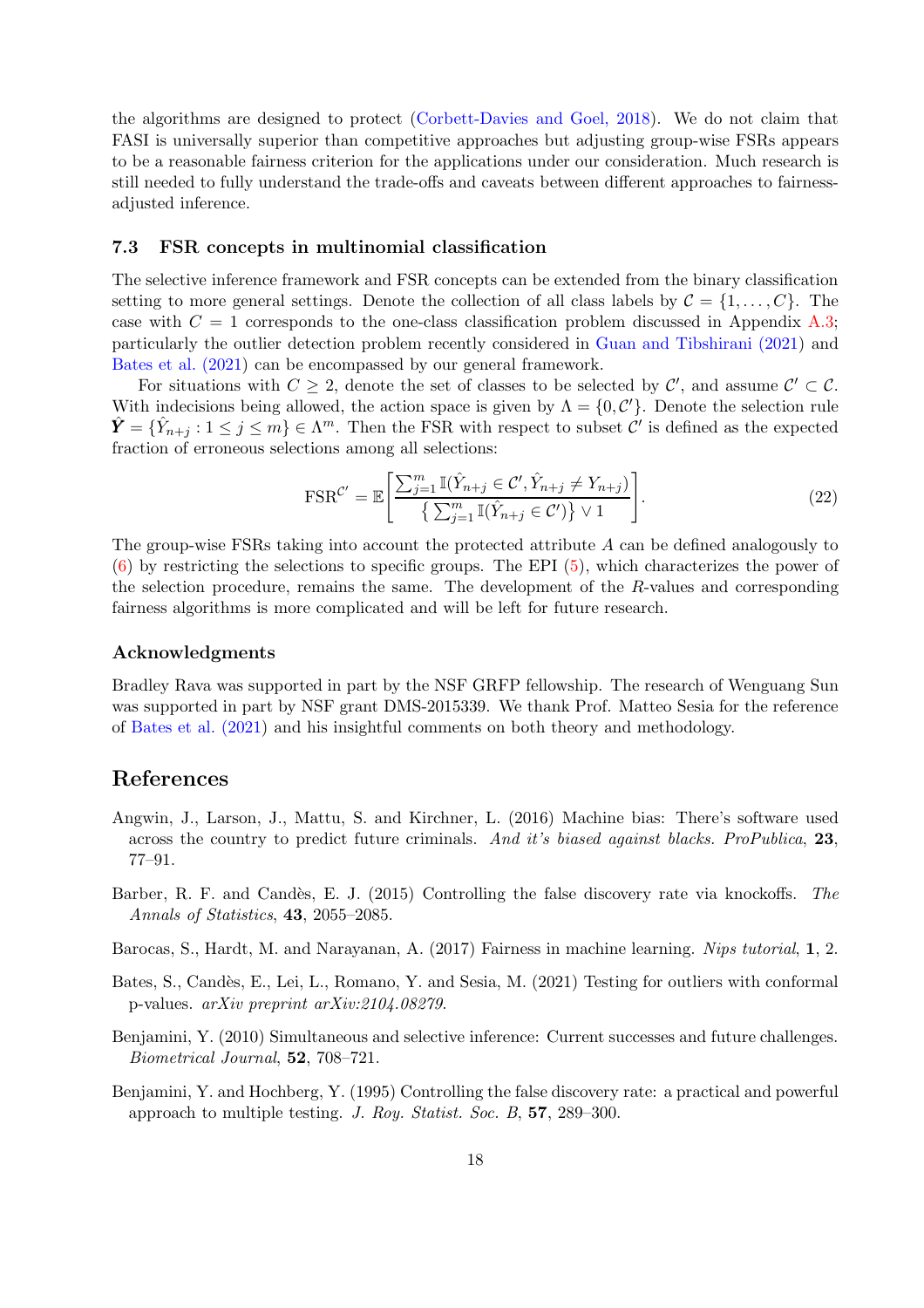- <span id="page-18-6"></span>Benjamini, Y. and Yekutieli, D. (2001) The control of the false discovery rate in multiple testing under dependency. Ann. Statist., 29, 1165–1188.
- <span id="page-18-4"></span>Cai, T. and Sun, W. (2017) Optimal screening and discovery of sparse signals with applications to multistage high-throughput studies. Journal of the Royal Statistical Society: Series B (Statistical Methodology), 79, 197.
- <span id="page-18-16"></span>Cai, T. T. and Sun, W. (2009) Simultaneous testing of grouped hypotheses: Finding needles in multiple haystacks. J. Amer. Statist. Assoc., 104, 1467–1481.
- <span id="page-18-15"></span>Cai, T. T., Sun, W. and Wang, W. (2019) CARS: Covariate assisted ranking and screening for large-scale two-sample inference (with discussion). J. Roy. Statist. Soc. B, 81, 187–234.
- <span id="page-18-7"></span>Cao, H., Sun, W. and Kosorok, M. R. (2013) The optimal power puzzle: scrutiny of the monotone likelihood ratio assumption in multiple testing. Biometrika, 100, 495–502.
- <span id="page-18-11"></span>Chouldechova, A. (2017) Fair prediction with disparate impact: A study of bias in recidivism prediction instruments. Big data, 5, 153–163.
- <span id="page-18-12"></span>Corbett-Davies, S. and Goel, S. (2018) The measure and mismeasure of fairness: A critical review of fair machine learning. arXiv preprint arXiv:1808.00023.
- <span id="page-18-10"></span>Crisp, R. (2003) Equality, priority, and compassion. Ethics, 113, 745–763.
- <span id="page-18-0"></span>Dieterich, W., Mendoza, C. and Brennan, T. (2016) Compas risk scales: Demonstrating accuracy equity and predictive parity. Northpointe Inc.
- <span id="page-18-5"></span>Du, L., Guo, X., Sun, W. and Zou, C. (2021) False discovery rate control under general dependence by symmetrized data aggregation. Journal of the American Statistical Association, to appear, arXiv:2002.11992.
- <span id="page-18-9"></span>Dua, D. and Graff, C. (2017) UCI machine learning repository. URL: <http://archive.ics.uci.edu/ml>.
- <span id="page-18-1"></span>Dwork, C., Hardt, M., Pitassi, T., Reingold, O. and Zemel, R. (2012) Fairness through awareness. In Proceedings of the 3rd innovations in theoretical computer science conference, 214–226.
- <span id="page-18-13"></span>Friedler, S. A., Scheidegger, C. and Venkatasubramanian, S. (2021) The (im) possibility of fairness: different value systems require different mechanisms for fair decision making. Communications of the ACM, 64, 136–143.
- <span id="page-18-14"></span>Guan, L. and Tibshirani, R. (2021) Prediction and outlier detection in classification problems. Journal of the Royal Statistical Society: Series B (Statistical Methodology), to appear, arXiv:1905.04396.
- <span id="page-18-2"></span>Hardt, M., Price, E. and Srebro, N. (2016) Equality of opportunity in supervised learning. Advances in neural information processing systems, 29, 3315–3323.
- <span id="page-18-8"></span>Hastie, T., Tibshirani, R. and Friedman, J. (2009) The Elements of Statistical Learning: Data Mining, Inference, and Prediction. Springer series in statistics. Springer.
- <span id="page-18-3"></span>Herbei, R. and Wegkamp, M. H. (2006) Classification with reject option. The Canadian Journal of Statistics/La Revue Canadienne de Statistique, 709–721.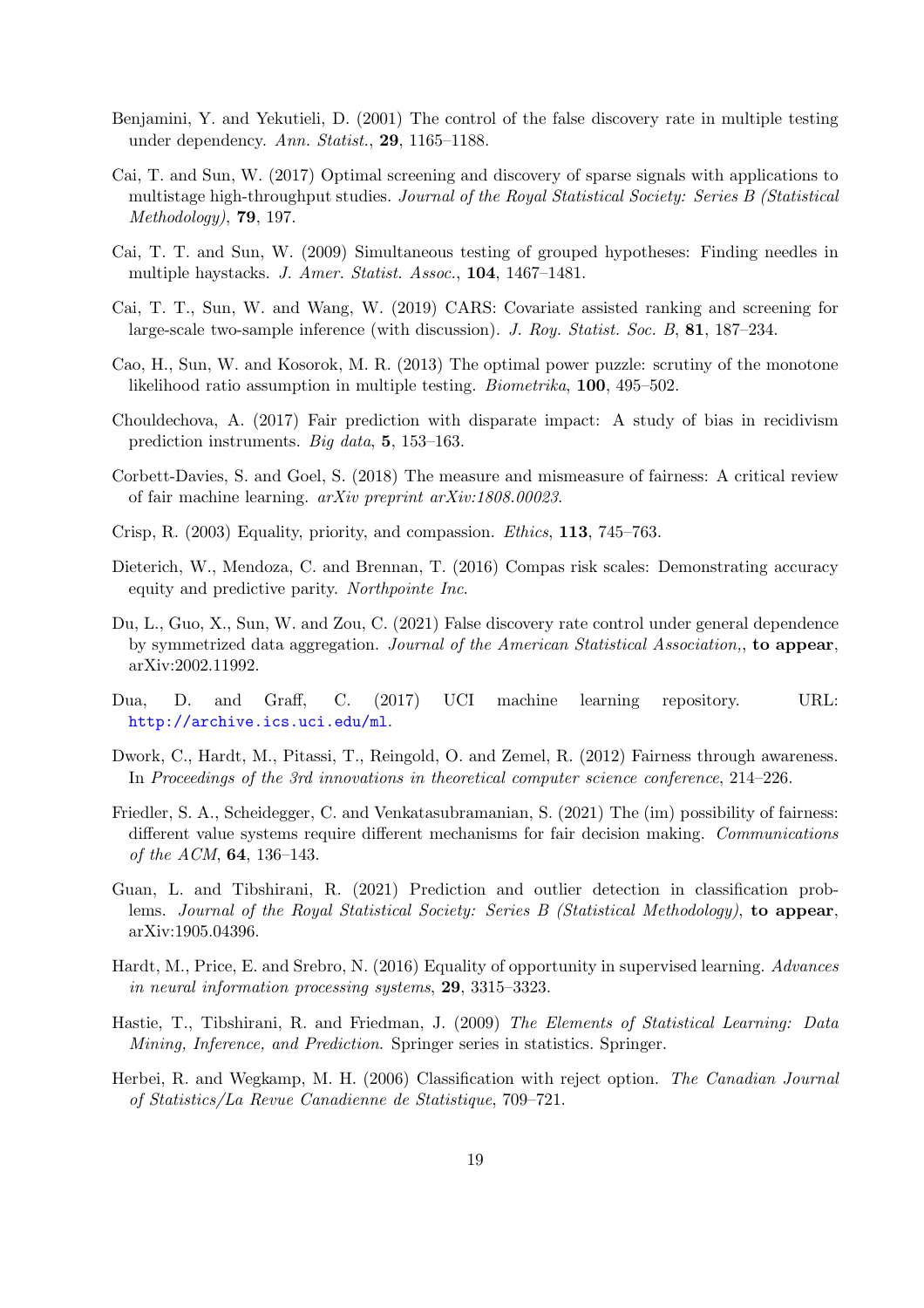- <span id="page-19-9"></span>James, G., Witten, D., Hastie, T. and Tibshirani, R. (2013) An Introduction to Statistical Learning: with Applications in R. Springer.
- <span id="page-19-8"></span>Kemmler, M., Rodner, E., Wacker, E.-S. and Denzler, J. (2013) One-class classification with gaussian processes. Pattern recognition, 46, 3507–3518.
- <span id="page-19-7"></span>Khan, S. S. and Madden, M. G. (2009) A survey of recent trends in one class classification. In Irish conference on artificial intelligence and cognitive science, 188–197. Springer.
- <span id="page-19-11"></span>Kleinberg, J., Mullainathan, S. and Raghavan, M. (2016) Inherent trade-offs in the fair determination of risk scores. arXiv preprint arXiv:1609.05807.
- <span id="page-19-2"></span>Lei, J. (2014) Classification with confidence. Biometrika, 101, 755–769.
- <span id="page-19-3"></span>Meinshausen, N. and Rice, J. (2006) Estimating the proportion of false null hypotheses among a large number of independently tested hypotheses. Ann. Statist., **34**, 373–393.
- <span id="page-19-6"></span>Moya, M. M. and Hush, D. R. (1996) Network constraints and multi-objective optimization for one-class classification. Neural networks, 9, 463–474.
- <span id="page-19-10"></span>Romano, Y., Barber, R. F., Sabatti, C. and Candès, E. (2020a) With malice toward none: Assessing uncertainty via equalized coverage. Https://hdsr.mitpress.mit.edu/pub/qedrwcz3.
- <span id="page-19-0"></span>Romano, Y., Bates, S. and Candès, E. J. (2020b) Achieving equalized odds by resampling sensitive attributes. In Advances in Neural Information Processing Systems 33 (NIPS 2020). Curran Associates, Inc. To appear.
- <span id="page-19-12"></span>Storey, J. D. (2002) A direct approach to false discovery rates. J. Roy. Statist. Soc. B, 64, 479–498.
- <span id="page-19-4"></span> $-$  (2003) The positive false discovery rate: a Bayesian interpretation and the *q*-value. Ann. Statist. 31, 2013–2035.
- <span id="page-19-5"></span>Storey, J. D., Taylor, J. E. and Siegmund, D. (2004) Strong control, conservative point estimation and simultaneous conservative consistency of false discovery rates: a unified approach. J. Roy. Statist. Soc. B, 66, 187–205.
- <span id="page-19-1"></span>Sun, W. and Wei, Z. (2011) Large-scale multiple testing for pattern identification, with applications to time-course microarray experiments. J. Amer. Statist. Assoc., 106, 73–88.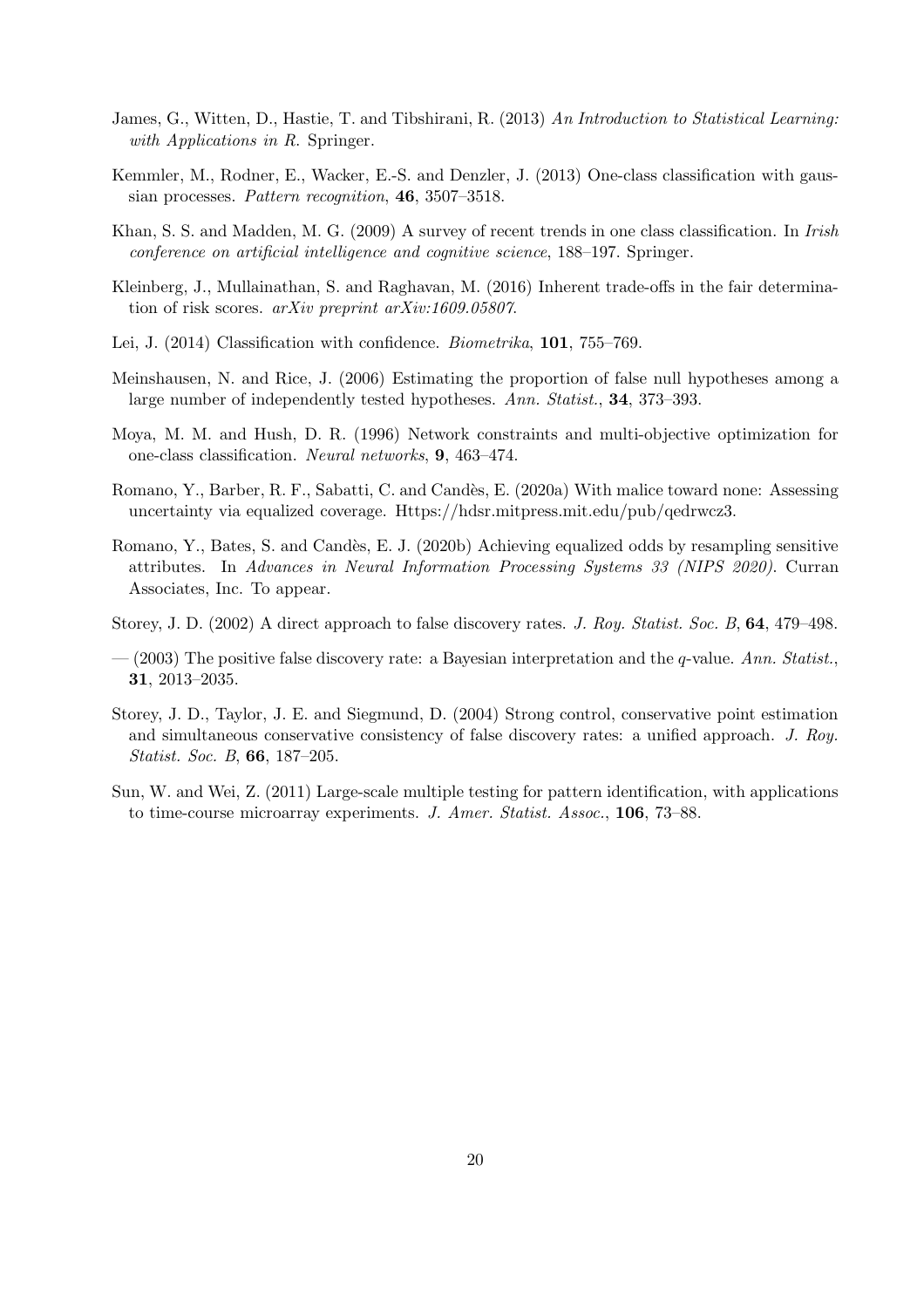## Supplementary Material for "A Burden Shared is a Burden Halved: A Fairness-Adjusted Approach to Binary Classification"

This supplement provides additional technical results (Section [A\)](#page-20-2), proofs of all theorems (Sections [B](#page-22-0)[-C\)](#page-27-1) and additional numerical results (Section [D\)](#page-29-0).

### <span id="page-20-2"></span><span id="page-20-0"></span>A Supplementary Technical Results

### A.1 The conversion algorithm and connections to Storey's  $q$ -value

This section presents a general strategy for converting an arbitrary score  $S<sup>c</sup>(x, a)$  to a fair score  $R^{c}(S^{c})$ , which is referred to as the theoretical R-value. Although the discussion is purely theoretical, it shows that for every base score there always exists a corresponding fair score. The algorithm can be viewed as a method of calibration by group.

Consider random mixture model [\(15\)](#page-9-3). The conversion algorithm consists of three steps. In Step 1, we find the distributional information with respect to the score  $S^c$ . Let  $G^c(s) = \sum_{a \in A} \pi_a G^c_a(s)$ be the CDF of  $S^c$ , where  $G^c_a(s) = \pi_{1|a} G^c_{1,a}(s) + \pi_{2|a} G^c_{2,a}(s)$ .  $G^c_{1,a}(s)$  and  $G^c_{2,a}(s)$  are the conditional CDFs of  $S^c$  given  $A = a$  and Y. Suppose an oracle knows the conditional probabilities and conditional CDFs defined above. In Step 2, we compute the conditional error probability when the threshold is t:

$$
Q_a^c(t) \coloneqq \mathbb{P}(Y \neq c | S^c \geq t, A = a) = \begin{cases} \frac{\pi_{2|a} \left\{ 1 - G_{2,a}^1(t) \right\}}{1 - G_a^1(t)}, & c = 1\\ \frac{\pi_{1|a} \left\{ 1 - G_{1,a}^2(t) \right\}}{1 - G_a^2(t)}, & c = 2. \end{cases}
$$

Finally, in Step 3 we compute a fair score, referred to the theoretical R-value, for an individual from group a with  $S^c = s^c$ :  $R^c(s^c) = inf_{t \leq s^c} \{Q_a^c(t)\}$ .

The theoretical R-value is closely related to the q-value [Storey \(2003\)](#page-19-4), which provides a useful tool in large-scale testing problems due to its intuitive interpretation and easy operation. Suppose we are interested in testing hypotheses  $\{H_j : 1 \leq j \leq m\}$  with associated p-values  $\{p_j : 1 \leq j \leq m\}$ . Let  $\pi$  be the proportion of non-nulls and  $G(t)$  the alternative distribution of p-values. Define the q-value for hypothesis  $H_i$ 

$$
q_j = \inf_{t \ge p_j} \left\{ \text{pFDR}(t) := \frac{(1 - \pi)t}{(1 - \pi)t + \pi G(t)} \right\}.
$$
 (A.1)

Roughly speaking,  $q_i$  measures the fraction of false discoveries when  $H_i$  is just rejected. The operations of the q-value and R-value algorithms are similar. Specifically, an FDR/FSR analysis at level  $\alpha$  can be carried out in two steps: first obtain the q-value/R-value for hypothesis/individual j, and then reject/select hypothesis/individual j if its q-value/r-value is less than  $\alpha$ .

### <span id="page-20-1"></span>A.2 FSR and mFSR

It can be shown that, under the random mixture model [\(15\)](#page-9-3), mFSR<sup>c,a</sup> =  $\mathbb{P}(Y \neq c | \hat{Y} = c, A = a)$ , the conditional probability needed in the sufficiency principle [\(17\)](#page-10-4); see [Storey \(2003\)](#page-19-4) for a similar result in the FDR literature. Following [Cai et al. \(2019\)](#page-18-15), we can similarly show that under mild conditions,  $\text{FSR}_{a}^{c} = \text{mFSR}_{a}^{c} + o(1)$  when  $m_a := |\{1 \leq j \leq m : A_{n+j} = a\}| \to \infty$ . This connection shows that, under the simplifying assumptions we have made, the two criteria, namely group-wise FSR control [\(6\)](#page-4-0) and sufficiency principle [\(17\)](#page-10-4), are asymptotically equivalent.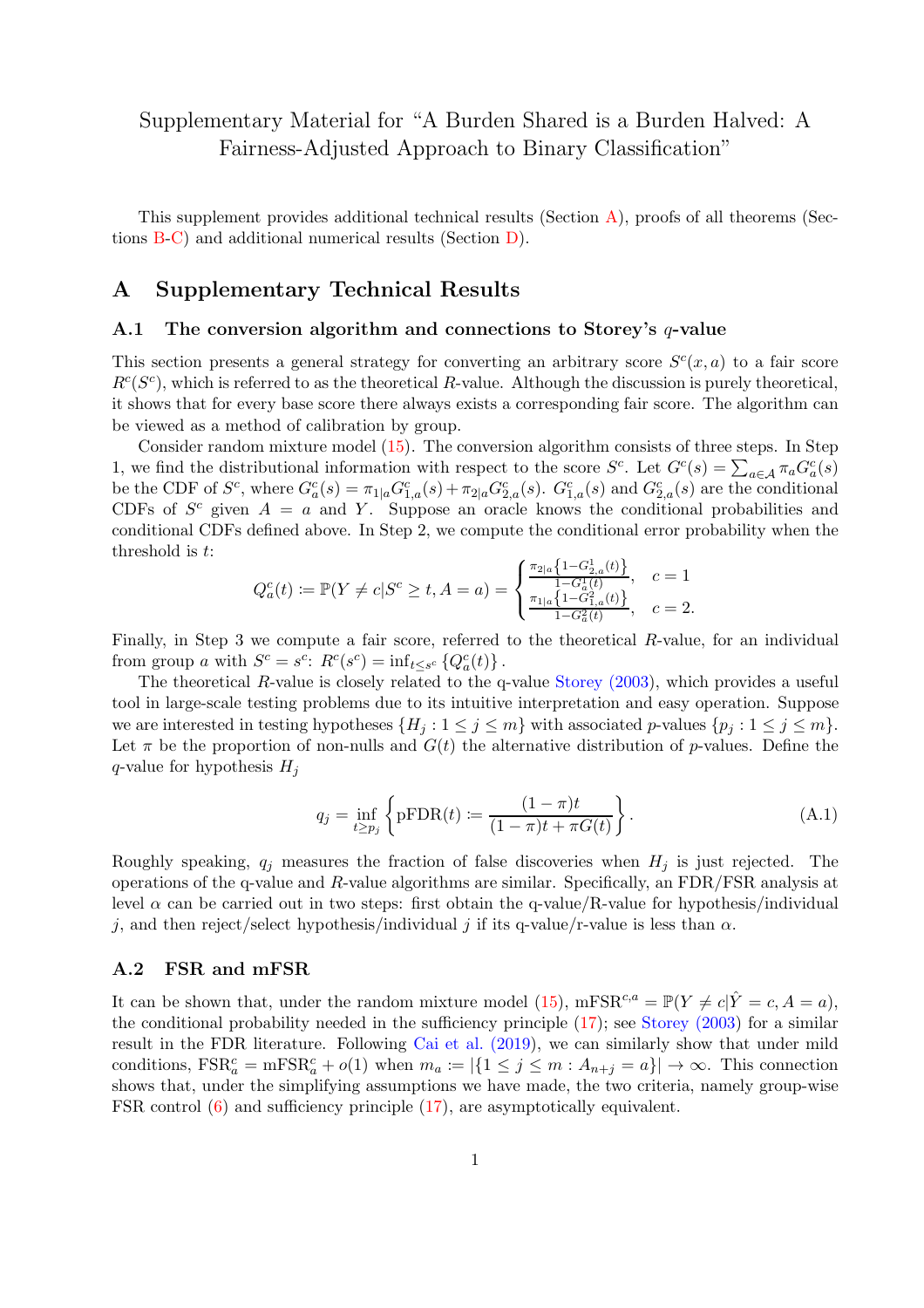### <span id="page-21-0"></span>A.3 R-value is the (BH) q-value of conformal p-values

In this section, we take a multiple testing point of view to provide further insights on the R-value. We show that the R-value, which was motivated from a very different perspective, can be derived as the q-value of the conformal p-values [\(Bates et al., 2021](#page-17-4)) under the one-class classification setting. To make different ideas comparable, we drop the sensitive attribute  $A$  and focus on the unadjusted *R*-value defined in  $(13)$ .

The conformal p-value [\(Bates et al., 2021\)](#page-17-4) is developed under a different context for nonparametric outlier detection, which is also referred to as *one-class classification* in machine learning [\(Moya and Hush, 1996](#page-19-6); [Khan and Madden, 2009](#page-19-7); [Kemmler et al., 2013](#page-19-8)). The basic setup is that one collects a training data set containing only the subjects of one class. Without loss of generality we label the class as "1" and denote the data set as  $\mathcal{D}^1$ . The goal is to detect "unusual" subjects in  $\mathcal{D}^{test}$ , which can be a mixture of observations from class 1 and some other classes. The unusual subjects, referred to as *outliers*, are defined as subjects which exhibit differential characteristics from the inliers, i.e. subjects of class "1" in the "pure" training data set.

The one-class classification problem can be formulated under the selective inference framework discussed in Section 2.1. Suppose we observe data from two classes and divide the observed data into two subsets

$$
\mathcal{D} = \{ (X_i, Y_i) : 1 \le i \le n \} = \mathcal{D}^1 \cup \mathcal{D}^2,
$$

with  $\mathcal{D}^c = \{X_i : \text{subject } i \text{ is observed with label } Y = c\}, c = 1, 2.$  Imagine that we simply discard  $\mathcal{D}^2$  and focus on a one-class classification problem, where the goal is to detect outliers in  $\mathcal{D}^{test} =$  $\{X_{n+j} : 1 \leq j \leq m\}$ , which can be a mixture of observations from both classes. Viewing individuals in class "1" as the null cases, we can formulate an equivalent multiple testing problem:

$$
H_{j0}: Y_{n+j} = 1 \quad vs. \quad H_{j1}: Y_{n+j} \neq 1 \ (i.e. \ Y_{n+j} = 2), \quad j = 1, \cdots, m.
$$

It is important to note that the practice of discarding  $\mathcal{D}^2$  leads to information loss. We revisit this point at the end of the section.

The construction of conformal p-values involves a sample splitting step, which divides the observed data  $\mathcal{D}^1$  into two parts:  $\mathcal{D}^{train}$  for training a score function  $\hat{S}$  and  $\mathcal{D}^{cal}$  for calibrating a significance index. We view  $\hat{S}(X)$  as a *conformity score*, which measures how different X is from the inliers. The conformal p-value for testing  $H_{j0}$ , under our notational system<sup>[3](#page-21-1)</sup>, corresponds to

<span id="page-21-2"></span>
$$
\hat{p}(t) = \frac{\sum_{i \in D^{cal}} \mathbb{I}\{\hat{S}_i^c \ge t\} + 1}{n^{cal} + 1},\tag{A.2}
$$

where c is taken to be 2 and t is the observed score  $\hat{S}_{n+j}^c = t$ .

To see the connection of our R-value to the conformal p-value  $(A.2)$ , recall Storey's q-value [\(Storey, 2002](#page-19-12)):

$$
\hat{q}^{ST} \{ \hat{p}(t) \} = (1 - \pi) \hat{p}(t) / G \{ \hat{p}(t) \},
$$

where  $\pi$  is the proportion of non-null cases in  $\mathcal{D}^{test}$  and  $G(\cdot)$  is the cumulative distribution function (CDF) of the p-values. Now let  $\hat{G}(\cdot)$  denote the empirical process of the scores  $\{\hat{S}_i : i \in \mathcal{D}^{test}\}$ :

<span id="page-21-3"></span>
$$
\hat{G}(t) = \frac{1}{n_{test}} \sum_{i \in \mathcal{D}^{test}} \mathbb{I}\left\{\hat{p}(S_i) \leq \hat{p}(t)\right\} = \frac{1}{n_{test}} \sum_{i \in \mathcal{D}^{test}} \mathbb{I}\left(\hat{S}_i^c \geq t\right),\tag{A.3}
$$

<span id="page-21-1"></span><sup>&</sup>lt;sup>3</sup>We mention a minor point to avoid confusions. Under our setup, a larger score indicates a greater likelihood of being an outlier. This interpretation makes sense in our problem but is in the opposite direction compared to that in [Bates et al. \(2021](#page-17-4)). To make the two definitions equivalent, the expression " $S \le t$ " in the conformal p-value definition in [Bates et al. \(2021\)](#page-17-4) has been swapped to " $S > t$ " in our equation [\(A.2\)](#page-21-2).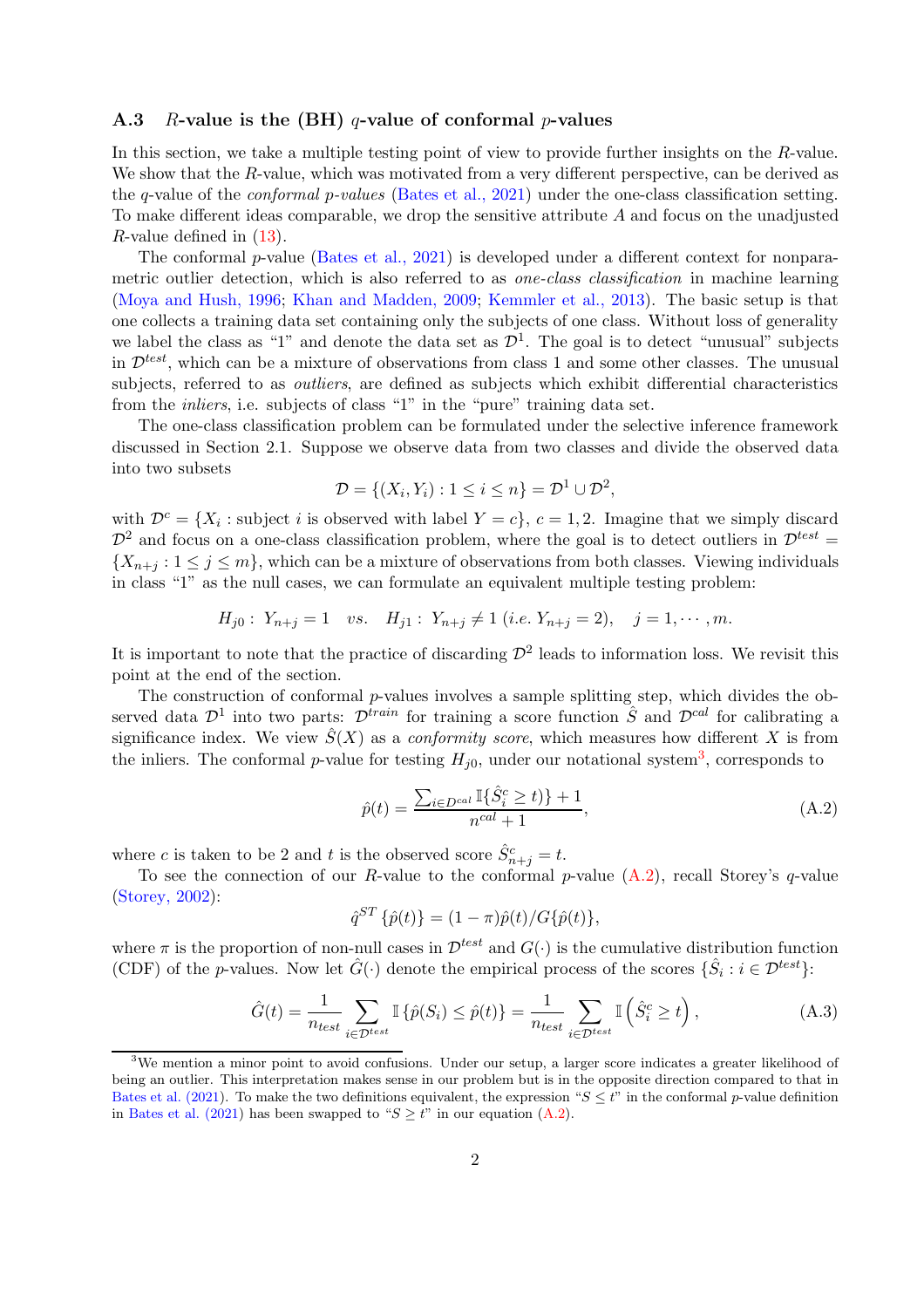where the last equality holds because, by  $(A.2)$ , a larger score corresponds to a smaller conformal p-value. Next we consider a modification of Storey's q-value, referred to as the BH  $q$ -value, which ignores the  $(1 - \pi)$  term and substitutes  $\tilde{G}$  in place of G in Storey's q-value:

<span id="page-22-1"></span>
$$
\hat{q}^{BH}(t) = \frac{\hat{p}_j(t)}{\hat{G}(t)}.\tag{A.4}
$$

The superscript "BH" is used because the thresholding rule

$$
\hat{\mathbf{Y}} = \left[ \mathbb{I} \left\{ \hat{q}^{BH}(\hat{S}_{n+j}) \le \alpha \right\} : 1 \le j \le m \right]
$$

is equivalent to applying the Benjamini-Hochberg procedure [\(Benjamini and Hochberg, 1995\)](#page-17-2) to the conformal p-values  $\{\hat{p}(\hat{S}_{n+j}^c): 1 \leq j \leq m\}$ . Combining  $(A.2)$ ,  $(A.3)$  and  $(A.4)$ , we can precisely recover the  $R$ -value defined in  $(13)$ . Concretely, we have

<span id="page-22-2"></span>
$$
\hat{q}^{BH}(t) = \frac{m}{n^{cal} + 1} \cdot \frac{\sum_{i \in \mathcal{D}^{cal}} \mathbb{I}\left(\hat{S}_i^c \ge t\right) + 1}{\sum_{i \in \mathcal{D}^{test}} \mathbb{I}\left(\hat{S}_i^c \ge t\right)}\tag{A.5}
$$

$$
= \frac{m}{n^{cal}+1} \cdot \frac{\sum_{i \in \mathcal{D}^{cal}} \mathbb{I}\left(\hat{S}_i^c \ge t, Y_i \ne c\right) + 1}{\sum_{i \in \mathcal{D}^{test}} \mathbb{I}\left(\hat{S}_i^c \ge t\right)}.
$$
\n(A.6)

The last equality [\(A.6\)](#page-22-2) holds because under the one-class classification setup,  $\mathcal{D}^{cal}$  is a "pure" training set in which all observations satisfy  $Y_i \neq c$  trivially. We conclude that our unadjusted R-values  $(13)$ , which can be called the *conformal q-value* under the one-class classification setup, is the BH q-value of conformal p-values.

Finally we point out that this fundamental connection only holds under the one-class classification setup. The BH q-value  $(A.5)$  will be different from the R-value [\(13\)](#page-8-0) under the binary classification setup. Specifically, the cardinalities of the calibration sets will be different under the twos[etups, and the equality](#page-17-4)  $(A.6)$  [does not hold. The conformal](#page-17-4) p-value approach by Bates et al. (2021) can still be applied for selective inference under the binary classification setup if the goal is only to detect cases from class 2. However, the conformal  $p$ -value method utilizes fewer data points than our R-value approach since the data set  $\mathcal{D}^2$  has been discarded. This may lead to loss of information and decreased power. Related issues have gone beyond the scope of this work and will be pursued in future research.

### <span id="page-22-0"></span>B Proof of Theorem 1

### B.1 Proof of Part (a)

### B.1.1 An empirical process description of the FASI algorithm

Suppose we select subjects into class c if the base score  $S^c$  is great than t. The estimated false discovery proportion (FSP), as a function of  $t$ , in group  $a$  is given by:

<span id="page-22-3"></span>
$$
\hat{Q}_c(t) = \frac{\frac{1}{n_c^{cal}+1} \left\{ \sum_{i \in \mathcal{D}^{cal}} \mathbb{I}(\hat{S}_i^c \ge t, Y_i \ne c, A_i = a) + 1 \right\}}{\frac{1}{m_a} \left\{ \sum_{(n+j) \in \mathcal{D}^{test}} \mathbb{I}(\hat{S}_{n+j}^c \ge t, A_j = a) \right\} \vee 1}.
$$
\n(B.1)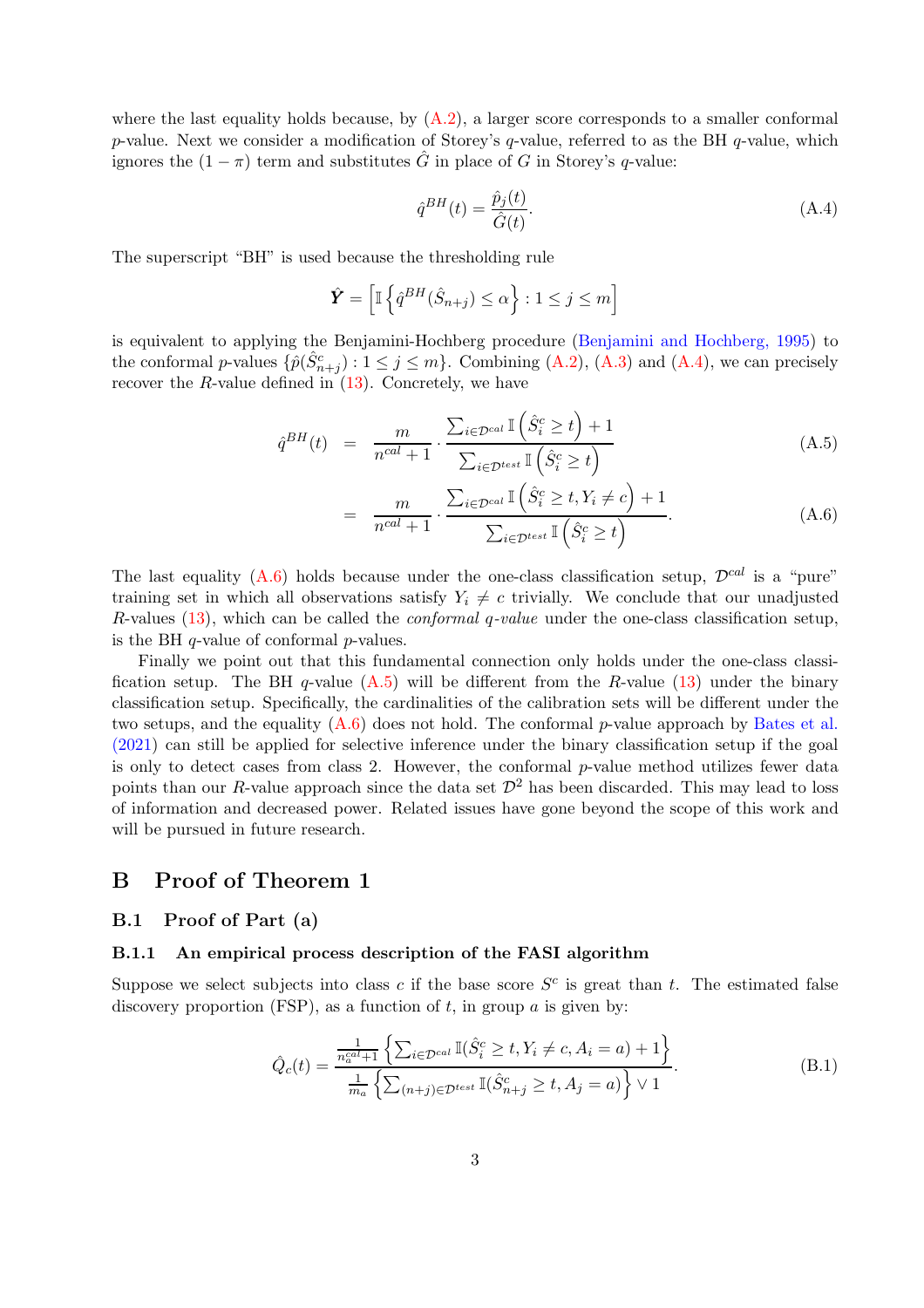We choose the smallest t such that the estimated FSP is less than  $\alpha$ . Define

<span id="page-23-1"></span>
$$
\tau = \hat{Q}_c^{-1}(\alpha) = \inf \left\{ t : \hat{Q}_c(t) \le \alpha \right\}.
$$
 (B.2)

Consider the R-value defined in [\(10\)](#page-6-2). For  $(n+j)^{th}$  observation in  $\mathcal{D}^{test}$ , it is easy to see that  $\hat{R}_{n+j}^c =$  $inf_{t\leq \hat{s}} \left\{ \hat{Q}_c(t) \right\}$ , where  $\hat{s} := \hat{S}^c(X_{n+j} = x, A_{n+j} = a)$ . The FASI algorithm can be represented in two equivalent ways:

<span id="page-23-0"></span>
$$
\mathbb{I}(\hat{R}_{n+j}^c \le \alpha) \quad \Longleftrightarrow \quad \mathbb{I}(\hat{S}_{n+j}^c \le \tau). \tag{B.3}
$$

Next we turn to the description of the true FSP process of the FASI algorithm [\(B.3\)](#page-23-0) via the representation via  $\hat{S}^c$ . Let

$$
V^{test}(t) = \sum_{j \in \mathcal{D}^{test}} \mathbb{I}(\hat{S}_j^c \ge t, Y_j \ne c, A_j = a), \text{ and}
$$

$$
R^{test}(t) = \sum_{j \in \mathcal{D}^{test}} \mathbb{I}(\hat{S}_j^c \ge t, A_j = a)
$$

be the number of false selections and total selections in  $\mathcal{D}^{test}$  when the threshold is t. Furthermore, denote  $V^{cal}(t) = \sum_{i \in \mathcal{D}^{cal}} \mathbb{I}(\hat{S}_i^c \ge t, Y_i \ne c, A_i = a)$  and  $R^{cal}(t) = \sum_{i \in \mathcal{D}^{cal}} \mathbb{I}(\hat{S}_i^c \ge t, A_i = a)$  the corresponding quantities in  $\mathcal{D}^{cal}$ . The FSP of the proposed FASI algorithm is given by

$$
FSP_a^{\{c\}}(\tau) = \frac{V^{test}(\tau)}{R^{test}(\tau) \vee 1}.
$$

The operation of the FASI algorithm implies that

$$
\begin{array}{rcl}\n\text{FSP}^{\{c\}}_a(\tau) & = & \frac{V^{test}(\tau)}{V^{cal}(\tau) + 1} \cdot \frac{V^{cal}(\tau) + 1}{R^{test}(\tau) \vee 1} \\
& = & \hat{Q}^c(\tau) \cdot \frac{n_a^{cal} + 1}{m_a} \cdot \frac{V^{test}(\tau)}{V^{cal}(\tau) + 1} \\
& \leq & \alpha \cdot \frac{n_a^{cal} + 1}{m_a} \cdot \frac{V^{test}(\tau)}{V^{cal}(\tau) + 1},\n\end{array}
$$

where the last two steps utilize definitions  $(B.1)$  and  $(B.2)$ , respectively.

### B.1.2 Martingale arguments

A key step to establish the FSR control, i.e.  $\mathbb{E} \left\{ \text{FSP}_{a}^{\{c\}}(\tau) \right\} \leq \alpha$ , is to show that the ratio

<span id="page-23-2"></span>
$$
\frac{V_{test}(t)}{V^{cal}(t) + 1}
$$
 (B.4)

is a martingale. Suppose that both the calibration and test data (without labels) have been given. It is natural to consider the following filtration that involves two parallel processes:  $\mathcal{F}_t = {\sigma (V^{test}(s), V^{cal}(s))}_{t_1 \leq s \leq t}$ , where  $t_l$  is lower limit of the threshold. If  $t_l$  is used, then all subjects are classified to class c.

In our proof, we focus on the following discrete-time filtration that describes the misclassification process:

$$
\mathcal{F}_k = \left\{ \sigma \left( V^{test}(s_k), V^{cal}(s_k) \right) \right\}_{t_l \le s_k \le t},
$$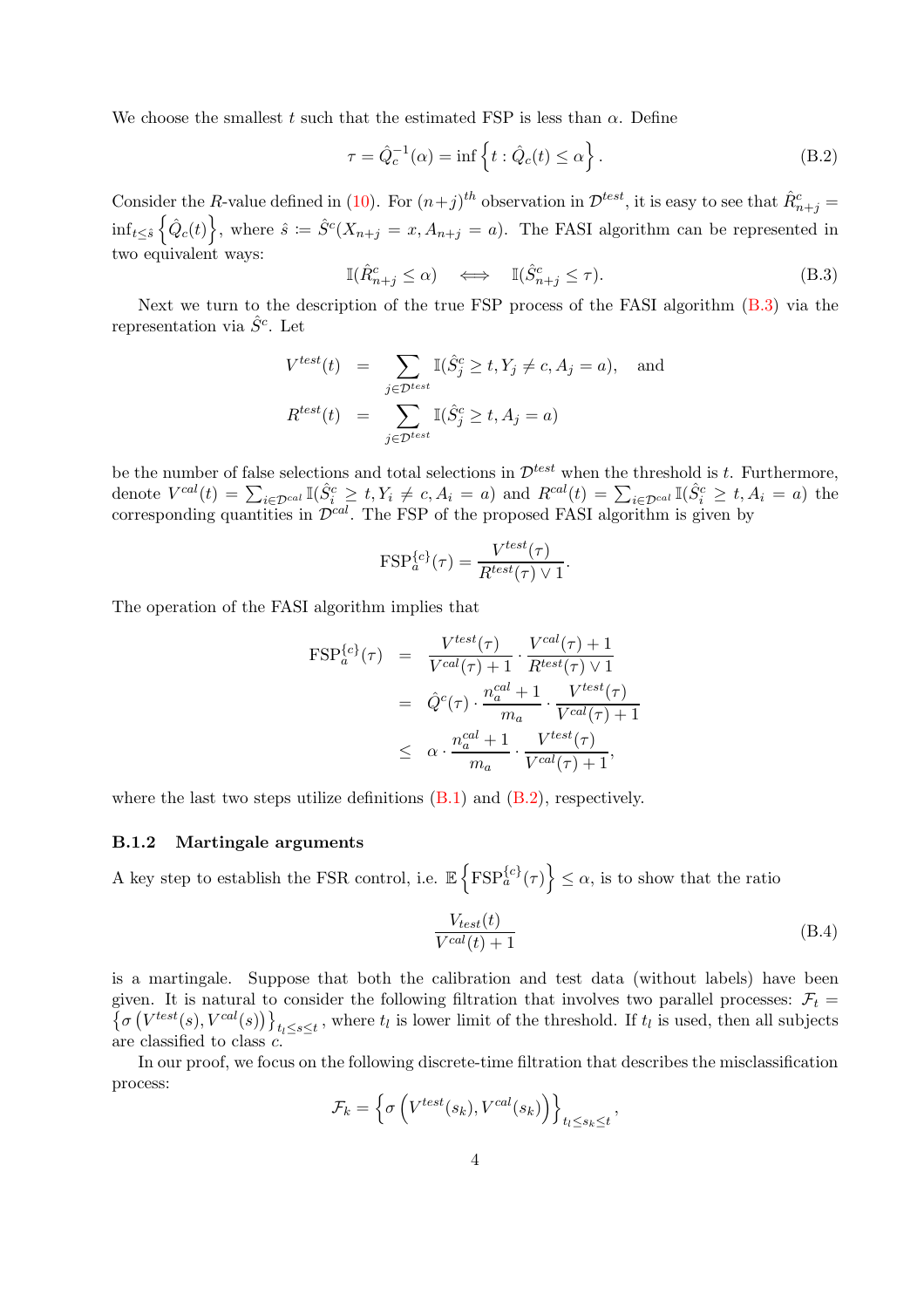where  $s_k$  corresponds to the threshold (time) when exactly k subjects, combining the subjects in both  $\mathcal{D}^{cal}$  and  $\mathcal{D}^{test}$ , are mistakenly classified as  $Y = c$ . Note that at time  $s_k$ , only one of the two following events are possible

$$
A_1 = \mathbb{I}\{V^{test}(s_{k-1}) = V^{test}(s_k), \text{ and } V^{cal}(s_{k-1}) = V^{cal}(s_k) - 1\},
$$
  
\n
$$
A_2 = \mathbb{I}\{V^{test}(s_{k-1}) = V^{test}(s_k) - 1, \text{ and } V^{cal}(s_{k-1}) = V^{cal}(s_k)\}.
$$

According to Assumption 1 which claims that  $\mathcal{D}^{cal}$  and  $\mathcal{D}^{test}$  are exchangeable, and the fact that FASI uses same fitted model to compute the scores, we have

$$
\mathbb{P}(A_1|\mathcal{F}_k) = \frac{V^{cal}(s_k)}{V^{test}(s_k) + V^{cal}(s_k)}; \quad \mathbb{P}(A_2|\mathcal{F}_k) = \frac{V^{test}(s_k)}{V^{test}(s_k) + V^{cal}(s_k)}.
$$

To see why the ratio defined in  $(B.4)$  is a discrete-time martingale with respect to the filtration  $\mathcal{F}_k$ , note that

$$
\mathbb{E}\left\{\frac{V^{test}(s_{k-1})}{V^{cal}(s_{k-1})+1}|\mathcal{F}_k\right\}
$$
\n
$$
= \frac{V^{test}(s_k)}{V^{cal}(s_k)} \cdot \frac{V^{cal}(s_k)}{V^{test}(s_k) + V^{cal}(s_k)} + \frac{V^{test}(s_k) - 1}{V^{cal}(s_k) + 1} \cdot \frac{V^{test}(s_k)}{V^{test}(s_k) + V^{cal}(s_k)}
$$
\n
$$
= \frac{V^{test}(s_k)}{V^{cal}(s_k) + 1},
$$

establishing the desired result.

#### B.1.3 FSR Control

The threshold  $\tau$  defined by [\(B.2\)](#page-23-1) is a stopping time with respect to the filtration  $\mathcal{F}_k$  since  $\{\tau \leq$  $s_k$   $\in$   $\mathcal{F}_k$ . In other words, the event whether the kth misclassification occurs completely depends on the information prior to time  $s_k$  (including  $s_k$ ).

Let  $\mathcal{D}^{test,0}/\mathcal{D}^{cal,0}$  be the index sets for subjects in the testing/calibration data that do not belong to class c. The following facts/strategies will be used in the proof.

- (a). When  $t_l$  is used then all subjects are classified to class c.
- (b). The sizes of the testing and calibration sets are random. The expectation is taken in steps, first conditional on fixed sample sizes and then taken over all possible sample sizes.
- (c). The testing data and calibration data are independent (Assumption 1).

In the final step of our proof, we shall apply the optional stopping theorem to the filtration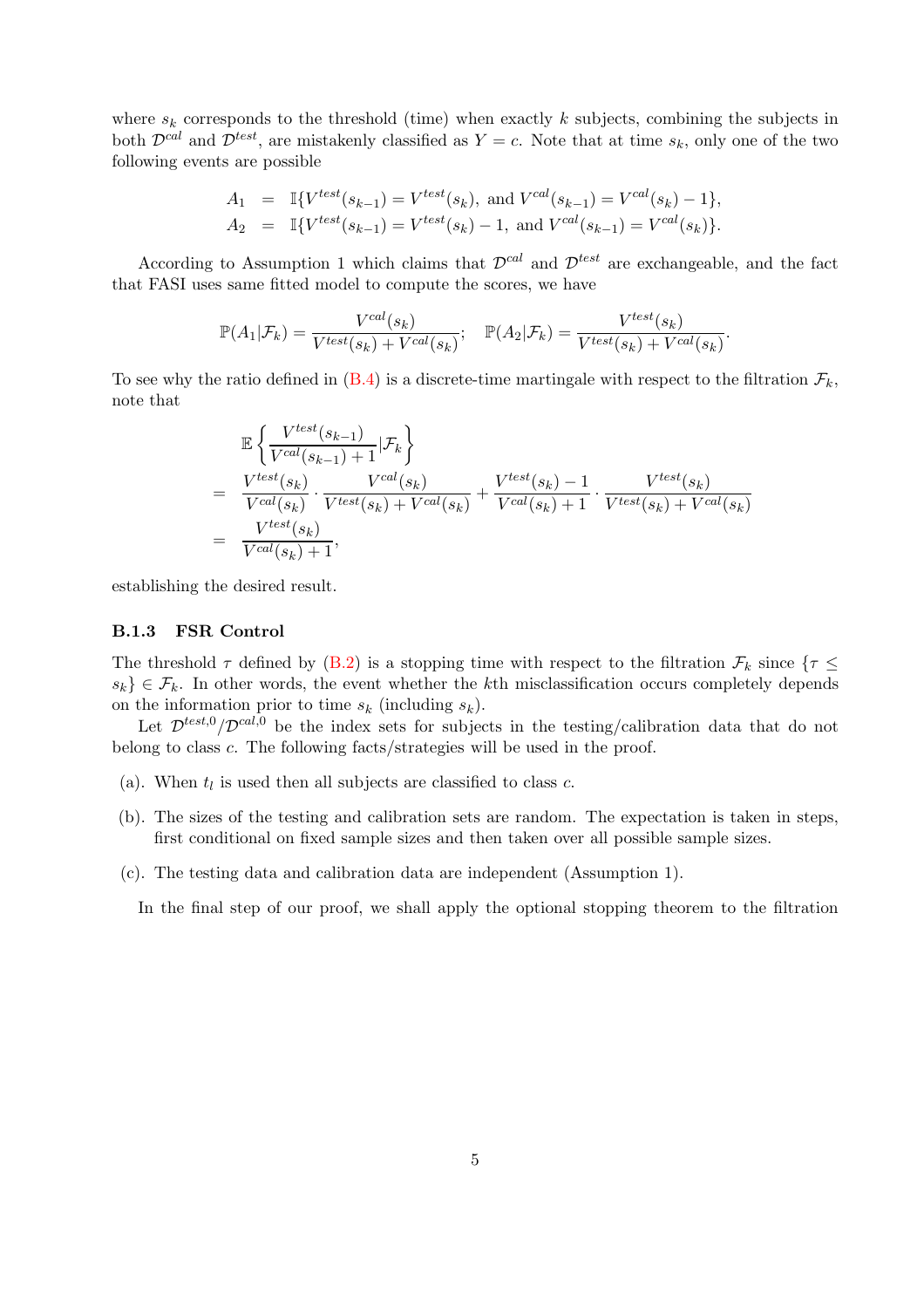$\{\mathcal{F}_k\}$ . The group-wise FSR of the FASI algorithm is

<span id="page-25-0"></span>
$$
\begin{split}\n\text{FSR}_{a}^{\{c\}} &= \mathbb{E}\{\text{FSP}_{a}^{\{c\}}(\tau)\} \\
&\leq \alpha \cdot \mathbb{E}\left[\frac{|\mathcal{D}^{cal}|+1}{|\mathcal{D}^{test}|} \cdot \mathbb{E}\left\{\frac{V^{test}(\tau)}{V^{cal}(\tau)+1}|\mathcal{D}^{cal}, \mathcal{D}^{test}\right\}\right] \\
&= \alpha \cdot \mathbb{E}\left[\frac{|\mathcal{D}^{cal}|+1}{|\mathcal{D}^{test}|} \cdot \mathbb{E}\left\{\frac{V^{test}(t_l)}{V^{cal}(t_l)+1}|\mathcal{D}^{cal}, \mathcal{D}^{test}\right\}\right] \\
&= \alpha \cdot \mathbb{E}\left\{\frac{|\mathcal{D}^{cal}|+1}{|\mathcal{D}^{test}|} \cdot \frac{|\mathcal{D}^{test,0}|}{|\mathcal{D}^{cal,0}|+1}\right\} \\
&= \alpha \cdot \mathbb{E}\left\{\frac{|\mathcal{D}^{cal}|+1}{|\mathcal{D}^{cal,0}|+1}\right\} \mathbb{E}\left\{\frac{|\mathcal{D}^{test,0}|}{|\mathcal{D}^{test}|}\right\} \\
&\leq \alpha \cdot \mathbb{E}\left\{\frac{|\mathcal{D}^{cal}|}{|\mathcal{D}^{cal,0}|}\right\} \mathbb{E}\left\{\frac{|\mathcal{D}^{test,0}|}{|\mathcal{D}^{test}|}\right\} = \alpha.\n\end{split} \tag{B.6}
$$

To get Equation  $(B.5)$  we used fact(a) and to get Equation  $(B.6)$  we used fact (c). The two expectations in the last line must be reciprocal of each other since we assume that the distributions of testing and calibration data are identical (Assumption 1). This completes the proof.

### B.2 Proof of Part (b)

The proof is more complicated as the arguments involve constructing two martingales. We follow the same organization of the proof for Part (a). Details are provided for new arguments and omitted for repeated arguments similar to those in Part (a).

#### B.2.1 The empirical process description

The estimated FSP in group  $a$  for a given threshold  $t$  is:

$$
\hat{Q}_c(t) = \frac{\frac{1}{n_a^{cal}+1} \left\{ \sum_{i \in \mathcal{D}^{cal}} \mathbb{I}(\hat{S}_i^c \ge t, Y_i \ne c, A_i = a) + 1 \right\}}{\frac{1}{m_a + n_a^{cal}+1} \left\{ \sum_{j \in \mathcal{D}^{test} \cup \mathcal{D}^{cal}} \mathbb{I}(\hat{S}_j^c \ge t, A_j = a) + 1 \right\}}.
$$

Similar to (a) define  $\tau = \hat{Q}_c^{-1}(\alpha) = \inf \{ t : \hat{Q}_c(t) \leq \alpha \}.$  Then our data-driven algorithm is given by  $\mathbb{I}(\hat{S}_{n+j}^c \leq \tau)$ . Define  $V^{test}(t)$ ,  $R^{test}(t)$ ,  $V^{cal}(t)$  and  $R^{cal}(t)$  as before. Following similar arguments as in (a), we have

$$
\begin{split} \text{FSP}^{\{c,\ast\}}_{a}(\tau) &= \frac{V^{test}(\tau)}{V^{cal}(\tau)+1} \cdot \frac{V^{cal}(\tau)+1}{R^{cal}(\tau)+R^{test}(\tau)+1} \cdot \frac{R^{cal}(\tau)+R^{test}(\tau)+1}{R^{test}(\tau)+1} \\ &\leq \alpha \cdot \frac{n_a^{cal}+1}{n_a^{cal}+m_a+1} \cdot \frac{V^{test}(\tau)}{V^{cal}(\tau)+1} \cdot \frac{R^{cal}(\tau)+R^{test}(\tau)+1}{R^{test}(\tau)+1} .\end{split}
$$

Next we shall show that the last two terms in the above product are both martingales.

#### B.2.2 Martingale arguments

In Part (a), we have shown that  $V^{test}(t)/\{V^{cal}(t) + 1\}$  is a discrete-time martingale with respect to the filtration  $\mathcal{F}_k = \{\sigma\left(V^{test}(s_k), V^{cal}(s_k)\right)\}_{t_k \leq s_k \leq t}$ , which is defined on the misclassification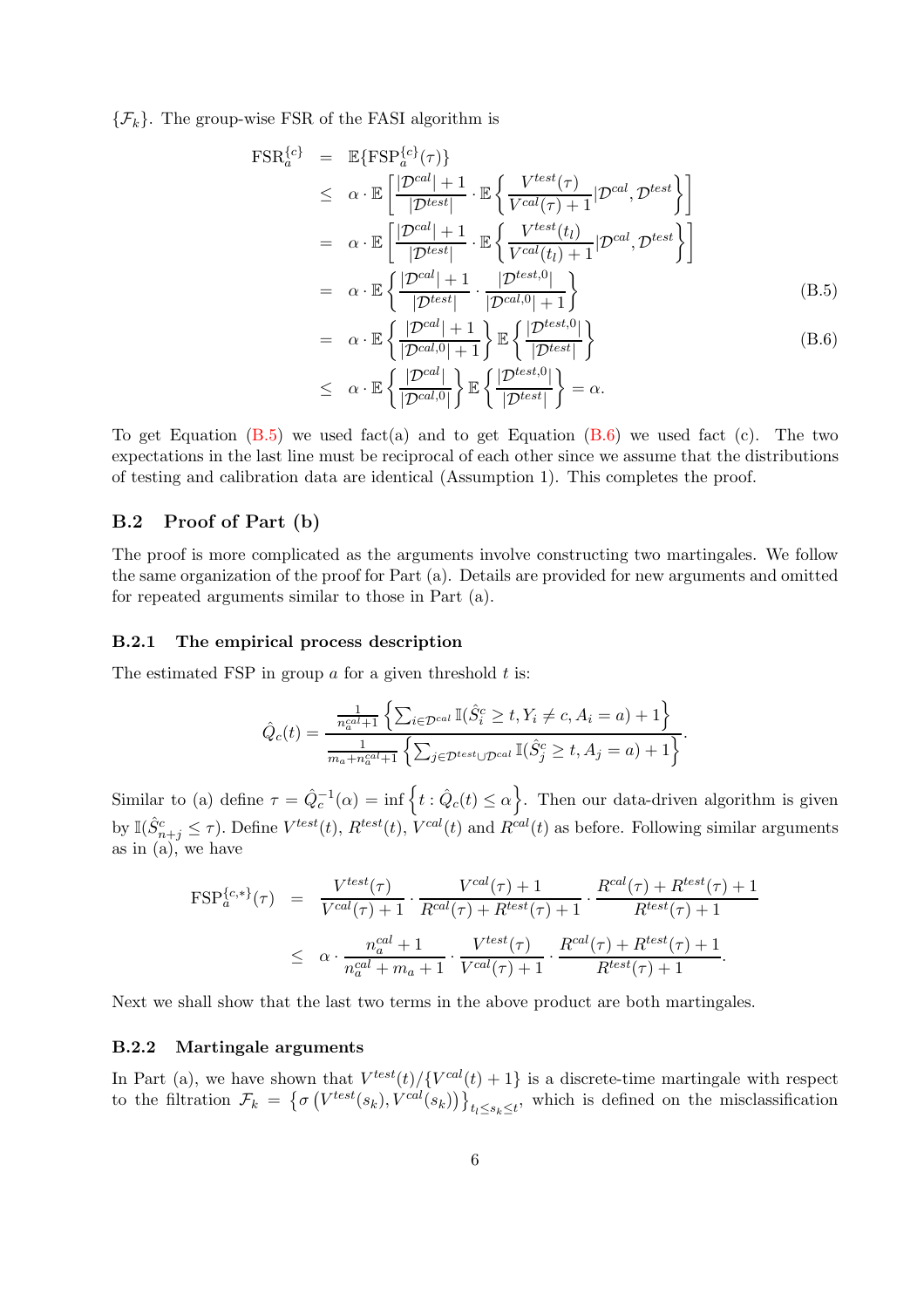process. Next we show that  ${R^{cal}(t) + R^{test}(t) + 1}/ {R^{test}(t) + 1}$  is also a discrete-time martingale. Consider the filtration that describes the selection process:

$$
\mathcal{F}_k^* = \{ \sigma\left(R^{cal}(s_k^*), R^{test}(s_k^*)\right) \}_{t_l \le s_k^* \le t},
$$

where  $s_k^*$  corresponds to the time when exactly k subjects are selected. At time  $s_k^*$ , only one of the following two events are possible:

$$
A_1^* = \left\{ R^{cal}(s_{k-1}^*) = R^{cal}(s_k^*), R^{test}(s_{k-1}^*) = R^{test}(s_k^*) - 1 \right\};
$$
  

$$
A_2^* = \left\{ R^{cal}(s_{k-1}^*) = R^{cal}(s_k^*) - 1, R^{test}(s_{k-1}^*) = R^{test}(s_k^*) \right\}.
$$

On this backward running filtration, we have

$$
P(A_1^*) = \frac{R^{test}(s_k^*)}{R^{cal}(s_k^*) + R^{test}(s_k^*)}, \quad P(A_2^*) = \frac{R^{cal}(s_k^*)}{R^{cal}(s_k^*) + R^{test}(s_k^*)}.
$$

It follows that  ${R^{cal}(t) + R^{test}(t) + 1} / {R^{test}(t) + 1}$  is a martingale since

$$
\mathbb{E}\left\{\frac{R^{cal}(s_{k-1}^{*})+R^{test}(s_{k-1}^{*})+1}{R^{test}(s_{k-1}^{*})+1}|\mathcal{F}_{k}^{*}\right\}
$$
\n
$$
=\frac{R^{cal}(s_{k}^{*})+R^{test}(s_{k}^{*})}{R^{test}(s_{k}^{*})}\cdot\frac{R^{test}(s_{k}^{*})}{R^{cal}(s_{k}^{*})+R^{test}(s_{k}^{*})}+\frac{R^{cal}(s_{k}^{*})+R^{test}(s_{k}^{*})}{R^{test}(s_{k}^{*})+1}\cdot\frac{R^{cal}(s_{k}^{*})}{R^{cal}(s_{k}^{*})+R^{test}(s_{k}^{*})}
$$
\n
$$
=\frac{R^{cal}(s_{k}^{*})+R^{test}(s_{k}^{*})+1}{R^{test}(s_{k}^{*})+1}.
$$

#### B.2.3 FSR Control

Note that the threshold  $\tau$  is a stopping time with respect to the filtration  $\mathcal{F}_k^*$ . Let  $\mathcal{D}^{test,0}/\mathcal{D}^{cal,0}$  be the index sets for subjects in the testing/calibration data that do not belong to class c.

$$
\begin{array}{rcl}\n\text{FSR}_{a}^{c,*} & = & \mathbb{E}\left\{\text{FSP}_{a}^{c,*}(\tau)\right\} \\
& \leq & \alpha \mathbb{E}\left[\frac{|D^{cal}|+1}{|D^{cal}|+|D^{test}|+1} \cdot \frac{R^{cal}(\tau)+R^{test}(\tau)+1}{R^{test}(\tau)+1} \cdot \mathbb{E}\left\{\frac{V^{test}(\tau)}{V^{cal}(\tau)+1} | \mathcal{D}^{cal}, \mathcal{D}^{test}\right\}\right].\n\end{array}
$$

The term  ${R^{cal}(\tau) + R^{test}(\tau) + 1} / {R^{test}(\tau) + 1}$  can be factored out because  ${R^{cal}(\tau)}$  and  $R^{test}(\tau)$ are constant when  $\mathcal{D}^{cal}$  and  $\mathcal{D}^{test}$  are given. According to Part (a),  ${V^{test}(t)}/\{V^{cal}(t) + 1\}$  is a backward martingale on  $\mathcal{F}_k$ . When  $t_l$  is used then all subjects are classified to class c. According to the optional stopping theorem we have

$$
\mathbb{E}\left\{\frac{V^{test}(\tau)}{V^{cal}(\tau)+1}|\mathcal{D}^{cal},\mathcal{D}^{test}\right\} = \frac{V^{test}(t_l)}{V^{cal}(t)+1} = \frac{|\mathcal{D}^{test,0}|}{|\mathcal{D}^{cal,0}|+1}
$$

.

Next, conditional on the filtration defined on the selection process, we have

$$
\mathbb{E}\left\{\frac{R^{cal}(\tau)+R^{test}(\tau)+1}{R^{test}(\tau)+1}\right\}=\mathbb{E}\left\{\frac{R^{cal}(t_l)+R^{test}(t_l)+1}{R^{test}(t_l)+1}\right\}=\mathbb{E}\left\{\frac{|D^{cal}|+|D^{test}|+1}{|D^{test}|+1}\right\}.
$$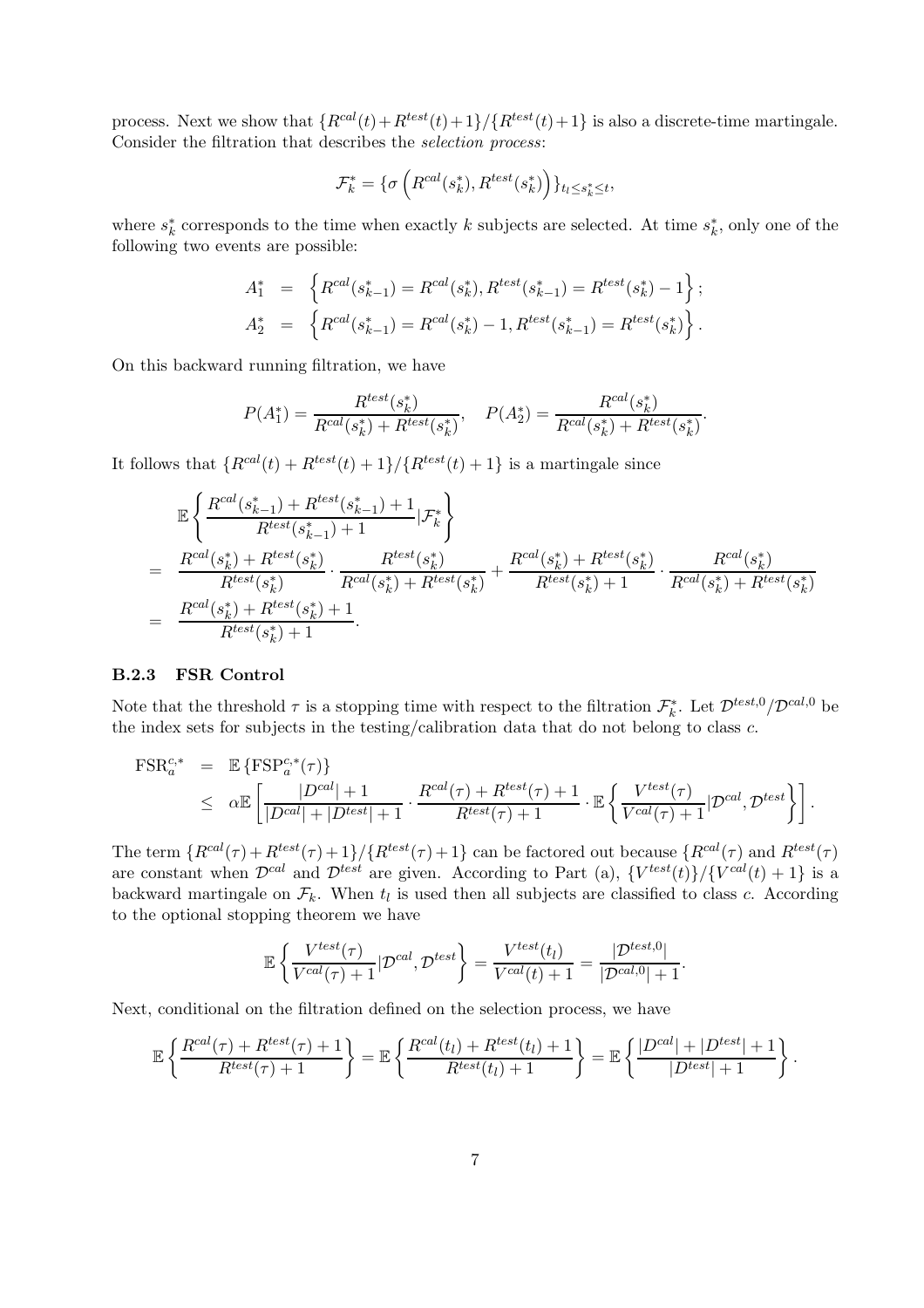Combining the above results, we have

$$
\begin{split} \text{FSR}_{a}^{c,*} &\leq \alpha \mathbb{E} \left[ \frac{|D^{cal}| + 1}{|D^{cal}| + |D^{test}| + 1} \cdot \frac{|D^{cal}| + |D^{test}| + 1}{|D^{test}| + 1} \cdot \frac{|D^{test,0}|}{|D^{cal,0}| + 1} \right] \\ &= \alpha \cdot \mathbb{E} \left\{ \frac{|D^{cal}| + 1}{|D^{cal,0}| + 1} \right\} \mathbb{E} \left\{ \frac{|D^{test,0}|}{|D^{test}|} \right\} \\ &\leq \alpha \cdot \mathbb{E} \left\{ \frac{|D^{cal}|}{|D^{cal,0}|} \right\} \mathbb{E} \left\{ \frac{|D^{test,0}|}{|D^{test}|} \right\} = \alpha. \end{split}
$$

The last two lines have used similar arguments as those in Part (a) hence we skipped the explanations. The proof is compete.

### <span id="page-27-1"></span>C Proof of Theorem [2](#page-11-1)

The theorem implies that the optimal base score for constructing R-values should be  $S<sup>c</sup>(x, a)$  =  $\mathbb{P}(Y=c|X=x, A=a)$ . A similar optimality theory has been developed in the context of multiple testing with groups [\(Cai and Sun, 2009](#page-18-16)). However, the proof for the binary classification setup with the indecision option is much more complicated; we provide the proof here for completeness. We first establish an essential monotonicity property in Section [C.1,](#page-27-0) then prove the optimality theory in Section [C.2.](#page-28-0)

### <span id="page-27-0"></span>C.1 A monotonicity property

Suppose we use  $S_{n+j}^c(x, a) = \mathbb{P}(Y_{n+j} = c | X_{n+j} = x, A_{n+j} = a)$  as the base score. The corresponding theoretical R-values can be obtained via the conversion algorithm in Appendix [A.1.](#page-20-0) Under Model [15,](#page-9-3) the mFSR level with threshold t is  $mFSR_a^{\{c\}}(t) = \mathbb{P}(Y \neq c | S^c \geq t, A = a)$ . The theoretical R-values is defined as  $R^{c}(s^{c}) = \inf_{t \leq s^{c}} \left\{ \text{mFSR}_{a}^{\{c\}}(t) \right\}$ . Let  $Q_{a}^{c}(t)$  be the mFSR level when the threshold is t. The next proposition characterizes the monotonic relationship between  $Q_a^c(t)$  and t.

<span id="page-27-2"></span>**Proposition 2.**  $Q_a^c(t)$  is monotonically decreasing in t.

The proposition is essential for expressing the oracle procedure as a thresholding rule based on S<sup>c</sup>. Specifically, denote  $Q_a^{c,-1}(\cdot)$  the inverse of  $Q_a^c(\cdot)$ . The monotonicity of  $Q_a^c(t)$  and the definition of the theoretical R-value together imply that  $S_j^c(x,a) = Q_a^{c,-1}(R_j^c)$  for  $a \in \mathcal{A}$ . For notational convenience, let  $T_{n+j}(x,a) = \mathbb{P}(Y_{n+j} = 2 | X_{n+j} = x, A_{n+j} = a)$ . Then  $S_{n+j}^1 = 1 - T_{n+j}$  and  $S_{n+j}^2 = T_{n+j}$ . Therefore the oracle rule

$$
\delta_{OR}^{n+j} = \mathbb{I}(R_{n+j}^1 \le \alpha_1) + 2\mathbb{I}(R_{n+j}^2 \le \alpha_2).
$$

can be equivalently written as

$$
\delta_{OR}^{n+j} = \mathbb{I}\left\{S_{n+j}^1 \ge Q_{1,a}^{-1}(\alpha_1)\right\} + 2\mathbb{I}\left\{S_{n+j}^2 \ge Q_{2,a}^{-1}(\alpha_2)\right\}
$$
  
=  $\mathbb{I}\left\{T_{n+j} \le 1 - Q_{1,a}^{-1}(\alpha_1)\right\} + 2\mathbb{I}\left\{T_{n+j} \ge Q_{2,a}^{-1}(\alpha_2)\right\}.$  (C.1)

for  $1 \leq j \leq m$ . This provides a key technical tool in Section [C.2.](#page-28-0) Proof of Proposition [2](#page-27-2).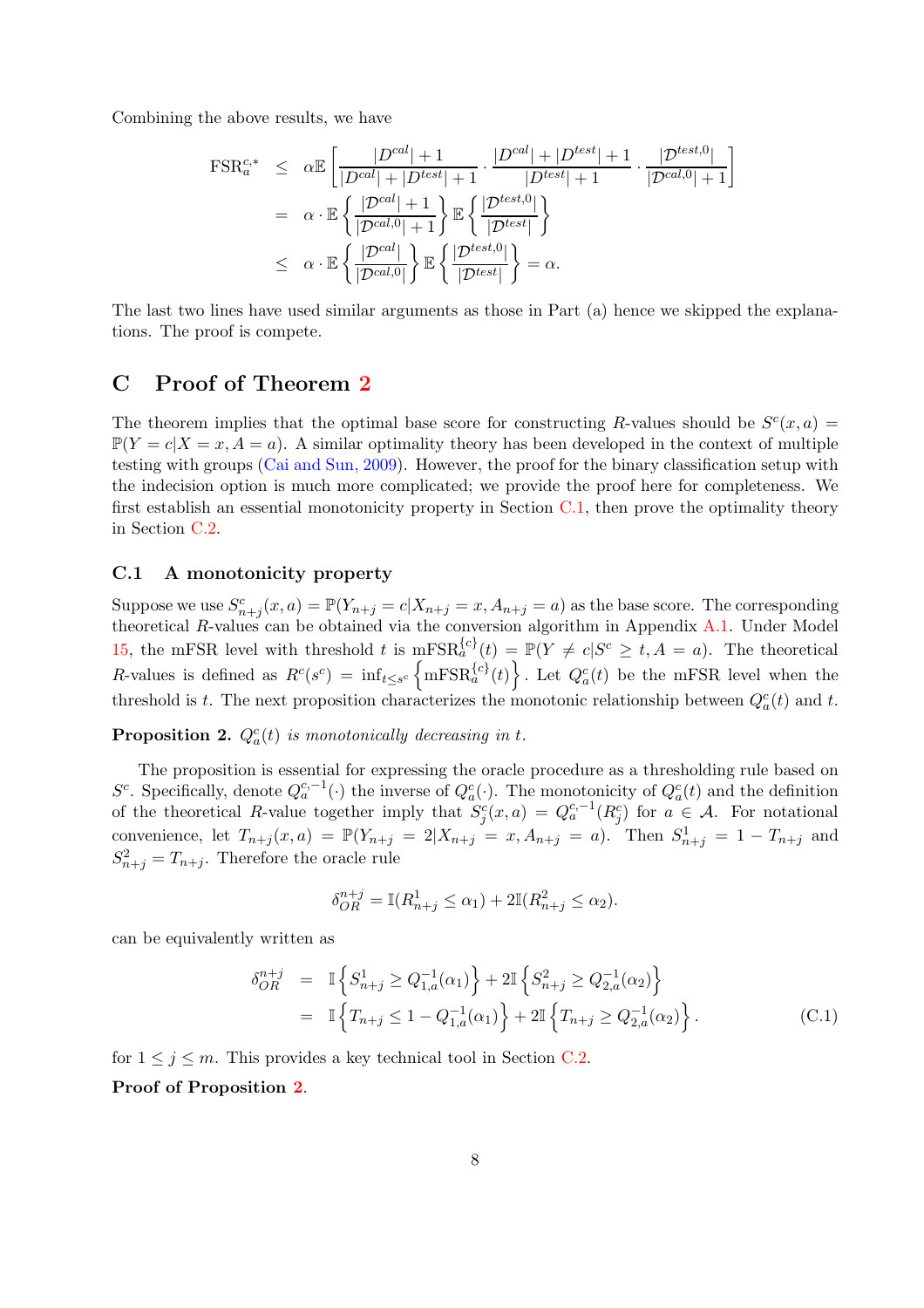Define  $\tilde{Q}_a^c(t) = 1 - Q_a^c(t)$ . We only need to show that  $Q_a^c(t)$  is monotonically increasing in t. Let  $\mathcal{M}_a = \{n+1 \leq j \leq n+m : A_j = a\}.$  According to the definition of the mFSR and the definition of  $S_j^c$ , we have

<span id="page-28-1"></span>
$$
\mathbb{E}\left\{\sum_{j\in\mathcal{M}_a} \left\{S_j^c - \tilde{Q}_a^c(t)\right\} \mathbb{I}(S_j^c > t)\right\} = 0,
$$
\n(C.2)

where the expectation is taken over both  $\mathcal{D}^{test}$ . It is important to note that the oracle procedure, which assumes that all distributional information is known, does not utilize  $\mathcal{D}^{train}$  and  $\mathcal{D}^{cal}$ . It is easy to see from Equation [\(C.2\)](#page-28-1) that  $\tilde{Q}_a^c(t) > t$  otherwise the summation on the LHS must be positive, leading to a contradiction.

Next we show that  $t_1 < t_2$  implies  $\tilde{Q}_a^c(t_1) \leq \tilde{Q}_a^c(t_2)$ . Assume instead that  $\tilde{Q}_a^c(t_1) > \tilde{Q}_a^c(t_2)$ . We focus on group  $a$ , then

$$
\sum_{j \in \mathcal{M}_a} \{ S_j^c - \tilde{Q}_a^c(t_1) \} \mathbb{I}(S_j^c > t_1)
$$
\n
$$
= \sum_{j \in \mathcal{M}_a} \{ S_j^c - \tilde{Q}_a^c(t_2) + \tilde{Q}_a^c(t_2) - \tilde{Q}_a^c(t_1) \} \mathbb{I}(S_j^c > t_1)
$$
\n
$$
= \sum_{j \in \mathcal{M}_a} \{ S_j^c - \tilde{Q}_a^c(t_2) \} \mathbb{I}(S_j^c > t_2) + \sum_{j \in \mathcal{M}_a} \{ S_j^c - \tilde{Q}_a^c(t_2) \} \mathbb{I}(t_1 \leq S_j^c \leq t_2)
$$
\n
$$
+ \sum_{j \in \mathcal{M}_a} \left\{ \tilde{Q}_a^c(t_2) - \tilde{Q}_a^c(t_1) \right\} \mathbb{I}(S_j^c > t_1)
$$
\n
$$
= I + II + III.
$$

Taking expectations on both sides, it is easy to see that the LHS is zero. However, the RHS is strictly greater than zero. For term I, we have  $\mathbb{E}(I) = 0$  according to the definition of mFSR. For term II, we have  $\mathbb{E}(II) < 0$  as we always have  $\tilde{Q}_a^c(t) > t$ . For term III, we have  $\mathbb{E}(III) < 0$  since we assume  $\tilde{Q}_a^c(t_1) > \tilde{Q}_a^c(t_2)$ . It follows that the assumption  $\tilde{Q}_a^c(t_1) > \tilde{Q}_a^c(t_2)$  cannot be true, and the proposition is proved.

### <span id="page-28-0"></span>C.2 Proof of the theorem

Define the expected number of true selections  $ETS = \sum_{j=1}^{m} \mathbb{I}(Y_{n+j} = c, \hat{Y}_{n+j} = c)$ . Then it can be shown that minimizing the EPI subject to the FSR constraint is equivalent to maximizing the ETS subject to the same constraint.

According to Proposition [2,](#page-27-2) the oracle rule can be written as

$$
\delta_{OR}^{n+j} = \mathbb{I}\left\{T_{n+j} \le 1 - Q_{1,a}^{-1}(\alpha_1)\right\} + 2\mathbb{I}\left\{T_{n+j} \ge Q_{2,a}^{-1}(\alpha_2)\right\}.
$$

The mFSR constraints for the oracle rule imply that

<span id="page-28-2"></span>
$$
\mathbb{E}\left\{\sum_{j\in\mathcal{M}_a}(T_j-\alpha_1)\mathbb{I}(\delta_{OR}^j=1)\right\}=0,\ \mathbb{E}\left\{\sum_{j\in\mathcal{M}_a}(1-T_j-\alpha_2)\mathbb{I}(\delta_{OR}^j=2)\right\}=0.\tag{C.3}
$$

Let  $\boldsymbol{\delta} \in \{0,1,2\}^m$  be a general selection rule in  $\mathcal{D}_{\alpha_1,\alpha_2}$ . Then the mFSR constraints for  $\boldsymbol{\delta}$  implies that  $\overline{a}$ 

<span id="page-28-3"></span>
$$
\mathbb{E}\left\{\sum_{j\in\mathcal{M}_a}(T_j-\alpha_1)\mathbb{I}(\delta_j=1)\right\}\leq 0,\ \mathbb{E}\left\{\sum_{j\in\mathcal{M}_a}(1-T_j-\alpha_2)\mathbb{I}(\delta_j=2)\right\}\leq 0.\tag{C.4}
$$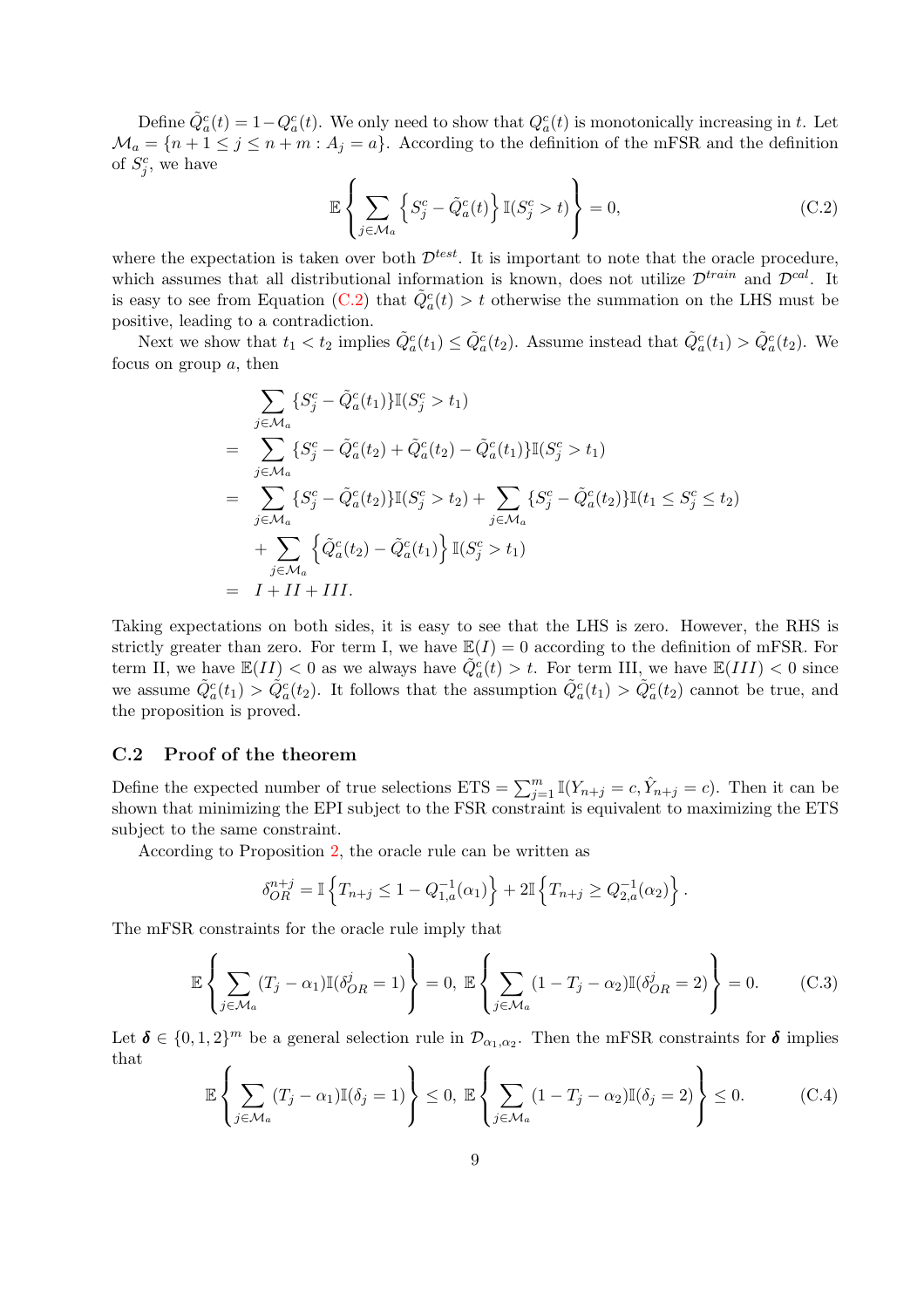The ETS of  $\boldsymbol{\delta} = (\delta_j : n + 1 \leq j \leq n + m)$  is given by

$$
\begin{aligned} \text{ETS}_{\pmb{\delta}} &= \mathbb{E} \left[ \sum_{a \in \mathcal{A}} \sum_{j \in \mathcal{M}_a} \{ \mathbb{I}(\delta_j = 1)(1 - T_j) + \mathbb{I}(\delta_j = 2)T_j \} \right] \\ &= \sum_{a \in \mathcal{A}} \text{ETS}_{\pmb{\delta}}^{1,a} + \text{ETS}_{\pmb{\delta}}^{2,a} .\end{aligned}
$$

The goal is to show that  $ETS(\mathbf{\delta}_{OR}) \geq ETS(\mathbf{\delta})$ . We only need to show  $ETS_{\mathbf{\delta}_{OR}}^{c,a} \geq ETS_{\mathbf{\delta}}^{c,a}$  for all c and a. We will show  $ETS^{1,a}_{\boldsymbol{\delta}_{OR}} \geq ETS^{1,a}_{\boldsymbol{\delta}}$  for a given a. The remaining inequalities follow similar arguments.

According to  $(C.3)$  and  $(C.4)$ , we have

<span id="page-29-1"></span>
$$
\mathbb{E}\left[\sum_{j\in\mathcal{M}_a}(T_j-\alpha_1)\left\{\mathbb{I}(\delta_{OR}^j=1)-\mathbb{I}(\delta_j=1)\right\}\right]\geq 0.
$$
\n(C.5)

Let  $\lambda_{1,a} = (1 - Q_{1,a}^{-1}(\alpha_1) - \alpha_1)/Q_{1,a}^{-1}(\alpha_1)$ . It can be shown that  $\lambda_{1,a} > 0$ . For  $j \in \mathcal{M}_a$ , we claim that the oracle rule can be equivalently written as

$$
\delta_{OR}^j = \mathbb{I}\left\{\frac{T_j - \alpha_1}{1 - T_j} < \lambda_{1,a}\right\}.
$$

Using the previous expression and techniques similar to the Neyman-Pearson lemma, we claim that the following result holds for all  $j \in \mathcal{M}_a$ :

$$
\left\{ \mathbb{I}(\delta_{OR}^j = 1) - \mathbb{I}(\delta_j = 1) \right\} \{ T_j - \alpha_1 - \lambda_{1,a} (1 - T_j) \} \le 0.
$$

It follows that

<span id="page-29-2"></span>
$$
\mathbb{E}\left[\sum_{j\in\mathcal{M}_a} \left\{\mathbb{I}(\delta_{OR}^j=1) - \mathbb{I}(\delta_j=1)\right\} \{T_j - \alpha_1 - \lambda_{1,a}(1-T_j)\}\right] \le 0. \tag{C.6}
$$

According to  $(C.5)$  and  $(C.6)$ , we have

$$
\lambda_{OR} \mathbb{E} \sum_{j \in \mathcal{M}_a} (1 - T_j) \left\{ \mathbb{I}(\delta_{OR}^j = 1) - \mathbb{I}(\delta_j = 1) \right\} = \lambda_{OR} \left( \mathrm{ETS}_{\pmb{\delta}_{OR}}^{1,a} - \mathrm{ETS}_{\pmb{\delta}}^{1,a} \right) \ge 0.
$$

Note that  $\lambda_{OR} > 0$ , the desired result follows.

### <span id="page-29-0"></span>D Additional Numerical Results

In this section, we demonstrate through simulation that the  $R^+$ -value [\(11\)](#page-6-1) is more stable than the R-value [\(10\)](#page-6-2) when  $|\mathcal{D}^{test}|$  is small. To do this, we will look at the distributions of R-value and  $R^+$ -value for a fixed base score of  $s(x, a) = 0.9$ .

We consider the setting described in Section [5](#page-11-0) with  $F_{1,M} = F_{1,F} = \mathcal{N}(\mu_1, 2 \cdot I_3)$  and  $F_{2,M} =$  $F_{2,F} = \mathcal{N}(\mu_2, 2 \cdot I_3)$ . We set  $\pi_{2|F} = \pi_{2|M} = 0.8$ ,  $\mu_1 = (1, 1, 1)^\top$  and  $\mu_2 = (2, 2, 2)^\top$ . The base scores are constructed as the oracle class probabilities  $P(Y = c|X, A)$ .

In Figure [7,](#page-30-0) we compute 1,000 R-values and  $R^+$ -values for a fixed score of  $s = 0.9$  based on randomly generated  $\mathcal{D}^{cal}$  and  $\mathcal{D}^{test}$ . The size of the calibration set is fixed at  $|\mathcal{D}^{cal}| = 1,000$  and the